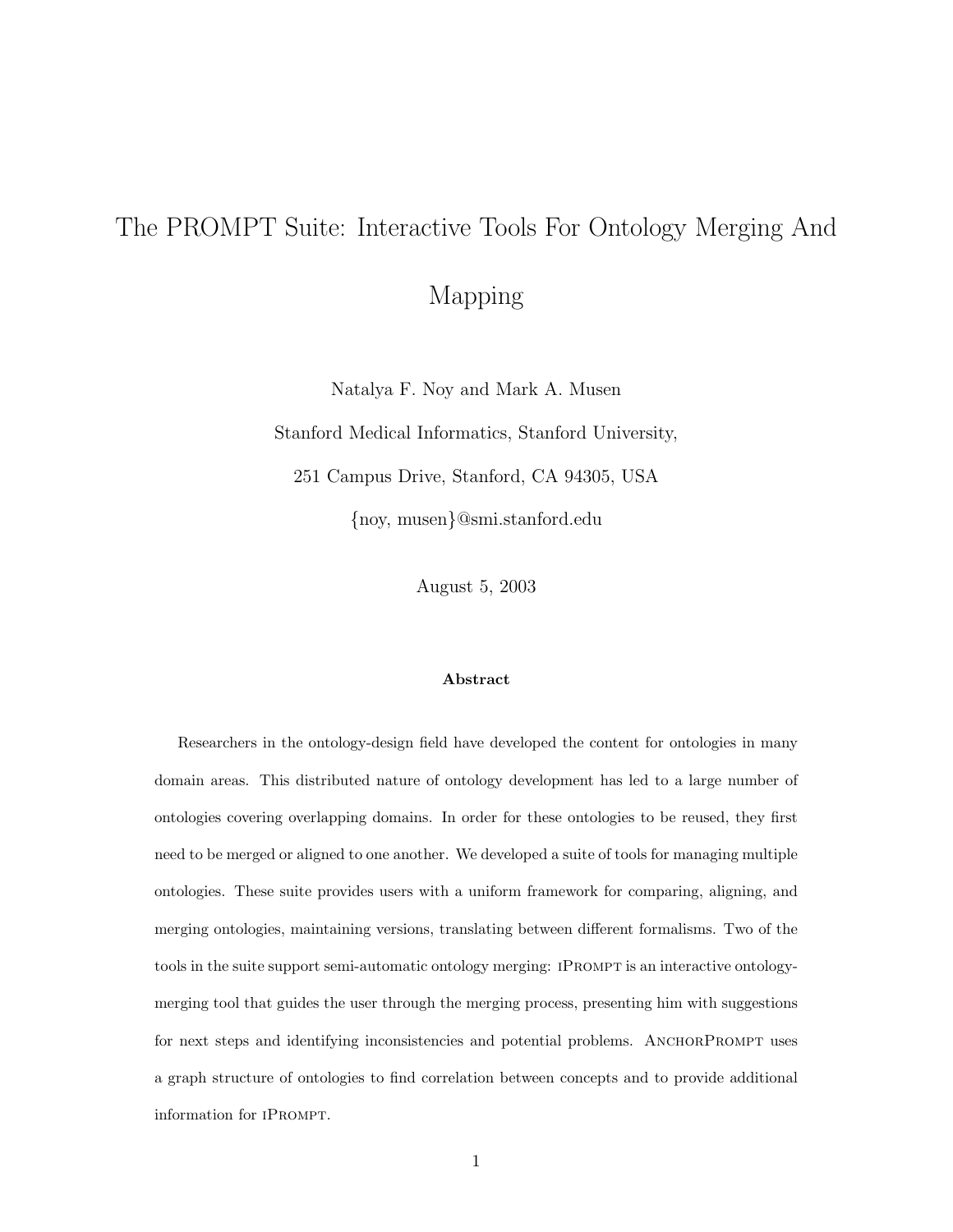# 1 Managing Multiple Ontologies

Researchers have pursued development of ontologies—explicit formal specifications of domains of discourse—on the premise that ontologies facilitate knowledge sharing and reuse (Musen, 1992; Gruber, 1993). Today, ontology development is moving from academic knowledge-representation projects to the world of e-commerce. Companies use ontologies to share information and to guide customers through their Web sites. Ontologies on the World-Wide Web range from large taxonomies categorizing Web sites (such as Yahoo!) to categorizations of products for sale and their features (such as Amazon.com). In an effort to enable machine-interpretable representation of knowledge on the Web, the WWW Consortium has developed the Resource Description Framework (W3C, 2000), a language for encoding semantic information on Web pages. The WWW consortium is also working on OWL, a more high-level language for semantic annotation on the Web.<sup>1</sup> Such encoding makes it possible for electronic agents searching for information to share the common understanding of the semantics of the data represented on the Web.

Many disciplines now develop standardized ontologies that domain experts can use to share and annotate information in their fields. Medicine, for example, has produced large, standardized, structured vocabularies such as SNOMED (Spackman, 2000) and the semantic network of the Unified Medical Language System (Lindberg et al., 1993). Broad general-purpose ontologies are emerging as well. For example, the United Nations Development Program and Dun & Bradstreet combined their efforts to develop the UNSPSC ontology which provides terminology for products and services (www.unspsc.org).

With this widespread distributed use of ontologies, different parties inevitably develop ontologies <sup>1</sup>http://www.w3.org/2001/sw/WebOnt/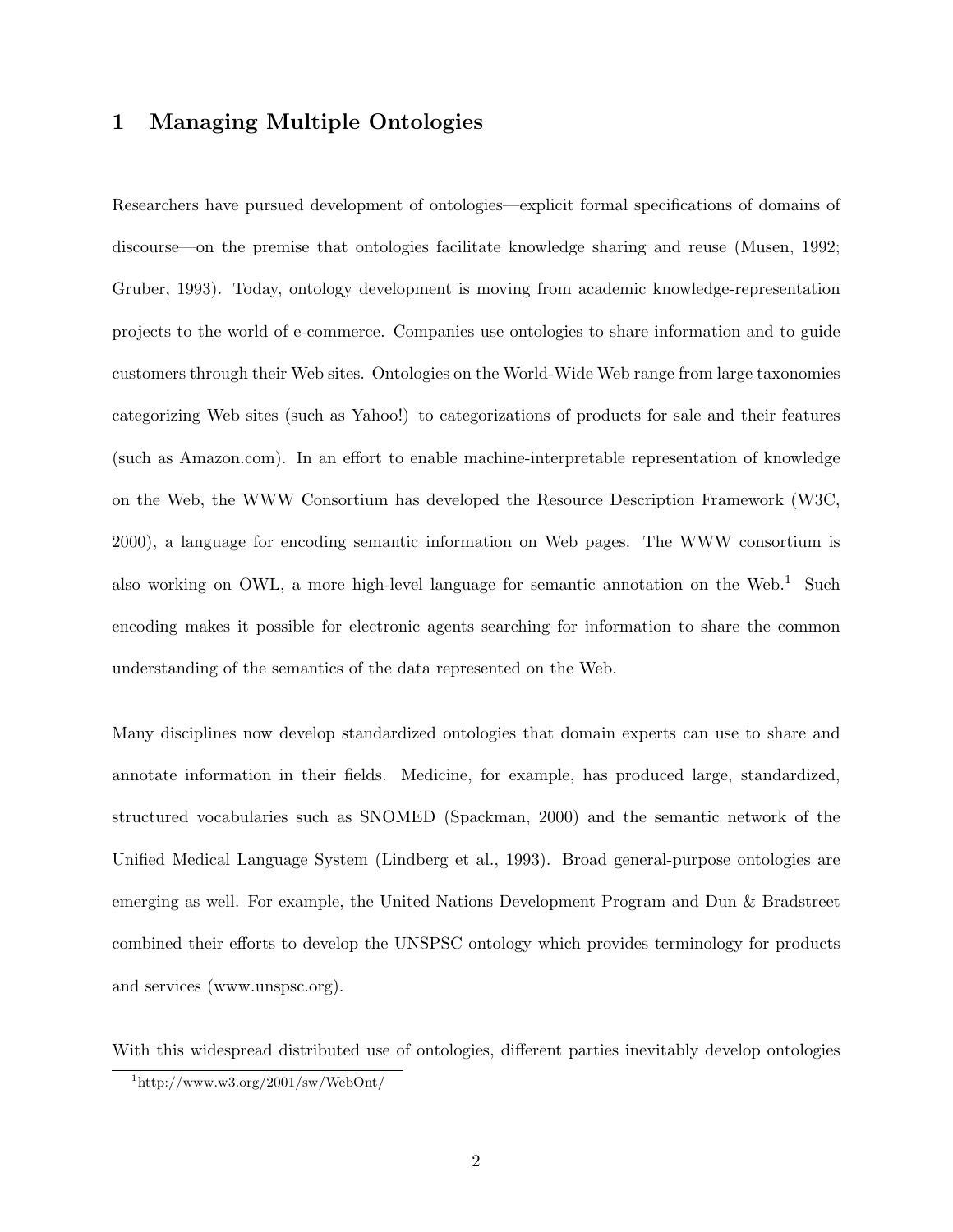with overlapping content. For example, both Yahoo! and the DMOZ Open Directory (www.dmoz.org) categorize information available on the Web. The two resulting directories are similar, but also have many differences.

When ontology developers must reconcile disparate ontologies, they need automated or semiautomated help. A domain expert who wants to determine a correlation between two ontologies must find all the concepts in the source ontologies that are similar to one another, determine what the similarities are, and either change the source ontologies to remove the overlaps or record a mapping between the sources for future reference.

Finding correlation between terms in separate ontologies is not the only ontology-management task involving multiple ontologies. *Merging* ontologies is another one. Users may need to integrate two ontologies coming from different sources to create a new ontology that includes information from both sources. As ontology-development becomes a more dynamic and collaborative process, ontology designers need tools for version management that would allow them to access different versions, compare them, transform instances.

Researchers in various groups have worked on automated or semi-automated solutions to some of these tasks (see Section 9 for a review). When developing tools to support ontology versioning, ontology merging, ontology alignment, and other tasks in multiple-ontology management in our group, we learned that these tasks are in fact closely related to one another and each of the tools can benefit from being tightly integrated with the other tools in a single framework. More important, the users benefit as well since not only they get better tools, but also they get a uniform user interface, the same interaction paradigm in all the tools, and easy access from one tool to another. Therefore we integrated our tools for multiple-ontology managements into a single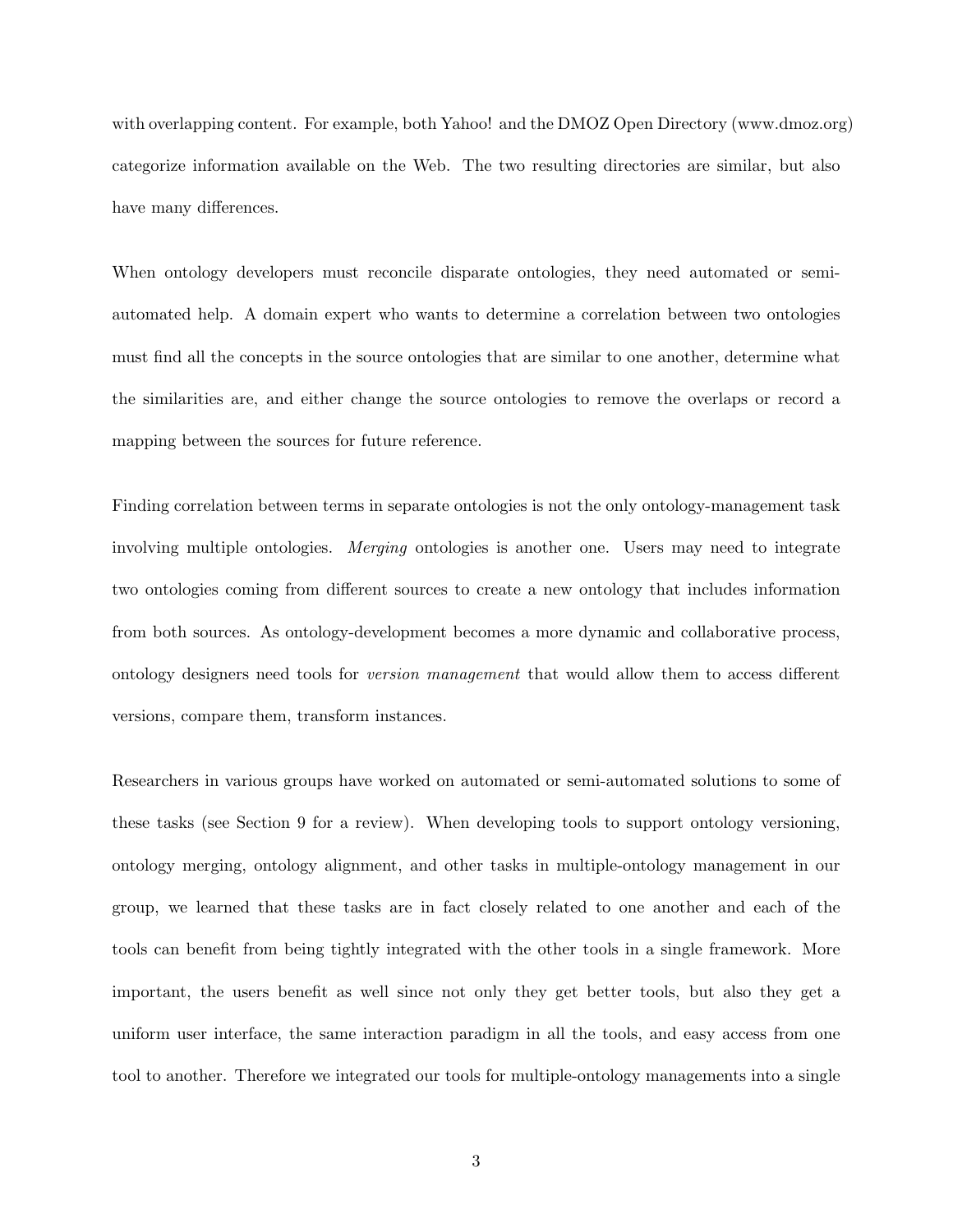framework. The PROMPT framework includes an ontology-merging tool (IPROMPT), an ontologyalignment tool (ANCHORPROMPT), an ontology-versioning tool (PROMPTDIFF), a tool for factoring out semantically complete sub-ontologies (PromptFactor), and other tools.

In this paper we describe our tools for ontology merging and alignment in detail, including our formative evaluation of the tools, and give a brief overview of some other tools in the framework.

This paper makes the following contributions:

- We present a uniform view on various tasks in multiple-ontology management.
- We define the PROMPT framework for multiple-ontology management.
- We describe IPROMPT—a component of the PROMPT framework for interactive ontology merging.
- We evaluate the IPROMPT tool in a formative evaluation.
- We describe ANCHORPROMPT—a graph-based algorithm for finding correlations between concepts in different ontologies and a component of the PROMPT framework.
- We evaluate ANCHORPROMPT using ontologies from the DAML ontology library.

## 2 The PROMPT Knowledge Model

Before presenting the PROMPT framework itself, we define the knowledge model underlying PROMPT. In describing the knowledge model, we will use an ontology of academic publications as an example. Our example ontology will include such notions as different types of publications, their authors and titles, dates and places of publication, and so on.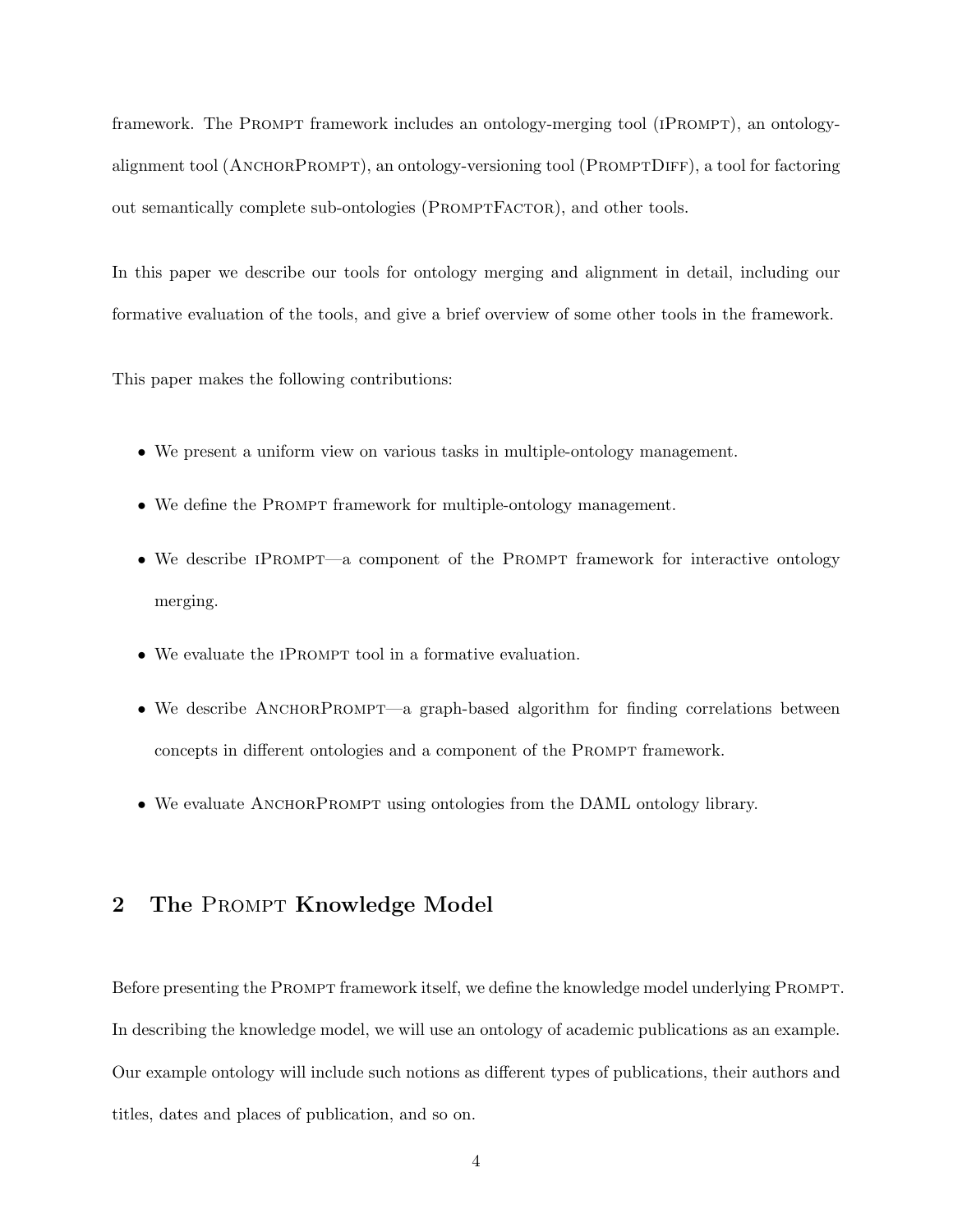We implemented PROMPT as an extension to the Protégé ontology-editing environment.<sup>2</sup> Thus the PROMPT's knowledge model is greatly affected by the knowledge model of Protégé. However, the PROMPT's knowledge model is more general than that of Protégé and has fewer restrictions: Our goal was to develop tools for multiple-ontology management that would be applicable in a wide variety of formalisms (see Section 8).

The knowledge model of PROMPT (and Protege) is frame-based: frames are principal building blocks of an ontology. Each frame has a single unique name. We distinguish the following types of frames: classes, slots, and instances.

We define a **class** as a set of entities. **Instances** of a class are elements of this set (the class of an instance is called its type). Classes constitute a taxonomic hierarchy with multiple inheritance. If a class  $B$  is a subclass of a class  $A$  (its superclass), then every instance of  $B$  is also an instance of A. For example, a class Publication can represent a set of all publications. Its subclass, a class Book represents books, all of which are also publications. Each instance can have only one type.<sup>3</sup>

Slots are also frames (i.e., slots are first-class objects in our model). When a slot is attached to a class (its domain), it defines binary relations in which instances of that class can participate in and attributes of the instances. For example, a slot title attached to a class Publication represents titles of publications. In Prompt, we assume union semantics for slot domains: if a slot has multiple domains, then instances of all the domain classes have the slot.

A slot can have a range which restricts the values a slot can take. A slot range can be another

<sup>2</sup>http://protege.stanford.edu

 $3P_{\text{ROMPT}}$  inherited the restriction of a single type for a frame from the knowledge model of Protégé. In fact, this restriction is not essential and all the algorithms can be adapted easily to a knowledge model that allows multiple types for an instance.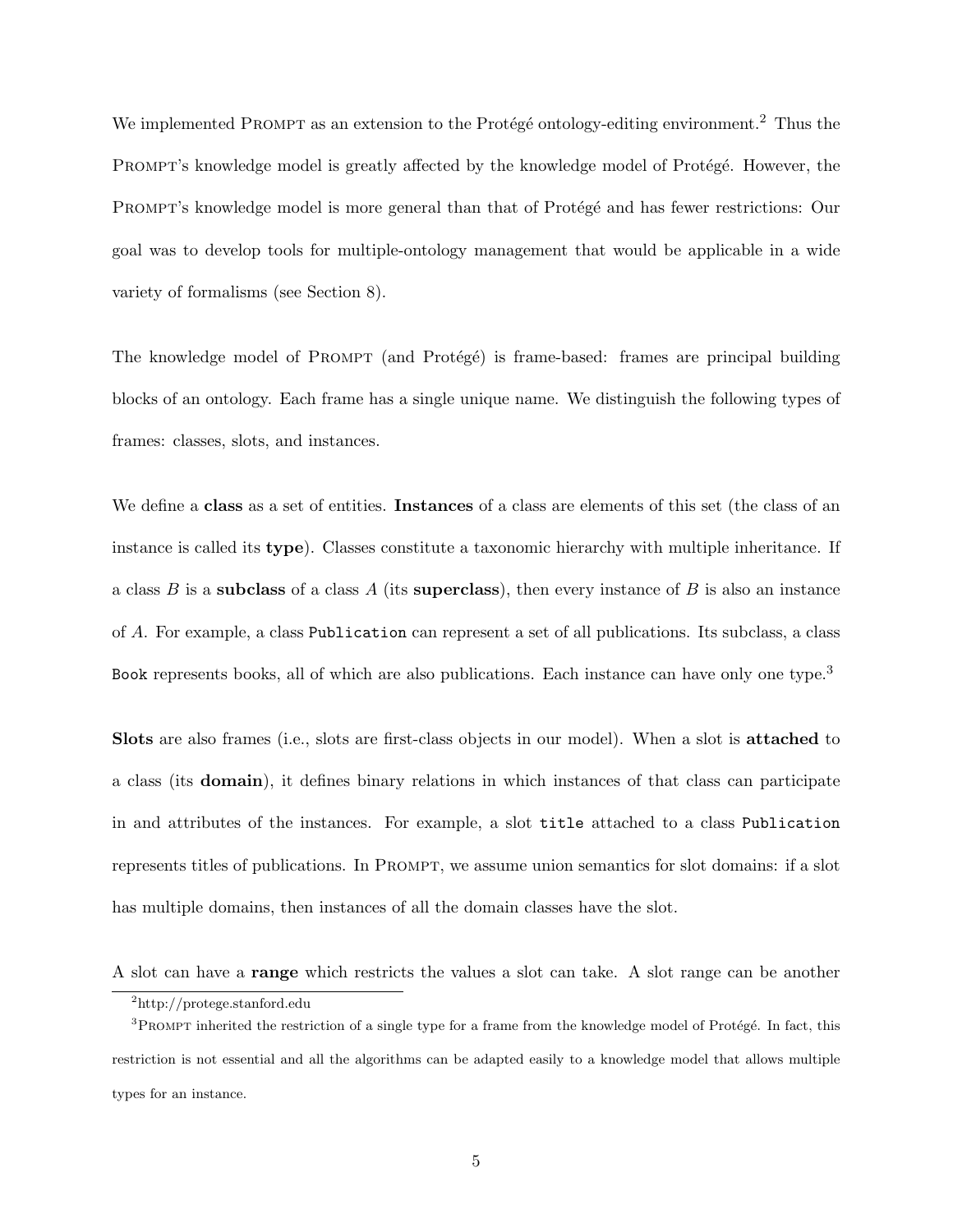class (e.g., a range of a slot author is a class Person), in which case a slot defines a binary relation between an instance of a class and the slot value (i.e., between an instance of Publication and an instance of Person). A slot range can also be a primitive datatype (e.g., a range of a slot title is a String). We define the following primitive datatypes: String, Integer, Float, and Boolean. Slot values must belong to the defined range of the slot: if the range is a primitive datatype, slot values must have that datatype; if the range is a class, slot values they must be instances of that class. In the case of multiple range definitions, we assume union semantics: the value of a slot must be an instance of any of the classes in the slot range.

The number of values a slot can have for each instance is limited by the slot's **cardinality**. Each slot has a minimum cardinality that defines the minimum number of values a slot must have and a maximum cardinality which specifies the maximum number of values for a slot. If a maximum cardinality is not defined, the slot can have any number of values.

Slot attachment is inherited from a superclass to its subclasses: a slot attached to a class is also attached to its subclasses. When we attach a slot to a class, its range and cardinality constraints are by default the same as for the frame representing the slot. However, we can further restrict the values locally. For example, suppose a slot publishedIn, representing a place where a publication was published, has a range Publication (which has such subclasses as Journal, ConferenceProceedings, and so on). When we attach the slot publishedIn to the class JournalArticle, we can restrict its range to the class Journal (the subclass of the global range Publication). Similarly, we can limit cardinality of a slot locally. Local range and cardinality restrictions are inherited to subclasses of a class. They can be further restricted in subclasses.

Note that since slots are first-class objects, their names are in the same namespace as all frame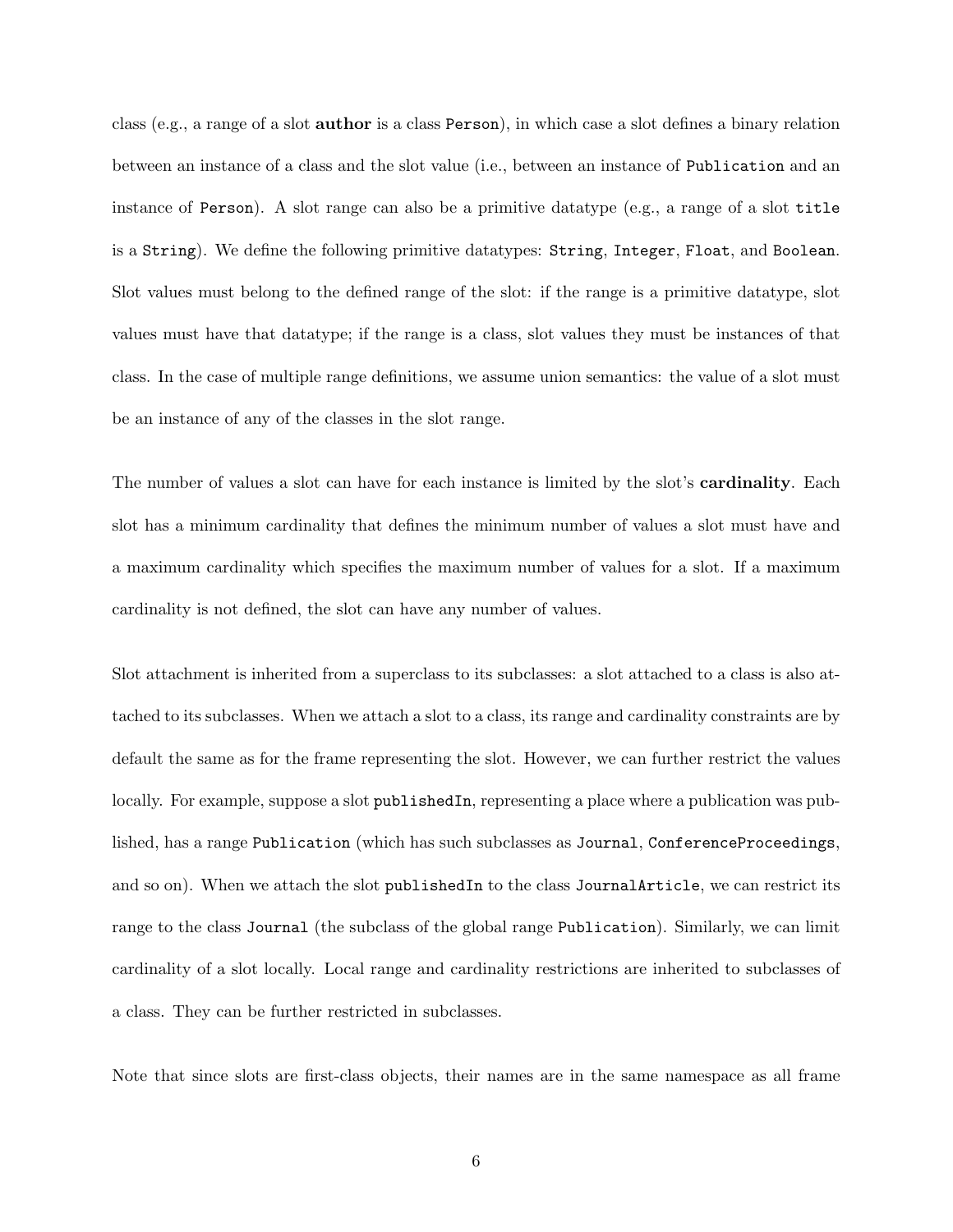names and must be unique (and different from names of classes).

Note that we neither require that the sets of classes, instances, and slots to be disjoint, not preclude this feature. In fact, in the Protégé implementation of PROMPT they are not: classes are themselves instances of other classes (their metaclasses), and slots are instances of classes (their metaslots).

The knowledge model of the Open Knowledge Base Connectivity (OKBC) protocol (Chaudhri et al., 1998) is the closest to the one we described. In fact, the Protégé ontology-editing environment has an OKBC knowledge model. In OKBC, slot restrictions, such as the range of values, minimum and maximum cardinality and others, are described as facets. A facet is a ternary relation between a class, a slot, and a value. For example, a minimum-cardinality facet linking a class Publication, a slot author and a value 1 means that each instance of the class Publication must have at least one value for the slot author. A value-type facet linking the class Publication, the slot author, and the class Author means that instances of the class Publication must have instances of the class Author in their author slot. That is, the value-type facet defines a local range of the slot. In addition to slot's range and cardinality restrictions, there are facets for defining default values of slots, minimum and maximum values for numeric slots, local documentation of a slot at class, and other properties. Even though for the sake of readability, we mostly discuss only range and cardinality constraints in this paper, our actual implementation of PROMPT treats all facets uniformly (this uniformity also includes user-defined facets, which Protégé allows).

# 3 The PROMPT Framework

As we have already mentioned, we implemented the PROMPT suite of tools for multiple-ontology management as an extension to the Protégé ontology-editing environment. The open architecture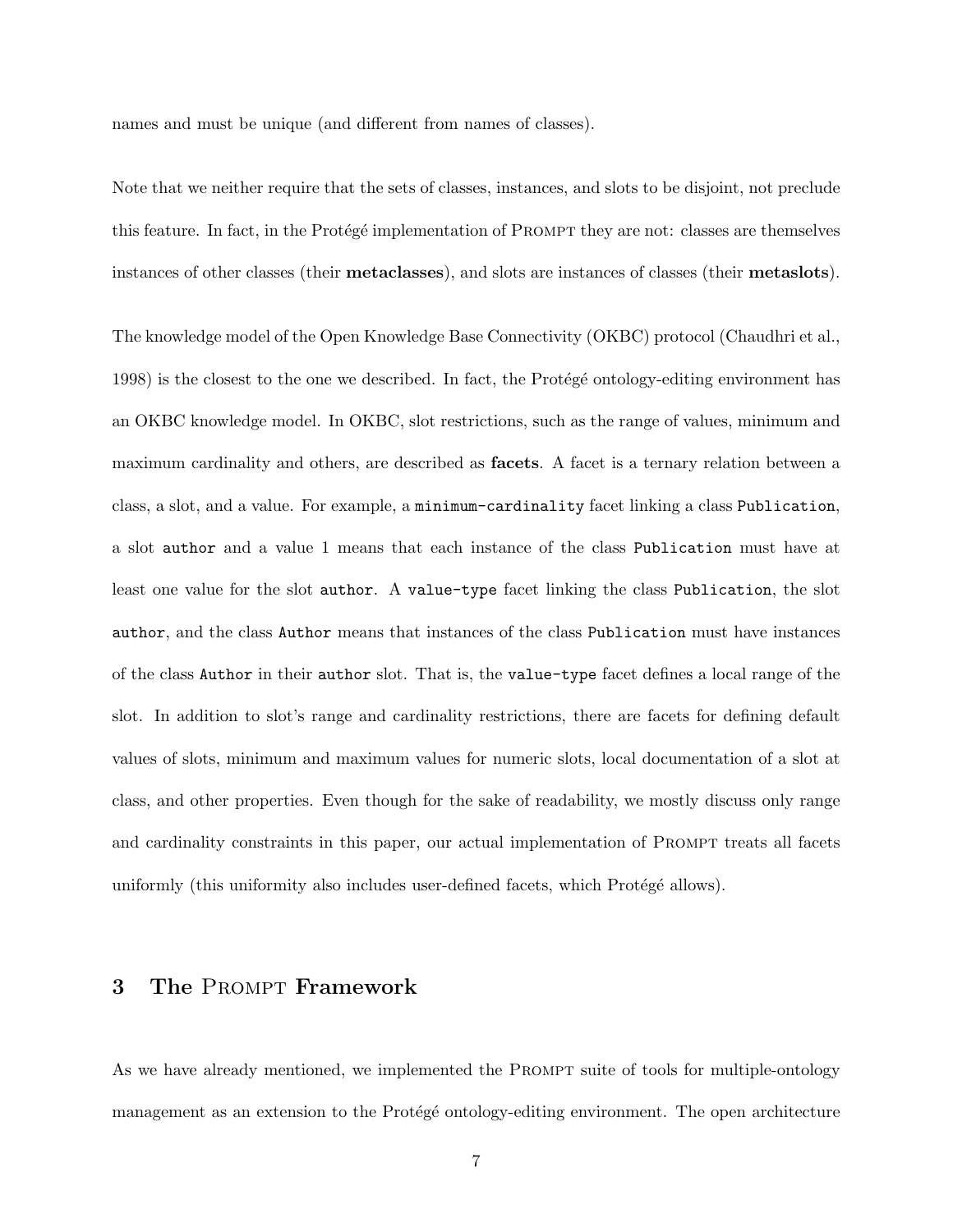of Prot´eg´e allows developers to extend it easily with plugins for specific tasks. We implemented PROMPT as a set of such plugins.

The PROMPT suite includes tools for many of the tasks for multiple-ontology management: interactive ontology merging (Noy and Musen, 2000), graph-based mapping (Noy and Musen, 2001), factoring out semantically independent sub-ontologies, ontology versioning (Noy and Musen, 2002), and ontology-library maintenance. It is through development of these tools that we came to realize that many of these directions are indeed related and started integrating the approaches into a common framework. The tools in the PROMPT suite share user-interface components, internal data structures, some of the algorithms, logging facilities, and so on. Figure 1 shows some of our our existing tools and how they benefit from one another.

iPrompt is an interactive ontology-merging tool. iPrompt leads users through the ontologymerging process, suggesting what should be merged, identifying inconsistencies and potential problems and suggesting strategies to resolve them. IPROMPT uses the structure of concepts in an ontology and relations among them as well as the information it gets from user's actions. For example, if iPrompt's analysis identified that two classes from different ontologies may be similar and then the user merged some of their respective subclasses, iPrompt will be even more certain that those classes are similar. We discuss IPROMPT in more detail and present results of our evaluation of iPrompt in Section 4.

iPrompt uses only local context in its decision-making: When analyzing similarities between concepts, iPrompt looks only at the slots that are directly attached to these concepts and at the concepts that these slots reference through range restrictions. Suppose we view an ontology as a graph where we represent classes as nodes in the graph and slots as edges in the graph con-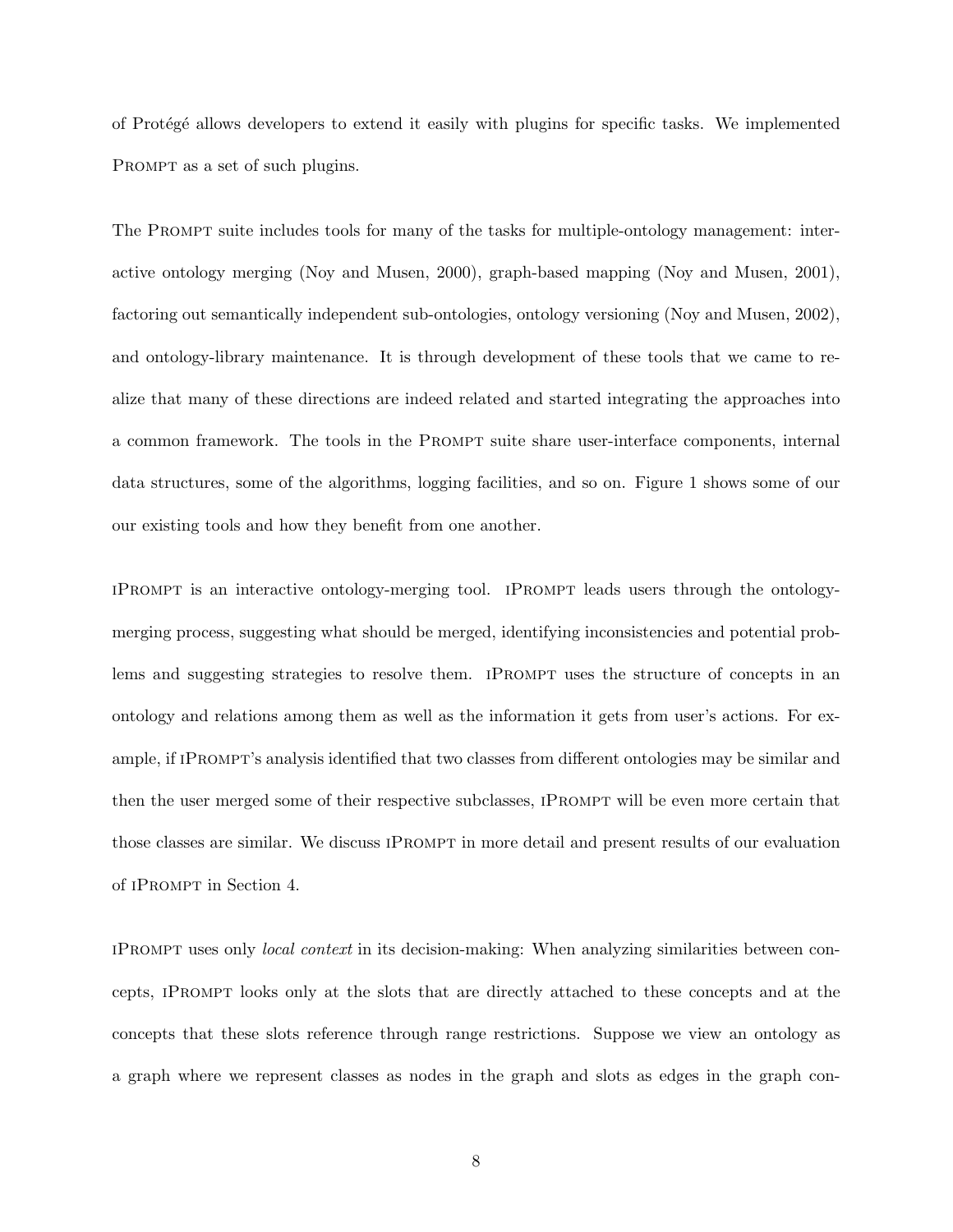

Figure 1: The PROMPT infrastructure and interactions between the tools. The PROMPT suite includes IPROMPT, an interactive ontology-merging tool, ANCHORPROMPT, a graph-based tool for finding similarities between ontologies, PROMPTDIFF, a tool for finding a diff between two versions of the same ontology, and PROMPTFACTOR, a tool for extracting a part of an ontology. These tools share user-interface components, heuristics, data structures, and provide information for one another. The Protégé Project Browser provides overall capabilities for managing multiple ontologies.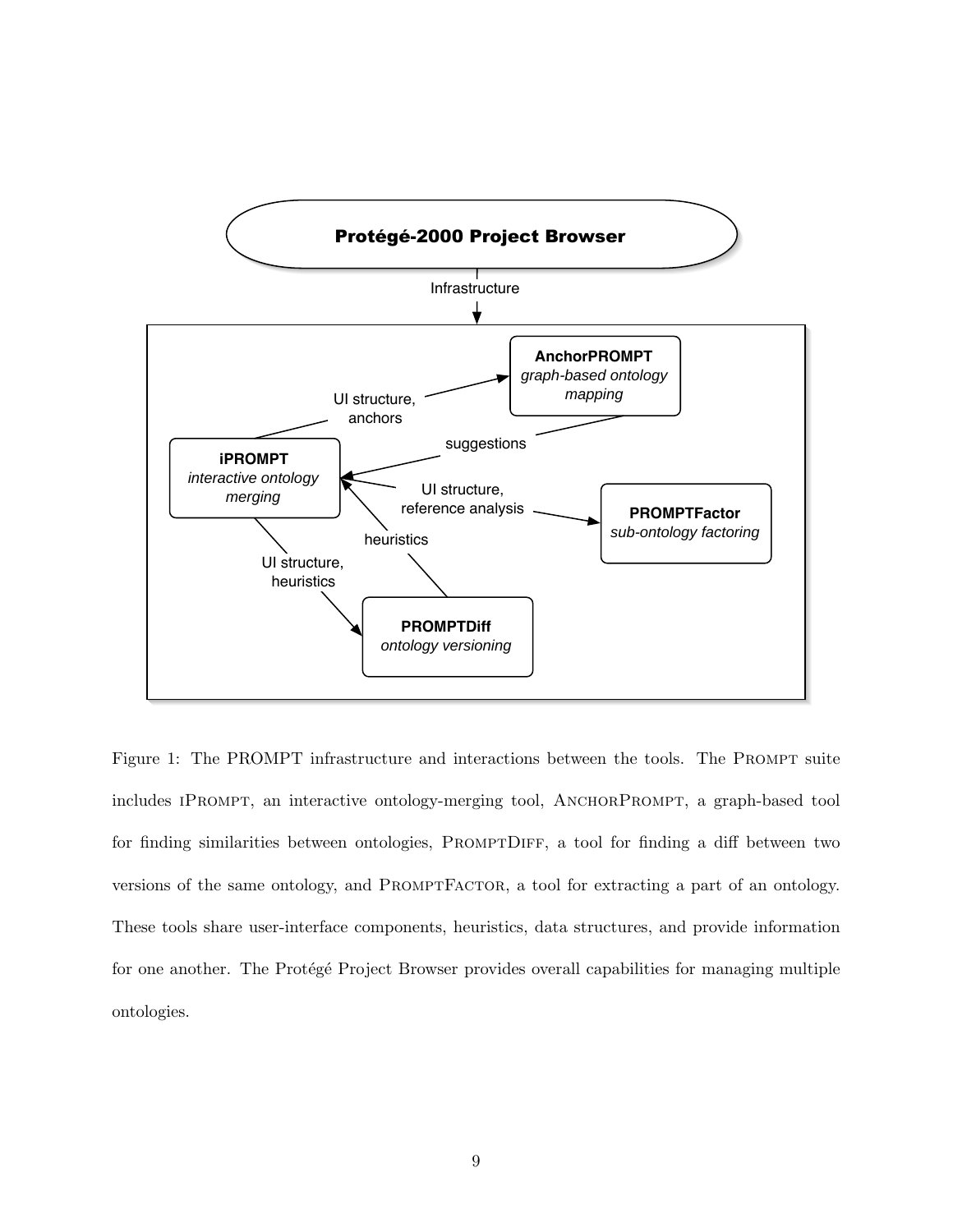necting the nodes representing their respective domains and ranges (Section 5). Effectively, when comparing two concepts in the source ontologies, iPrompt looks only at a very small portion of the ontology graph around each concept, traversing one or two links. ANCHORPROMPT—another component in the suite—analyzes a graph representing ontologies on a larger scale, producing additional suggestions. ANCHORPROMPT compares larger portions of the graph than IPROMPT does. It takes as input a set of pairs of matching terms in the source ontologies and produces new pairs of matching terms. AnchorPrompt's results could then be used in iPrompt to present new suggestions to the user.

Merging source ontologies to create a new one is not always what the user needs. Sometimes, the users prefer to keep the source ontologies separate for several reasons: compatibility with data and tools using the source ontologies, maintenance of relations between ontologies when the source ontologies evolve, and others. In that case, all that the user may want to do is find and save correspondences between different ontologies. We can use ANCHORPROMPT in this setting as well to identify pairs of similar concepts that the users must align. We describe ANCHORPROMPT in Section 5.

PROMPTDIFF is a tool for comparing ontology versions (described in Section 6). We observed that many of the heuristics we used in iPrompt, would be very useful in finding what has changed from one version of ontology to another. These heuristics include analysis and comparison of concept names, slots that are attached to concepts, domains and ranges of slots and so on. At the same time, our level of confidence in the analysis could be much higher than in the case of ontology merging: If two concepts that came from versions of the same ontology look the same (e.g., have the same name and type), they probably are the same. Whereas if two frames that came from independently developed ontologies look the same, they may or may not be the same. Consider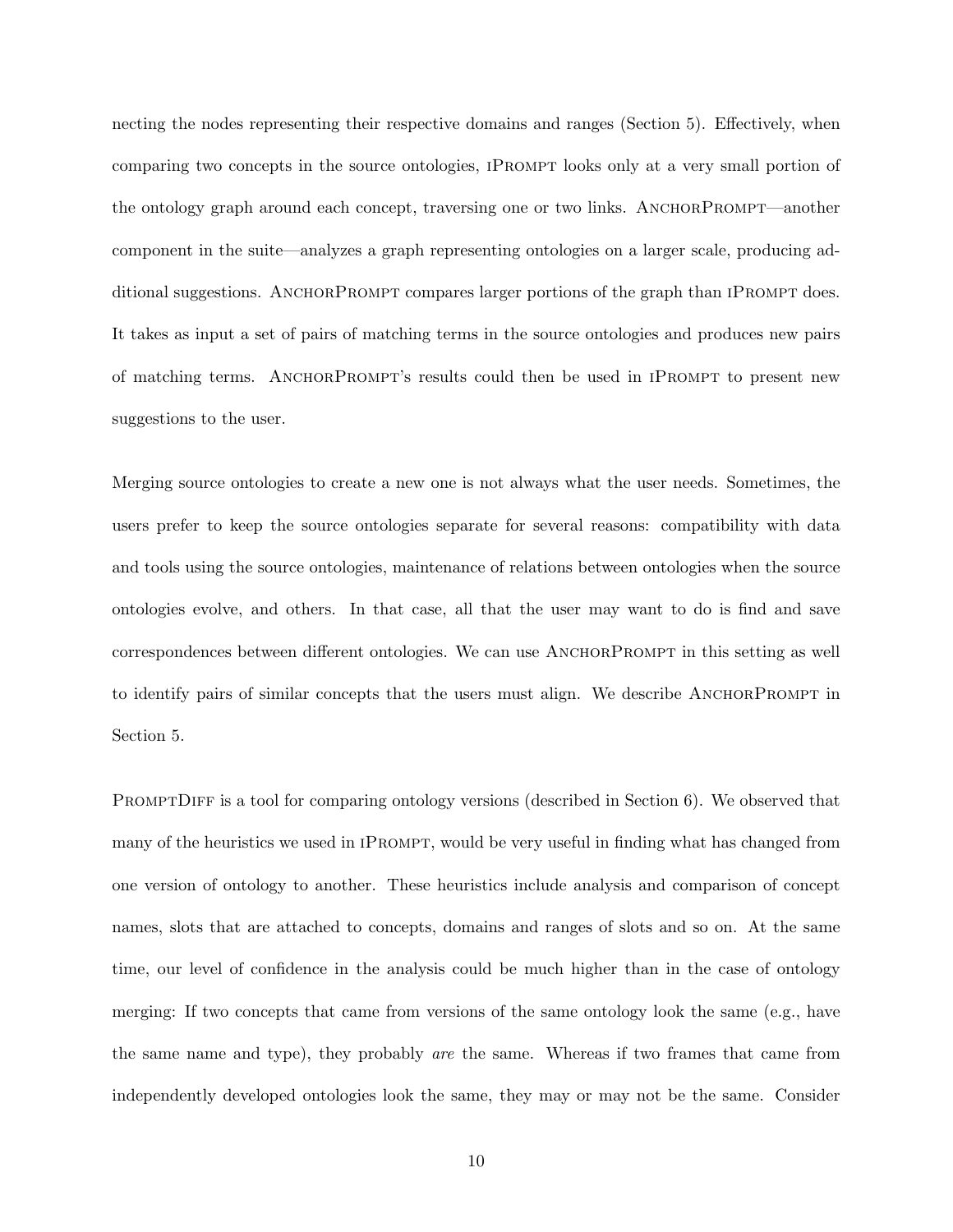a class University for example. In two different ontologies, this class may represent either a university campus, or a university as an organization, with its departments, faculty, and so on. If we encounter a class University in two versions of the same ontology, it is much more likely that it represents exactly the same concept.

PROMPTFACTOR (Section 6) is a tool that enables users to factor out part of their ontology into a new sub-ontology, making sure that the severed links do not introduce concepts in the subontology that are ill-defined (e.g., do not have a type, refer to frames that do not exist in the ontology, etc.) . The user can specify that he wants all the concepts that are required in the definition of his concept of interest in the new ontology. The tool then performs the transitive closure of the superclass relation and all the relations defined by slots.

We will now describe these tools in detail and come back to interactions between the tools in Section 7.

# 4 iPrompt—An Interactive Ontology-Merging Tool

Suppose a user has two ontologies covering the same domain that were developed by different groups. Figure 2 presents class hierarchies from two such ontologies. These two ontologies were developed independently by two teams in the DAML project.<sup>4</sup> We imported two ontologies from the DAML ontology library (DAML, ????):

1. An ontology for describing individuals, computer-science academic departments, universities, and activities that occur at them developed at the University of Maryland (UMD), and

<sup>4</sup>http://www.daml.org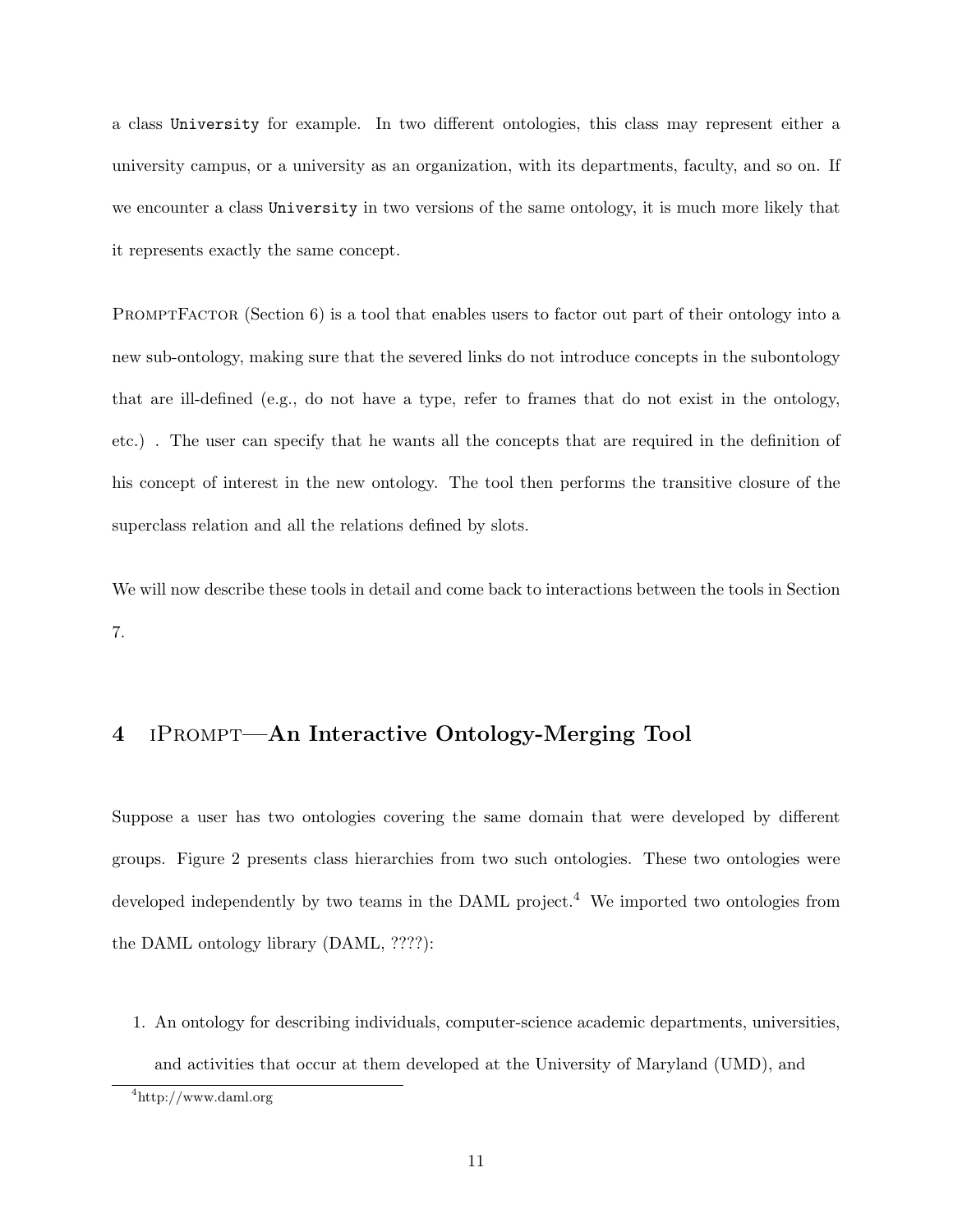2. An ontology for describing employees in an academic institutions, publications, and relationships among research groups and projects developed at Carnegie Mellon University (CMU).

The iPrompt algorithm takes as input two ontologies, such as these ontologies from the DAML library, and guides the user in the creation of one merged ontology as output. Figure 3 illustrates the iPrompt ontology-merging algorithm. First iPrompt creates an initial list of matches based on lexical similarity of class names (Figure 4).<sup>5</sup> Then the process goes through the following cycle: (1) the user triggers an operation by either selecting one of iPrompt's suggestions from the list or by using an ontology-editing environment to specify the desired operation directly; and (2) iPrompt performs the operation, automatically executes additional changes based on the type of the operation, generates a list of suggestions for the user based on the structure of the ontology around the arguments to the last operation, and determines inconsistencies and potential problems that the last operation introduced in the ontology and finds possible solutions for those problems.

There are several research groups already working on methods for determining linguistic similarity among concept names (see Section 9). Therefore, we decided to concentrate on the steps that analyze the *structure* of the ontology. A specific implementation of the IPROMPT algorithm uses whatever measure of linguistic similarity among concept names is appropriate. In our Protégé-based implementation (Section 4.2), we use the Protégé component-based architecture to allow the user to plug in any term-matching algorithm. In IPROMPT, we start with linguistic-similarity matches for the initial comparison, but concentrate on finding clues based on the semantics of the ontology and user's actions.

 $5$ The current implementation of IPROMPT uses simple lexical-distance measures to find classes with similar names. However, we designed the tool in such a way that other, more sophisticated term-comparison algorithms could be plugged in. Using WordNet, for example, to find synonyms would be a natural extension.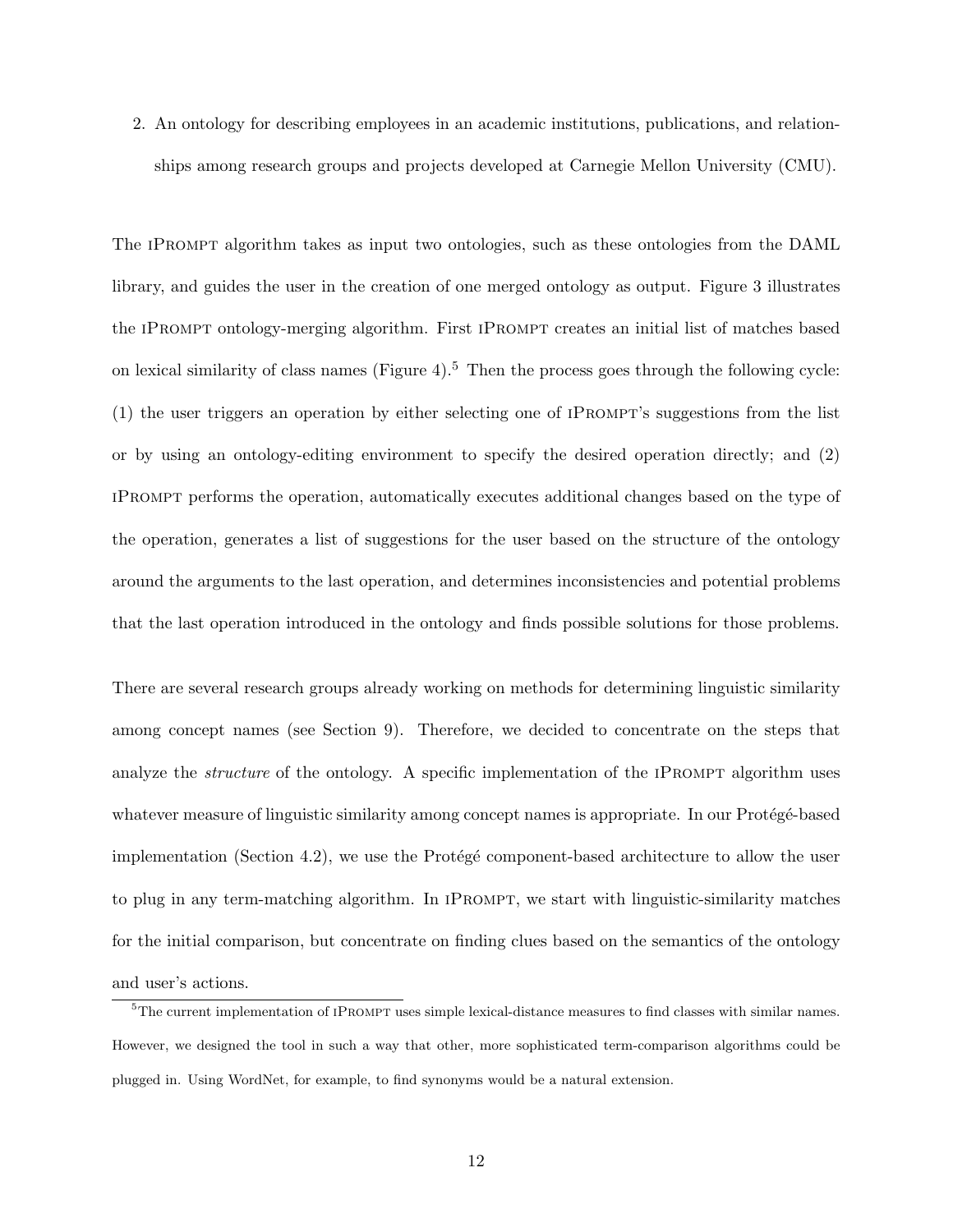

Figure 2: Snapshots of the class hierarchies in the two source ontologies for the experiment. Both ontologies represent structure of academic organizations. They were developed by DAML groups at Carnegie Mellon University (left) and University of Maryland (right). The ontologies are available at http://www.daml.org/ontologies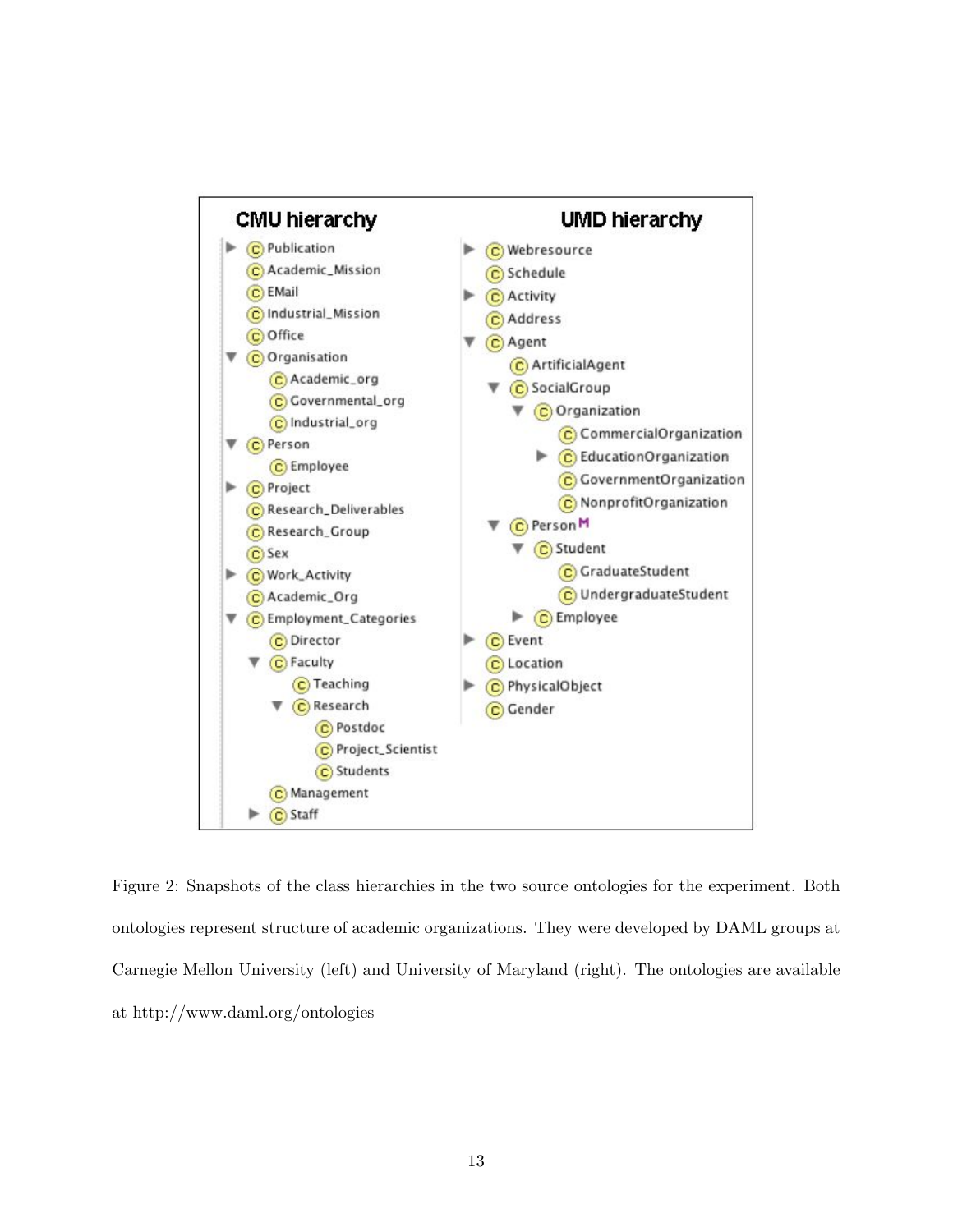

Figure 3: The flow of IPROMPT algorithm. The user selects a new operation. The rest of the actions are performed by iPrompt.

#### 4.1 The IPROMPT Algorithm

The IPROMPT algorithm performs the following **ontology-merging task**: Given two source ontologies,  $O_1$  and  $O_2$ , create a new ontology  $O_m$ , which we call a **merged ontology**;  $O_m$  includes some, but not necessarily all, frames from  $O_1$  and  $O_2$  with the frames that represent similar concepts merged into one frame. Note that this description of a merging task is necessarily informal since many of the decisions in the merging process rest with the ontology designer and depend on the task for which the designer plans to use the merged ontology. For instance, there may be some parts of the source ontologies that the user will not include in the merged ontology because they cover parts of the domain that are not important for the task at hand. There is also subjectivity in whether or not different frames from the source ontologies represent similar concepts or not. We designed the IPROMPT algorithm to help users make these decisions.

The following is at the heart of our approach: We identify a set of knowledge-base operations for ontology merging or alignment. For each operation in this set, we define (1) changes that iPrompt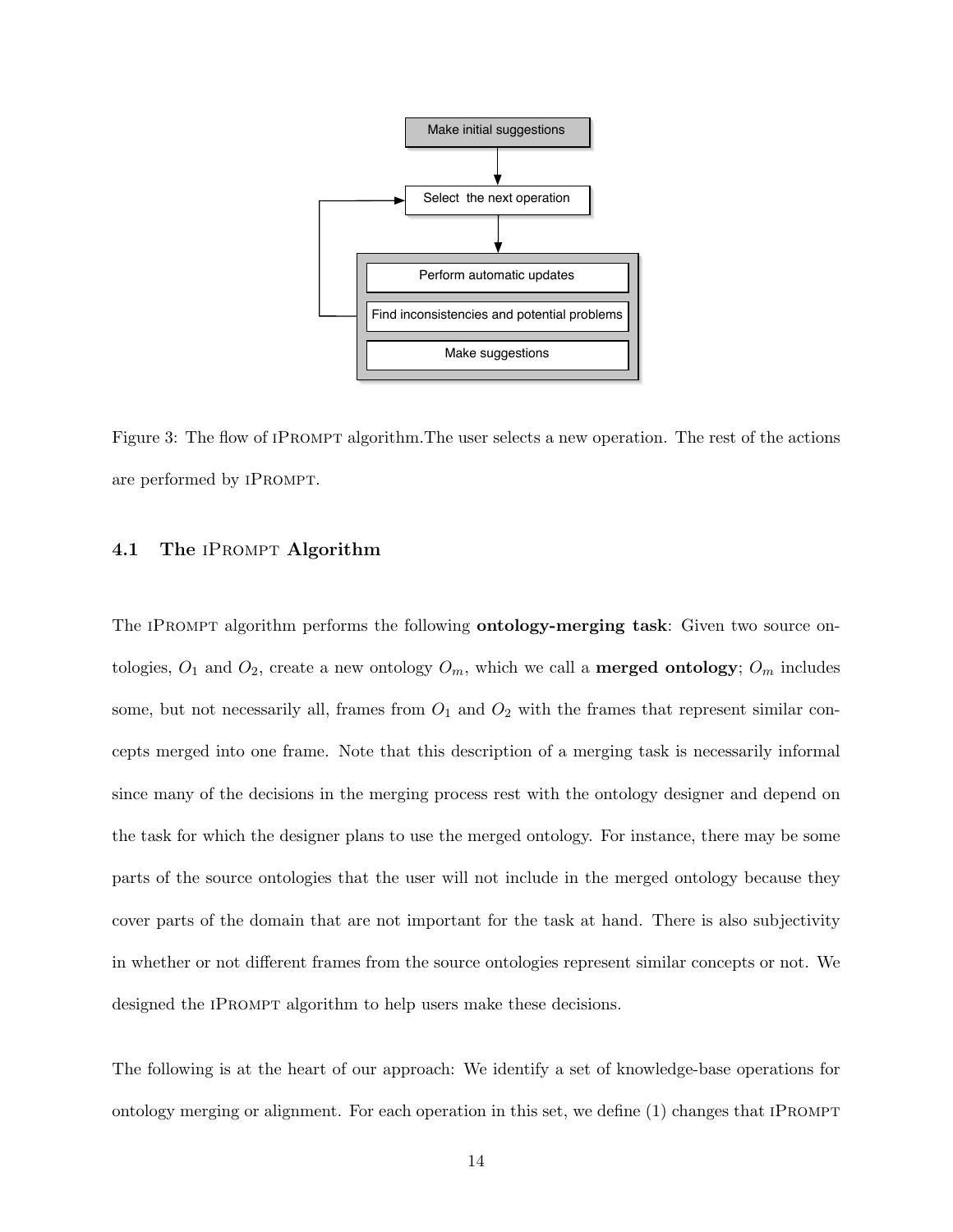

Figure 4: A screenshot of the IPROMPT tool. Part A shows initial IPROMPT's suggestions for the ontologies in Figure 2. Part B displays the emerging merged ontology (which is empty at this starting point). Part C shows the two source ontologies side-by-side. The arguments to the selected operation in the suggestion list (merge two Person classes) are selected in the Sources window.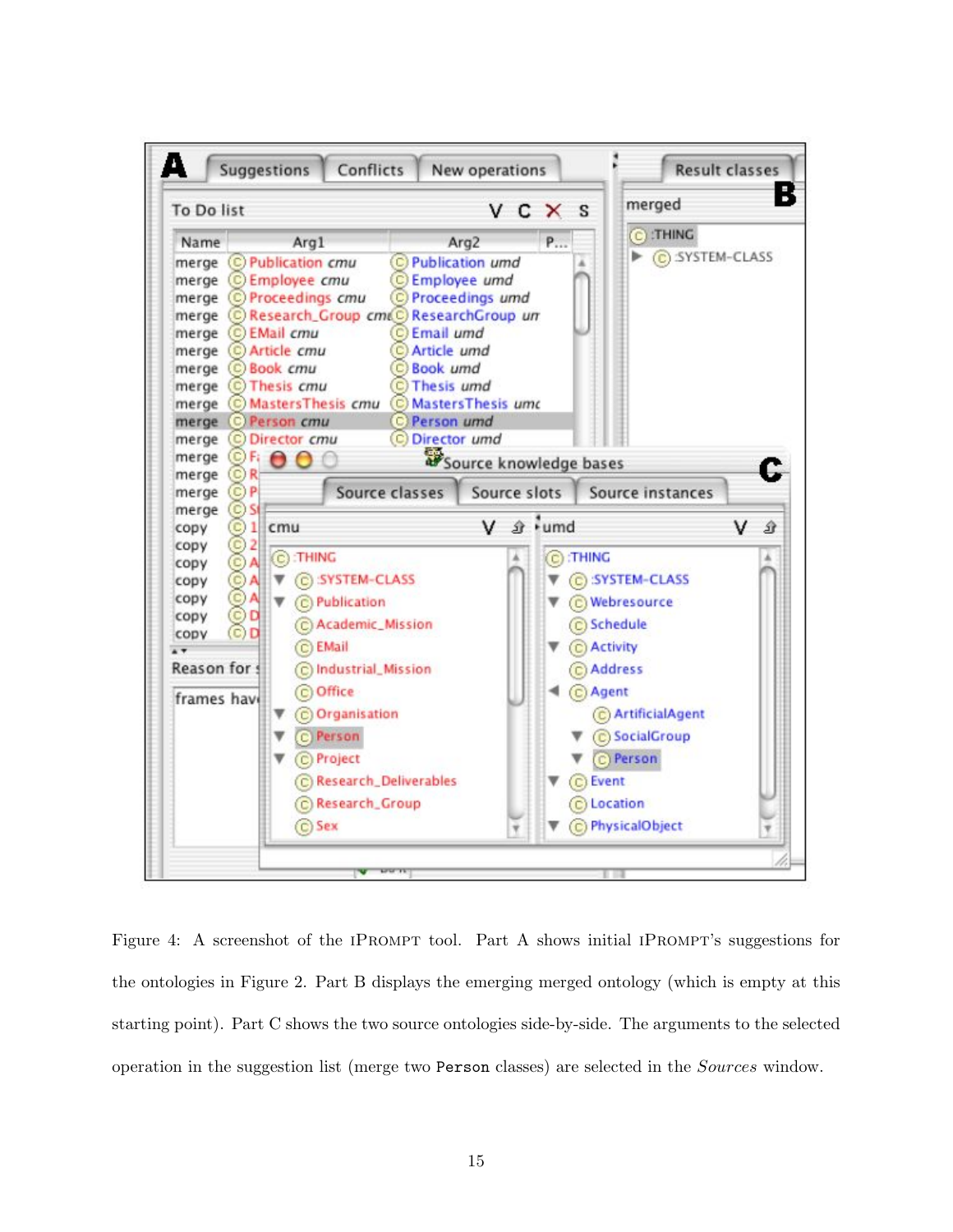performs automatically,  $(2)$  new merging suggestions that IPROMPT presents to the user, and  $(3)$ inconsistencies and potential problems in the emerging merged ontology that the operation may introduce and that require user's attention. When the user invokes an operation, iPrompt creates members of these three sets based on the arguments to the specific invocation of the operation.

During the merging process, as iPrompt (automatically, or with the user's help) copies frames from the source ontologies to the merged ontology, merges frames with each other, and makes changes to the frames in the merged ontology, for each frame in the source ontologies, it keeps track of which frame in the merged ontology it corresponds to. Intuitively, an **image** of a frame  $F_s$  from a source ontology is a frame  $F_i$  in the merged ontology  $O_m$  that represents the same concept in the domain that  $F_s$ . More formally, we say that a frame  $F_i$  in the merged ontology  $O_m$  is an image of a frame  $F_s$  from a source ontology if:

- 1.  $F_i$  is a result of copying  $F_s$  into  $O_m$ , or
- 2.  $F_i$  is a result of merging  $F_s$  with another frame, or
- 3.  $F_i$  is a result of merging an image of  $F_s$  with another frame

Note that a frame from a source ontology can have more than one image in the merged ontology.

#### 4.1.1 The IPROMPT Operations

The set of ontology-merging operations that we identified includes both the operations that are normally performed during traditional ontology editing of a single ontology and the operations specific to merging and alignment, such as merging classes, merging slots, merging instances, performing a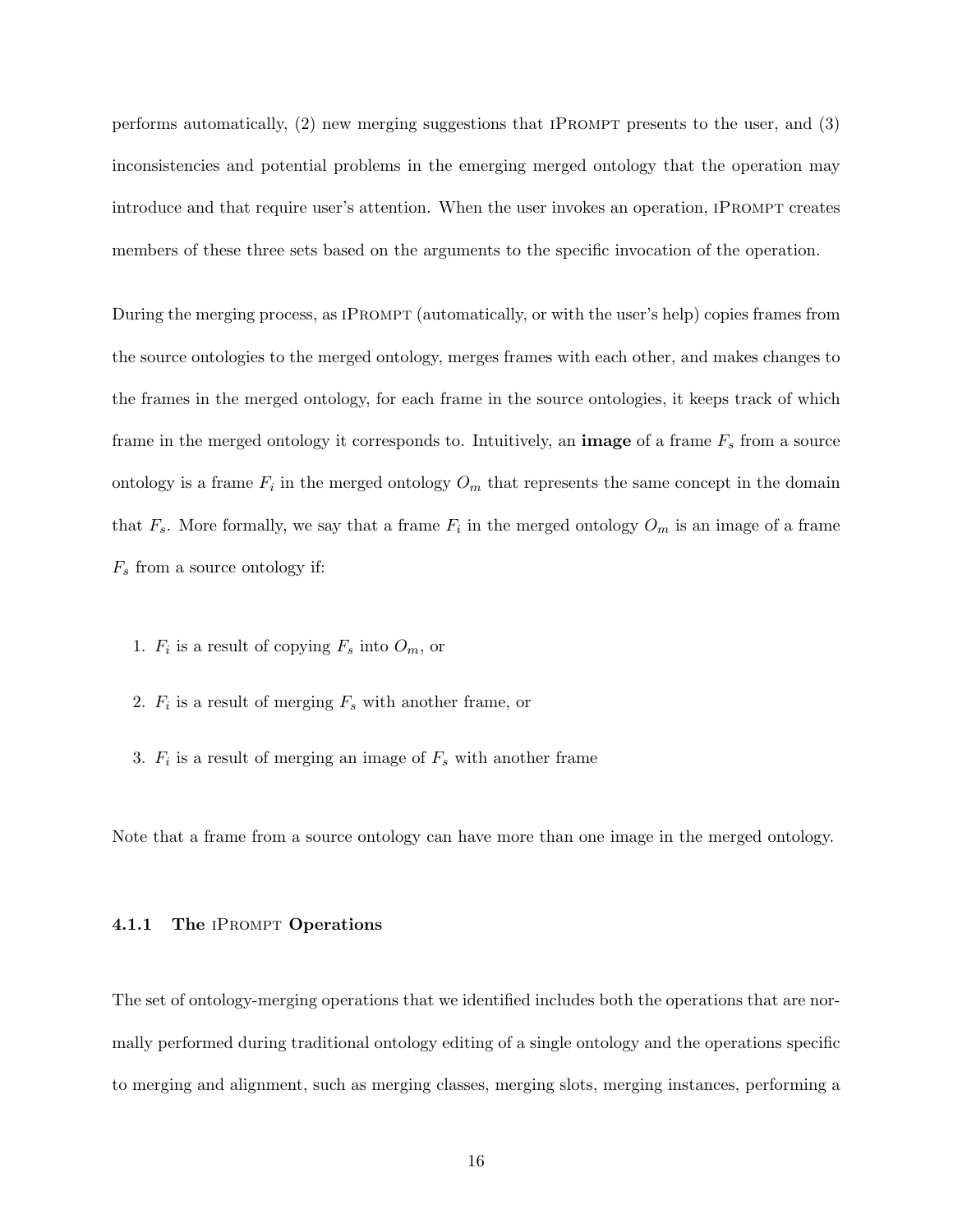

Figure 5: The state of the IPROMPT tool after the user has merged the Person classes and the sex slots. Part A shows current suggestions. Suggestions at the top of the list refer to frames related to the merged Person class. Part B shows the emerging merged ontology, which currently has only one class, Person. Part C displays the current definition of the merged Person class. This class has slots from both of the source ontologies.

deep or a shallow copy of a class from one ontology to another. In the descriptions of the operations below,  $O_m$  is the merged ontology.

merge classes Merge two classes. For example, we can follow the system's suggestion and merge two classes Person in Figure 4. We describe this operation in detail in Section 4.1.3. Briefly, to merge two classes A and B, create a new class M in  $O_m$ . For each class C that is a subclass or a superclass of A or B, if there is an image  $C_i$  of C in  $O_m$ ,  $C_i$  becomes a subclass or a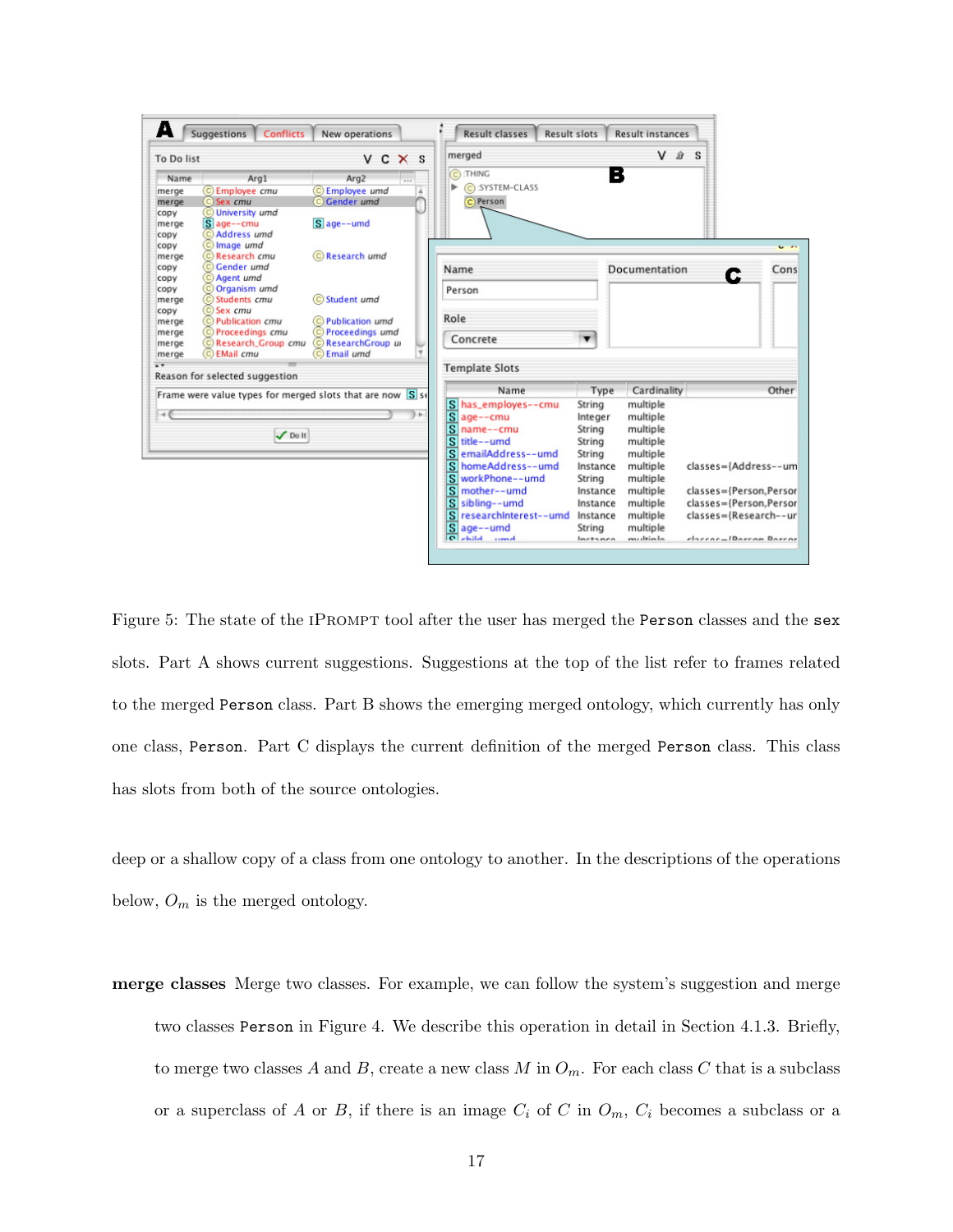superclass of  $M$ , respectively. For each slot  $S$  attached to  $A$  or  $B$ , if there is no image of  $S$ in  $O_m$ , copy S to  $O_m$ . For each image  $S_i$  of S, attach  $S_i$  to the class M. If either A or B was already in  $O_m$  prior to the operation, all references to it in  $O_m$  become references to M and the original frame is deleted.

- merge slots Merge two slots. For example, in Figure 5A, the system suggests merging the two slots age. This operation merges slots as first-class frames. When merging two slots  $S_1$  and  $S_2$  create a new slot  $S_m$ . For each class C in the domain and range of  $S_1$  or  $S_2$ , if there is an image  $C_i$  of C in  $O_m$ , add  $C_i$  to the domain or range of  $S_m$ , respectively. If either  $S_1$  or  $S_2$  was in  $O_m$  prior to the operation, all references to it become references to  $S_m$  and the original slot is deleted. Note that as a result of the last step, if there was a class in  $O_m$  that had both  $S_1$  and  $S_2$  attached to it, after the operation it will have only  $S_m$  attached to it. For example, after we merge the two age slots (Figure 5C), the class Person will have the merged slot attached to it. In addition, iPrompt suggests that the user merges classes in the domain (and range) of  $S_m$  that came from different source ontologies. For instance, in one of the source ontologies, a slot sex had the class Gender as its range and in the other a slot sex had a class Sex as its range. If we merge the two sex slots, IPROMPT will suggest merging classes Gender and Sex.
- merge instances Merge two instances. For example, if both source ontologies have instances of the Proceedings class describing the proceedings of the AAAI-2002 conference, we can merge these instances when merging the ontologies. IPROMPT does the following when merging two instances  $I_1$  and  $I_2$  to create a new instance  $I_m$ : If classes  $C_1$  and  $C_2$  which are the types of  $I_1$  and  $I_2$  respectively, have no images in  $O_m$ , copy them to  $O_m$  (see the operation perform a shallow copy of a class). If  $C_1$  and  $C_2$  already have images in  $O_m$  and the images are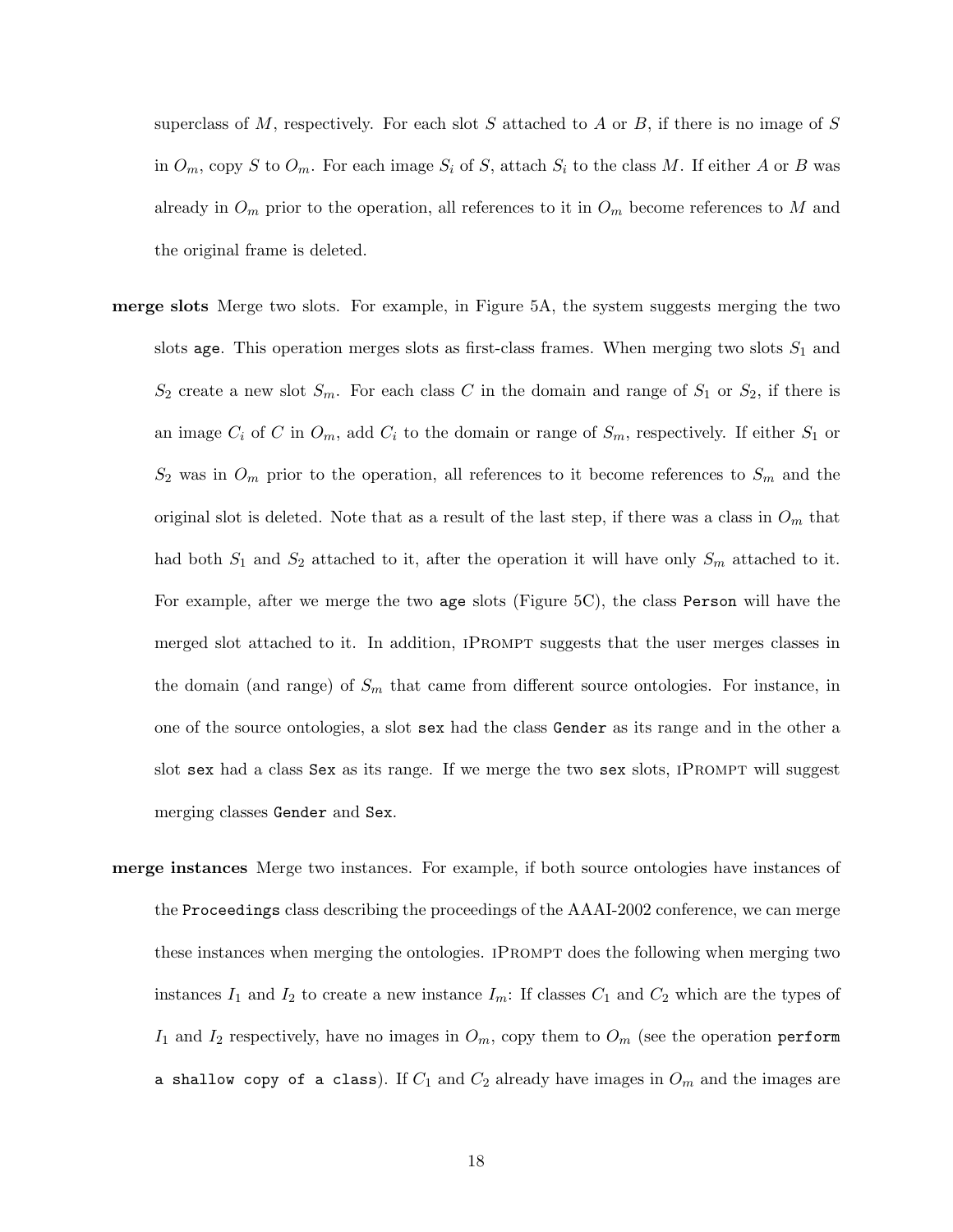different frames, merge the images (the user must confirm this operation).<sup>6</sup> Note that as a result, the merged instance  $I_m$  will have the same slots, or their images, that  $I_1$  and  $I_2$  had. For each value V for each slot S attached to  $I_1$  or  $I_2$ , do the following:

- If  $V$  is a primitive value (string, number, etc.), add  $V$  to the value of the image of  $S$  for  $I_m$
- If V is a frame and there is an image of V,  $V_i$ , in  $O_m$ , add  $V_i$  to the value of the image of S for  $I_m$

For each slot S of  $I_m$  that has values that are images of frames coming from different sources, iPrompt suggests merging these frames. Note that adding images of all the values at sources can create violations of range and cardinality constraints for the merged instance. This inconsistency is one of the inconsistencies that iPrompt checks for in the next step of the algorithm—finding inconsistencies and potential problems.

- perform a shallow copy of a class Copy a class from a source ontology to another. For example, after dealing with all the common publication types from the two example ontologies (Figure 4), we can copy the Manual class which exists only in the UMD ontology. More precisely, when copying a class C, create a new class  $C_i$  in  $O_m$ . For each slot S directly attached to C, if there is no image of S in  $O_m$ , copy S to  $O_m$ . Then attach images of all the slots of  $C$  to  $C_i$ .
- perform a deep copy of a class Copy a class from one ontology to another copying all the parents of a class up to the root of the hierarchy. For example, we can copy the Address class

<sup>&</sup>lt;sup>6</sup>This operation is necessary because in the PROMPT knowledge model each frame can have only one type. If we allowed multiple types, the type of the merged instance would be a union of the images of the types of the source instances. iPrompt would then suggest merging the classes in this set of types that came from different source ontologies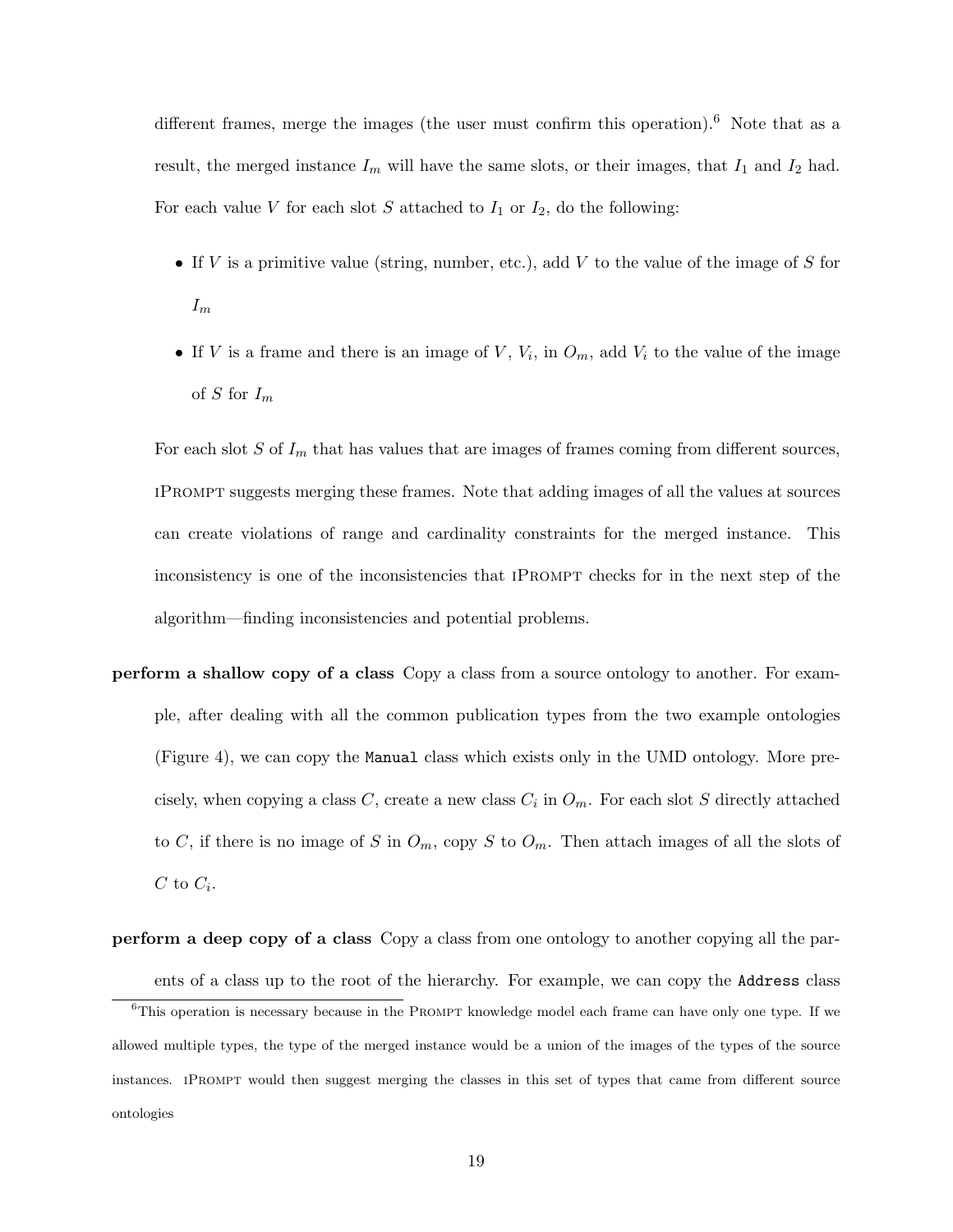and its slots from the UMD ontology to the merged ontology since the CMU ontology does not contain an Addess class. More precisely, to perform a deep copy of a class  $C$ , perform its shallow copy, and then perform a deep copy for each of its superclasses.

#### 4.1.2 Inconsistencies and Potential Problems in the Merged Ontology

While performing the operations that we described in the previous section, IPROMPT checks for the following inconsistencies and potential problems in the merged ontology as a result of these operations. Note that not all of these situations constitute a semantic inconsistency: some of the items in the list below indicate only a potential problem in the merged ontology that requires the user's attention.

- name conflicts Recall that frame names in an ontology are unique (Section 2). A name conflict occurs when there is more than one frame with the same name in the same ontology. For example, we can copy the class Location from the UMD ontology into the merged ontology. If we then copy a slot Location that may exist in the CMU ontology, there will be a name conflict.<sup>7</sup> To resolve this priblem, IPROMPT suggests renaming one of the offending frames.
- dangling references When we bring in frames from one ontology to another, we may not bring all the frames that the moved frames refer to. As a result, a frame will refer to another frame that does not yet exist in the merged ontology. For example, the definition for the merged class Person contains a slot homeAddress which has the class Address as its range (Figure 5C). However, if we have not yet copied the Address class, the reference to it will be a dangling one. To resolve thisproblem, IPROMPT suggests copying the dangling frame into

<sup>7</sup>We assume that all frames are in the same namespace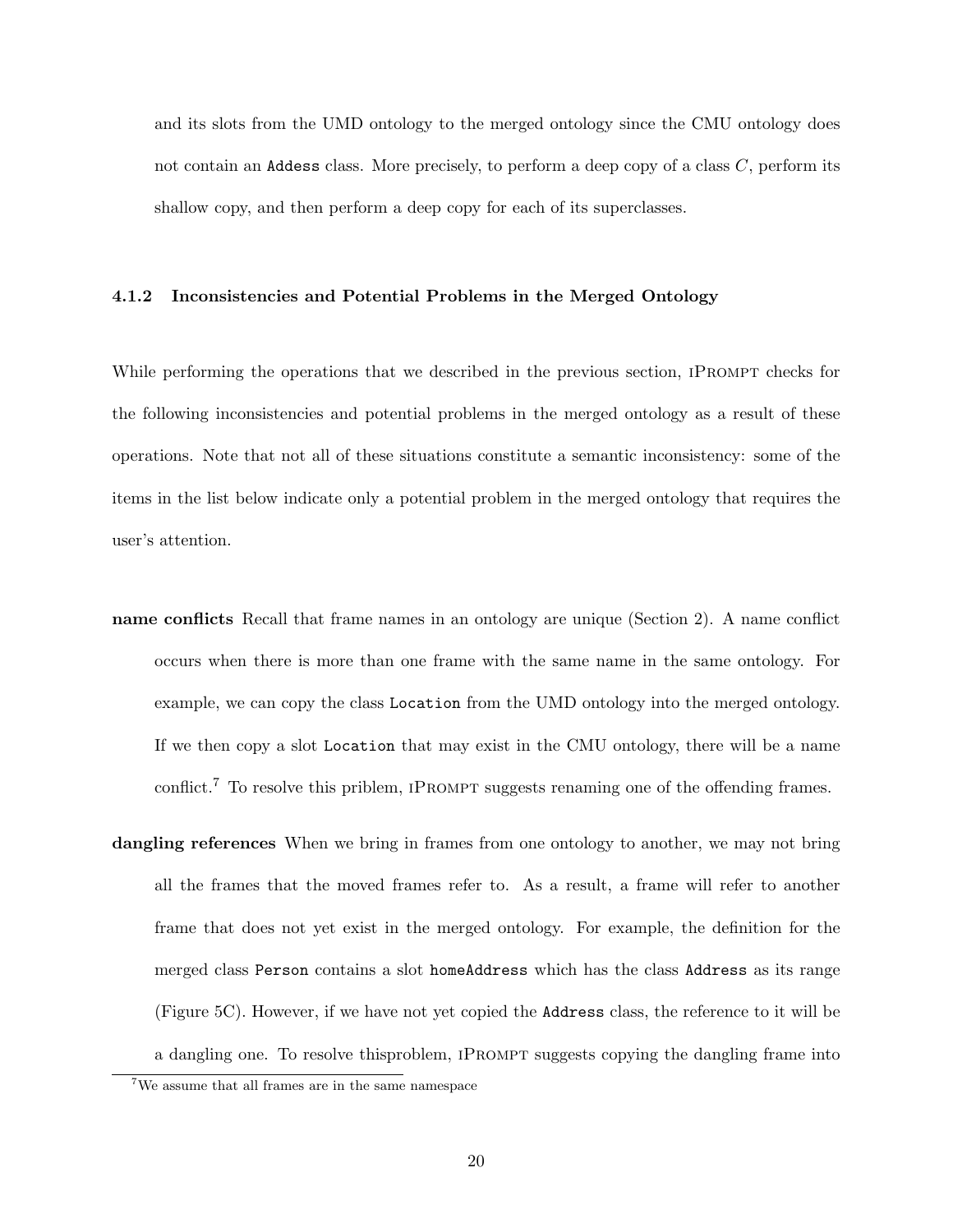the merged ontology.

- redundancy in the class hierarchy Links in a class hierarchy may be redundant if there is more than one path from a class to a superclass. For example, consider the source hierarchies in Figure 4. Suppose we merge the two Publication classes and the two Proceedings classes. We then copy the Book class. If we restore all the superclass links, the Proceedings class in the merged ontology will have two superclasses, Publication (from the CMU ontology) and Book (from the UMD ontology). Book is also a subclass of Publication. Thus there are two paths from Proceedings to Publication. Note that sometimes the user may actually want such redundancy and therefore may ignore the IPROMPT's suggestion. However, our experience shows that the nature of the merging process leads to the creation of unintended redundancy in the class hierarchy is created very often. Therefore, IPROMPT points this redundancy out to the user, suggests removing one of the offending parents, and leaves it up to the user to decide whether or not to do it.
- slot values violating slot-value restrictions When we merge instances, the values for slots of the merged instance may violate slot-value restrictions (Section 4.1.1). In particular, range and cardinality constraints can be easily violated when we copy slot values for instances in the slot ontology to instances in the merged ontology.

#### 4.1.3 Example: The merge-classes Operation

We will now present one of the merging operations, merge-classes in detail, listing the changes that iPrompt makes automatically, new suggestions it makes, and inconsistencies and problems it identifies. Figure 5C shows the result of performing the merge-classes operation for two Person classes for ontologies in Figure 2.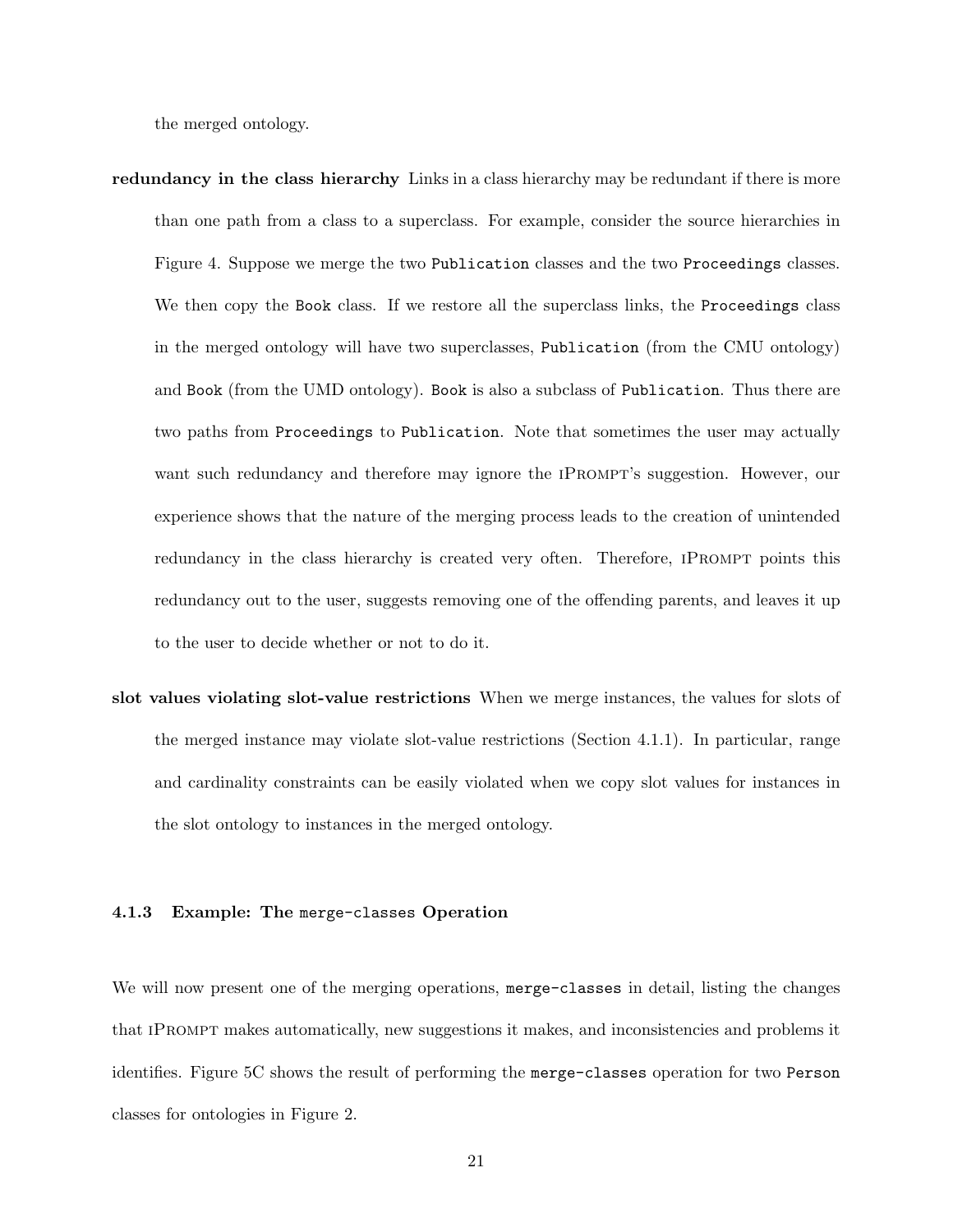

Figure 6: Merging classes  $A$  and  $B$  to create a class  $M$ 

Suppose the user is merging two ontologies and he performs a merge-classes operation for two classes A and B to create a new class  $M$  (Figure 6). To execute merge-classes operation, IPROMPT then performs the following actions:

- Create a new class  $M$ . If classes  $A$  and  $B$  had the same names, assign that name to  $M$ . Otherwise, ask the user which name to choose (unless he has designated one ontology as preferred).
- For each superclass C of A or B that has an image  $C_i$  in  $O_m$ , make  $C_i$  a superclass of M (thus restoring the original relation). Do the same for subclasses. For example, if we have had previously copied the Agent class from the UMD ontology (Figure 2) into the merged ontology, the merged Person class would become a subclass of this copied Agent class. When later we merge the two Employee classes (Figure 2), the merged Employee class will become a subclass of the merged Person class.
- For each slot S that was attached to A or B in the original ontologies, if there is no image of S in  $O_m$ , copy S to  $O_m$ . Then, for each slot S that was attached to A or B, attach its image to M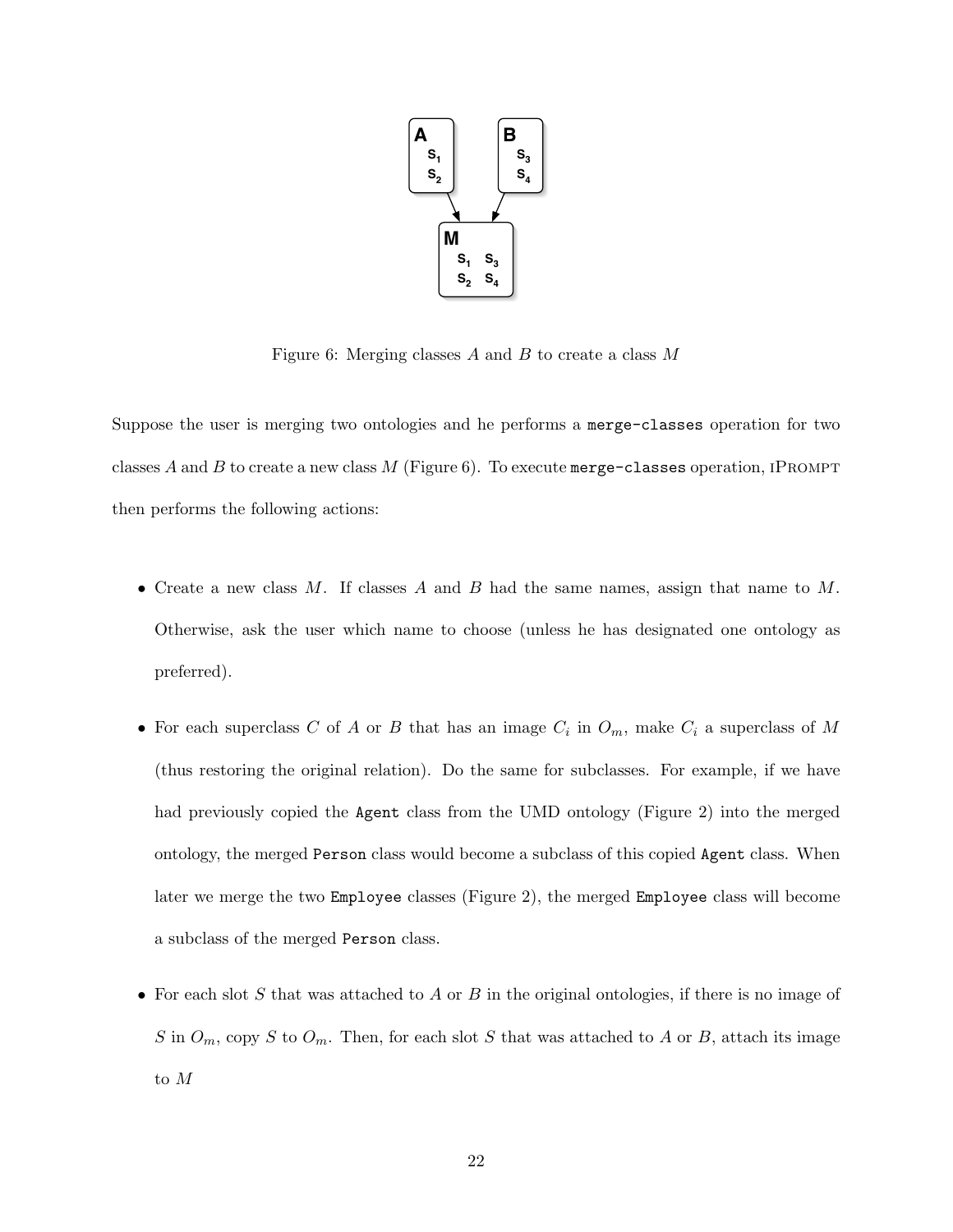- If any of the slots S attached to A or B had local cardinality restrictions, copy those restrictions to the attachment of the image of S  $(S_i)$  to M. Similarly, if any of the slots S attached to A or B had a local range restriction C and C has an image  $C_i$  in  $O_m$ , add  $C_i$  as a local range restriction for the slot  $S_i$  at the class M. Therefore, the new Person has all the slots that the source classes had. The slots that came from the UMD ontology have the "umd" suffix and the slots that came from the CMU ontology have the "cmu" suffix (Figure 5C).
- For each pair of slots for  $M$  that have linguistically similar names, suggest that the slots are merged. Later, if the user chooses to merge the slots, suggest that the classes restricting the values of these slots, are merged as well. For example, originally the Person classes in the source ontologies each had a slot sex attached. This slot had the class Gender as its range in one ontology, and the class Sex in the other. After we merge these two slots, iPrompt suggests merging the Sex and Gender classes (see the top suggestion in Figure 5).
- For each pair of superclasses and subclasses of  $M$  that have linguistically similar names, suggest that they are merged: These classes have similar names and, in addition, they were both superclasses (or subclasses) for  $A$  and  $B$ , which the user declared to be similar.
- Check for redundancy in the parent hierarchy for  $M$ : If there is more than one path to any parent of M (other than the root of the hierarchy), suggest that one of Ms parents is removed.

Note, that iPrompt bases most of the decisions in the preceding list on the semantics of the concepts and their position in the ontology and not syntax.

When we describe the tool based on the algorithm in the next section, we outline a few other actions that can be taken after each operation, such as rearranging the current list of suggestions to maintain the user's focus.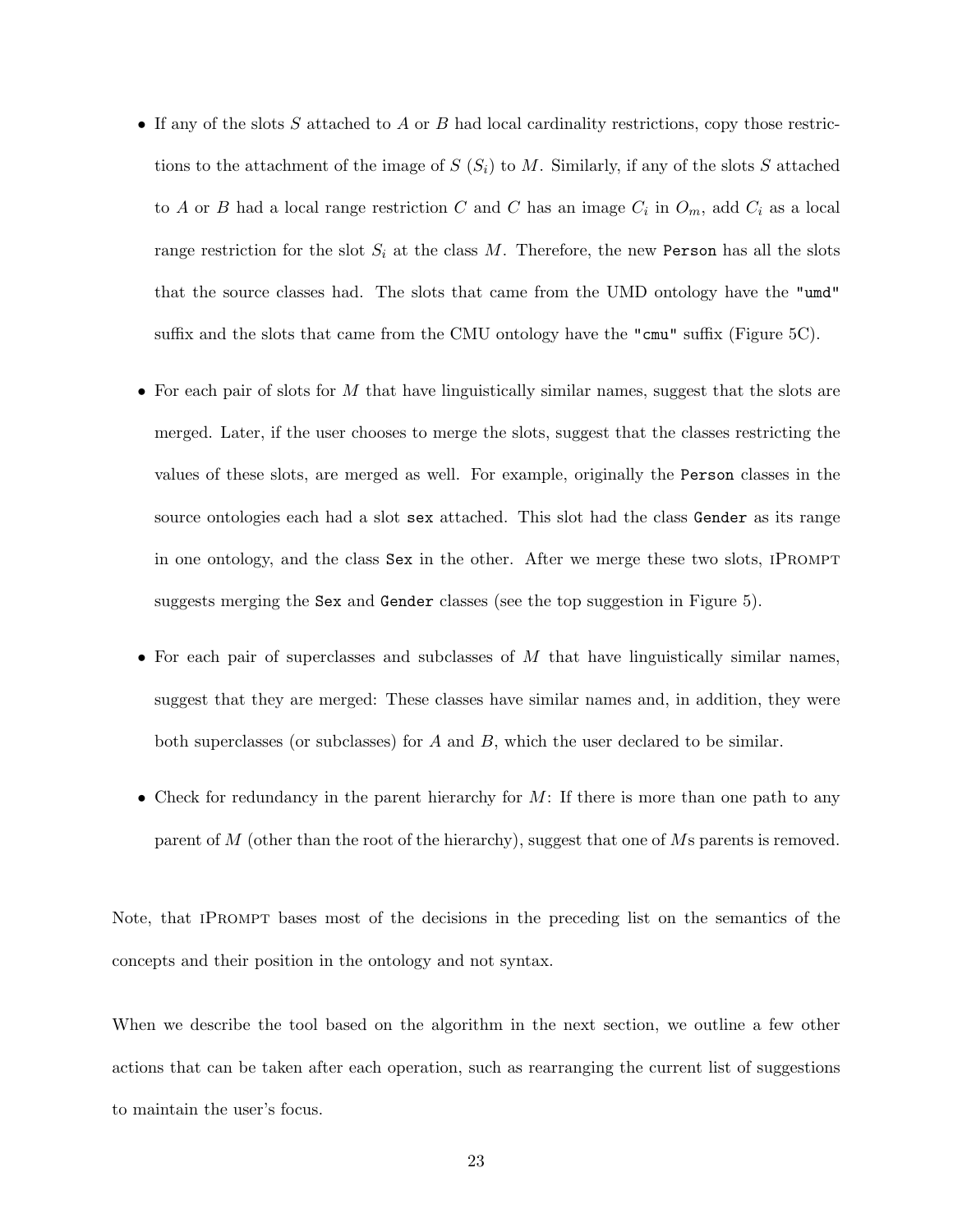#### 4.2 The iPrompt Tool

We have described the IPROMPT tool and a sample interaction with it in detail elsewhere (Nov and Musen, 2000). Figure 5 shows the state of iPrompt after the user has merged the two Person classes and the sex slots attached to it. Figure 5A shows the suggestions that iPrompt generated; Figure 5B shows the emerging merged hierarchy, which currently has only one class; Figure 5C shows the current definition of the Person class. Here are a few additional features of the iPrompt tool.

Setting the preferred ontology. It often happens, that the source ontologies are not equally important or stable, and that the user would like to resolve all the conflicts in favor of one of the source ontologies. We allow the user to designate one of the ontologies as preferred. When there is a conflict between values, instead of presenting the conflict to the user for resolution, the system resolves the conflict automatically, using the value of the preferred ontology.

Maintaining the user's focus. Suppose a user is merging two large ontologies and is currently working in one content area of the ontology. We believe that the system's suggestions that the user sees first should relate to the frames in the same area of the ontology in which the user is working and should not force him to change focus to a different part of the ontology. IPROMPT maintains the user's focus by rearranging its lists of suggestions and problems and presenting first the items that include frames related to the arguments of the latest operations.

Providing feedback to the user. For each of its suggestions, IPROMPT presents a series of explanations, starting with why it suggested the operation in the first place. For example, iPrompt may indicate that frames have identical or similar names, frames are both superclasses of classes that have been merged, value types for slots that have been merged (Figure 5) and so on. If IPROMPT later changes the placement of the operation in the suggestions list, it augments the explanation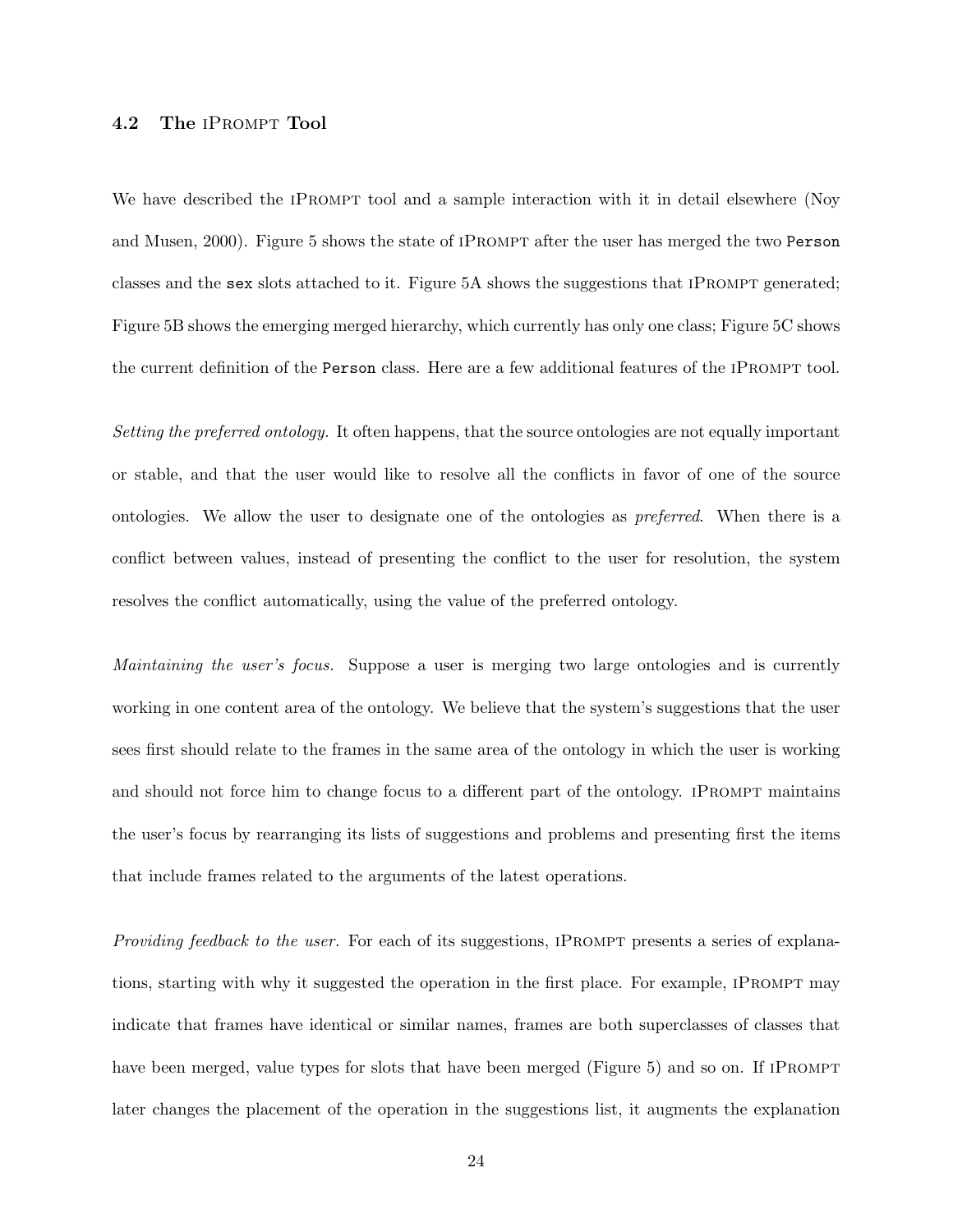with the information on why it moved the operation.

Logging and reapplying the operations. The process of ontology merging or alignment is not a onetime exercise. After the user has merged or aligned ontologies and perhaps has even developed an application based on the result, the source ontologies may change. This scenario is particularly likely for distributed ontologies developed by independent users. Ideally, reapplication of the merging or alignment process to the changed ontologies should be almost automatic. IPROMPT logs knowledgelevel ontology-merging and editing operations. If the original ontologies change, the user only needs to make adjustments to the operations in the log that explicitly refer to the changed frames and the system can then reapply the operations automatically to merge the original ontologies again.

#### 4.3 Evaluation of IPROMPT

We evaluated the quality of the suggestions that the tool provides by asking several users to merge two source ontologies using iPrompt. We recorded their steps, which suggestions they followed, which suggestions they did not follow, and what the resulting ontology looked like.

#### 4.3.1 Source ontologies

We used the two ontologies in Figure 2 to evaluate the performance of the IPROMPT merging tool. These two ontologies constituted a good target for the merging experiment because, on the one hand, they covered similar subject domains (research organizations and projects, publications, etc.) and, on the other hand, their developers worked completely independently from one another and therefore there was no intentional correlation among terms in the ontologies. In addition, the domain is easy to understand.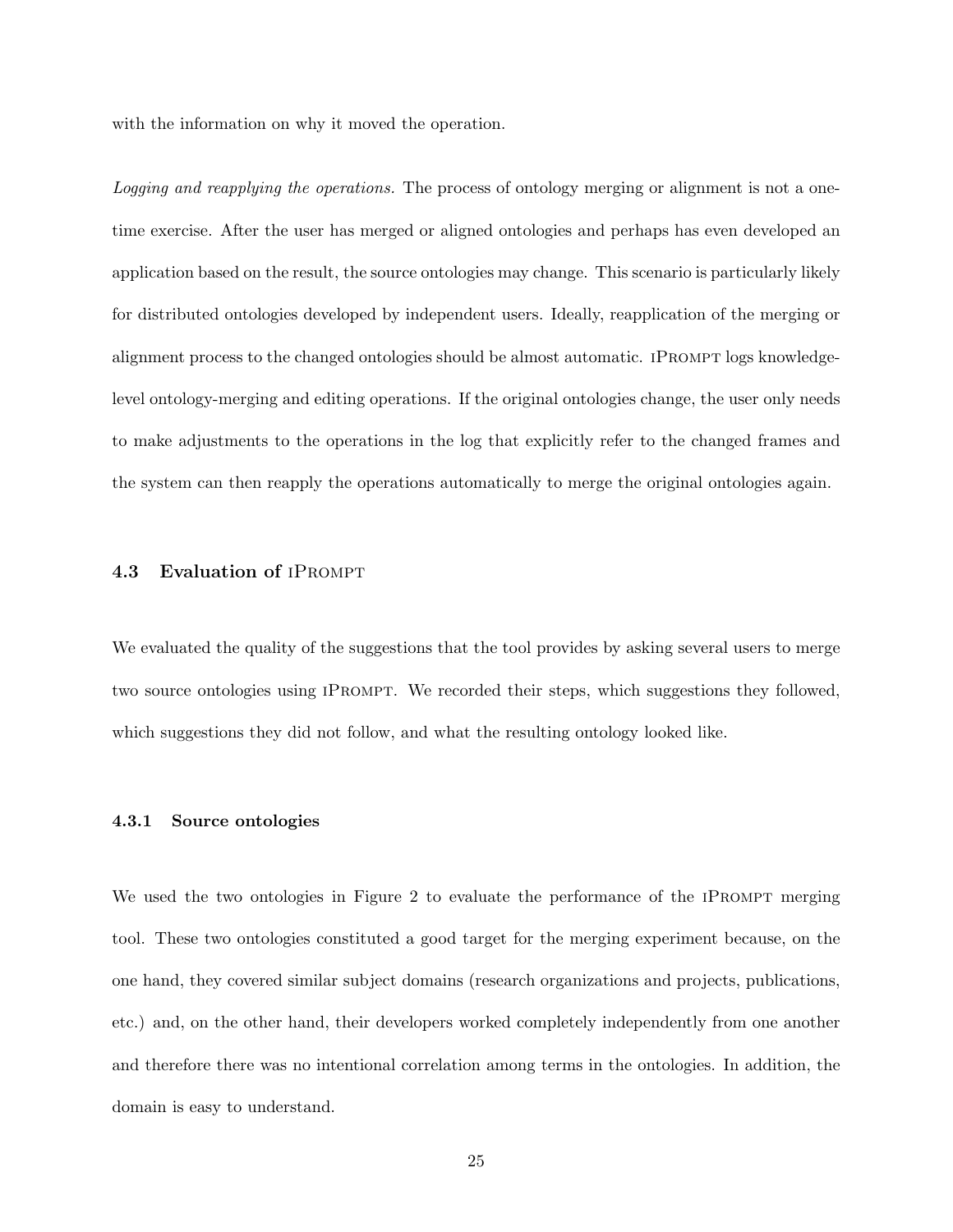Figure 2 presents snapshots of the two hierarchies. Note that many of the concepts in the two ontologies are similar, but they are represented by different terms: Industrial org versus CommercialOrganization, Governmental org versus GovernmentOrganization, Student versus Students, Organisation versus Organization. The structure of the hierarchy is also different: In the CMU hierarchy, for example, Students, Faculty, and Management are subclasses of the class Employment Categories, whereas in the UMD hierarchy these types of classes are subclasses of Person. Even though the CMU hierarchy has a class Person, its only subclass is Employee.

Given these differences in the sources, the merged ontologies produced by different users will inevitably be different: There are many design decisions that could go either way. For example, will the Organization class in the merged ontology be at the top level, as it is in the CMU hierarchy, or will it be a subclass of SocialGroup, as it is in the UMD hierarchy? Are the classes Employment Categories from the CMU ontology and Employee from the UMD ontology essentially the same classes? The easiest way to answer these questions is to have the designers of the two original ontologies get together and merge them. However, in practice this scenario is unrealistic. Therefore, if our task requires that we merge the two ontologies producing one uniform ontology, the user performing the merge operation will have to make these decisions; different users may make different decisions.

#### 4.3.2 Experiment setup

We asked users to use IPROMPT to merge the two ontologies that we have just described. All the users were previously familiar with ontology design in general and using Protégé to design ontologies in particular. The users had not worked with Prompt before. None of the users had addressed the problem of merging ontologies prior to the experiment. We believe that this type of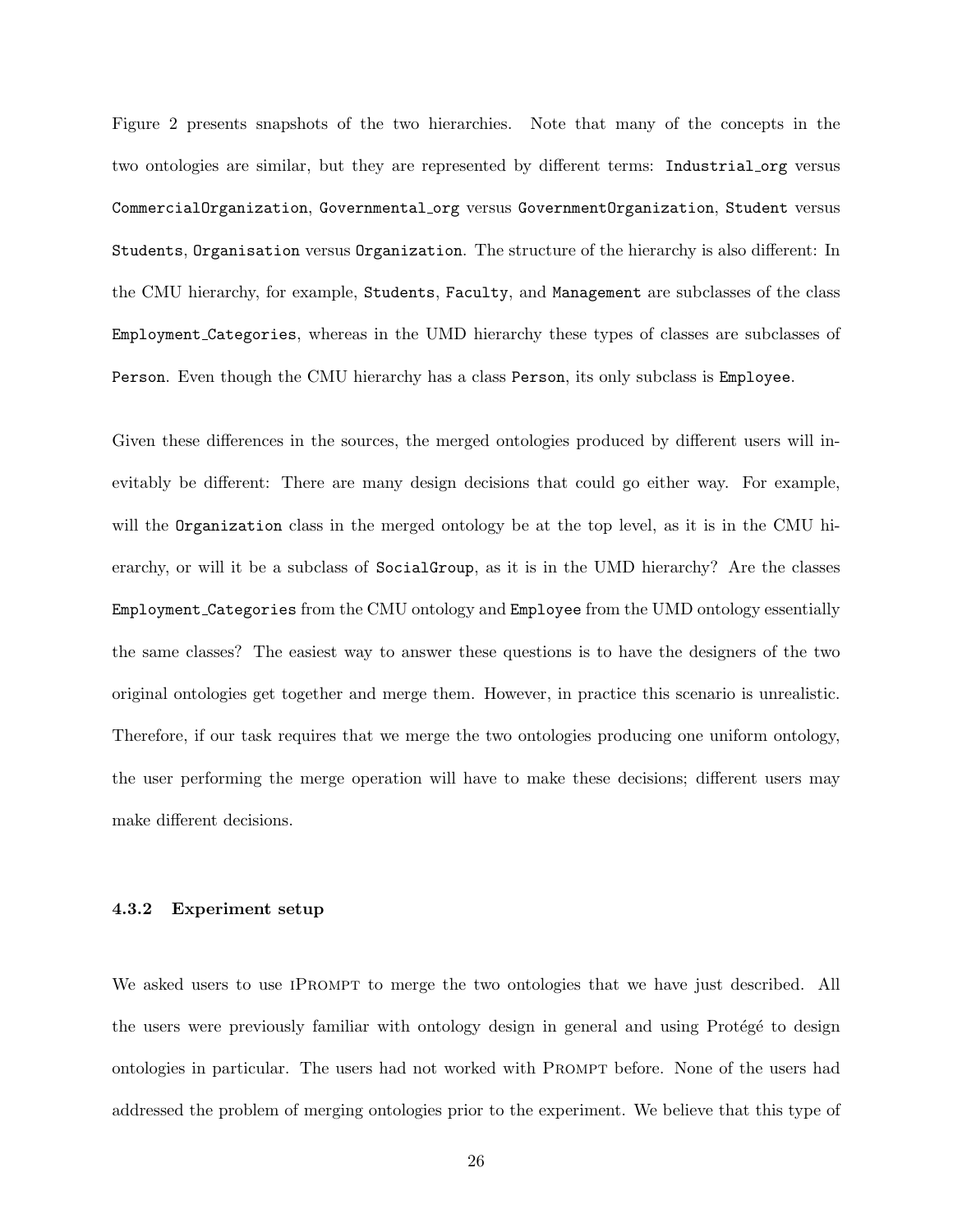users is a typical user for IPROMPT and similar tools: someone who has a basic understanding of ontology design, has perhaps designed some simple ontologies and now faces the task of merging ontologies.

There were four participants in the experiment—all of them students at the Stanford Medical Informatics who answered our call for participation. Each participant received a package containing:

- $\bullet$  the IPROMPT software
- documentation of the tool
- a detailed tutorial
- a tutorial example
- materials for the evaluation

The users performed the evaluation at their convenience on their own computers. We asked each participant to install the tool, to read the tutorial and to follow the examples in the tutorial using the tutorial ontologies. We suggested that they may then look through the documentation to get additional insights. After that, the participants were asked to perform the evaluation itself by merging the two source ontologies. After they were done, they sent back the resulting ontology and the log files for our analysis.

In order to minimize differences in the results, we arbitrarily set up the CMU ontology to be the preferred one. That is, if the users were merging two classes with different names, the name from the CMU ontology was used.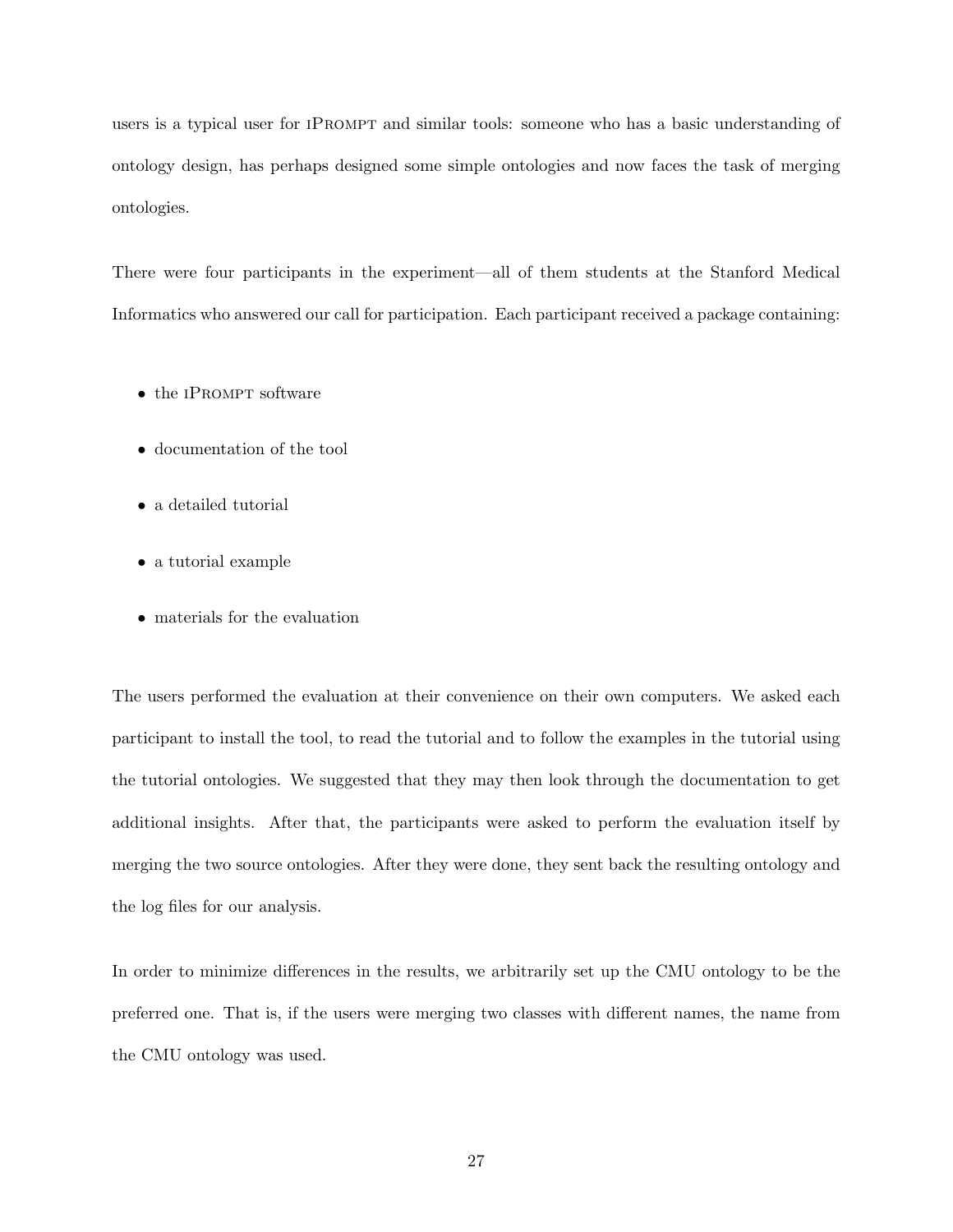#### 4.3.3 Quality of IPROMPT's suggestions

To evaluate the quality of IPROMPT's suggestions, we evaluated precision and recall measures: Precision is the fraction of the tool's suggestions that the users decided to follow. Recall is the fraction of the operations that the users performed that were suggested by the tool. In our experiments, the average precision was 96.9% and the average recall was 88.6%. The precision was in fact a lot higher than we expected. There are several possible explanations for this remarkable result. First, the users were not experts in ontology merging and did not have any particular task in mind when merging the ontologies. As a result, they found it easier simply to follow the tool's suggestions, as long as they seemed reasonable, rather than to explore the ontologies deeper and to come up with their own operations. Second, there was a significant overlap in the content and structure of the source ontologies, which made automatic generation of correct suggestions easier.

Some of the lower recall figures (it was 49% for merge operations in one of the experiments) result from questionable choices that the users made. For example, one user merged Publication and DocumentRepresentation classes, EMail and ElectronicDocument, ProjectScientist and Research Assistant; slots publisher and publishDate. IPROMPT also did not identify such pairs of related classes as Academic org and EducationOrganization or Industrial org and CommercialOrganization.

Even though we did not formally evaluate usability, the fact that all the users were able to use the tool and completely merge the source ontologies after a brief handout tutorial, indicates that the tool is fairly easy to use. Even though we told the participants that while they were still going through the tutorial, they could ask questions about the tool and about the process, only one of them ended up asking a question.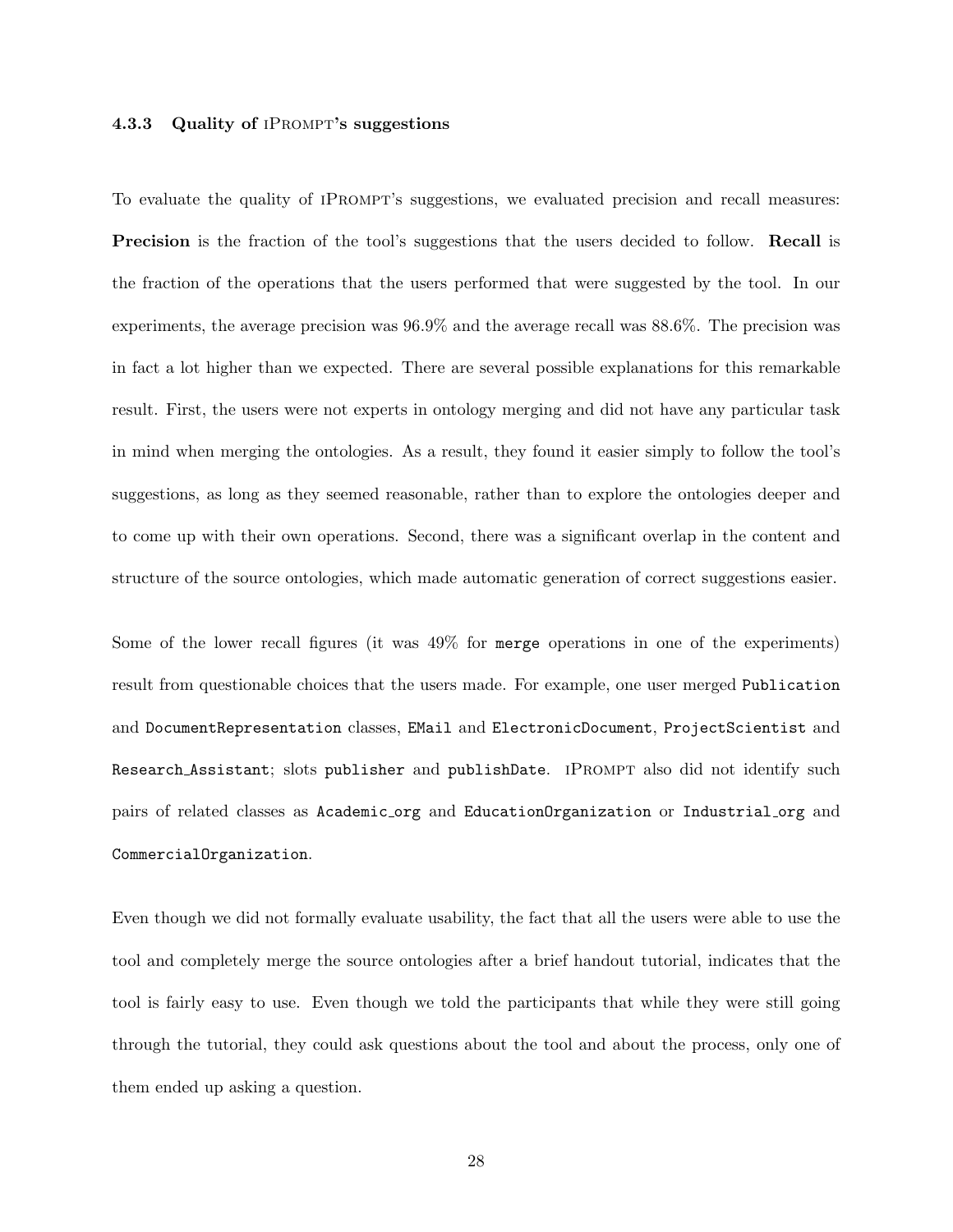While these experiments demonstrated that IPROMPT can identify a large fraction of related frames, it still uses only very limited part of the graph structure representing an ontology. Given two similar classes, iPrompt consider classes and slots that are directly related to the classes in question. In other words, it uses only the local context of the concepts under consideration. In the next section, we describe ANCHORPROMPT, a tool for finding matching concepts in the source ontologies that analyzes larger portions of the graph structure. It uses a set of heuristics to analyze non-local context of a concept—other concepts that are several links away from the concept of interest.

# 5 ANCHORPROMPT—Using Non-local Context For Semantic Matching

The goal of ANCHORPROMPT is not to provide a complete solution to automated ontology merging but rather to augment iPrompt by determining additional possible points of similarity between ontologies. AnchorPrompt also provides pairs of related terms to help users in ontology mapping and alignment. ANCHORPROMPT takes as input a set of pairs of related terms—anchors—from the source ontologies. Either the user identifies the anchors manually or the system generates them automatically. From this set of previously identified anchors, ANCHORPROMPT produces a set of new pairs of semantically close terms.

ANCHORPROMPT views each ontology O as a directed labelled graph G. Each class C in O is represented as a node  $G$ . For each slot  $S$  and for each pair of classes  $A$  and  $B$  in the domain and range of  $S$ , respectively, there is a directed edge in the graph from  $A$  to  $B$ . Two nodes connected by an edge in a graph are adjacent. There is a path between two nodes of a graph, A and B, if, starting at node  $A$ , it is possible to follow a sequence of adjacent edges to reach node  $B$ . The length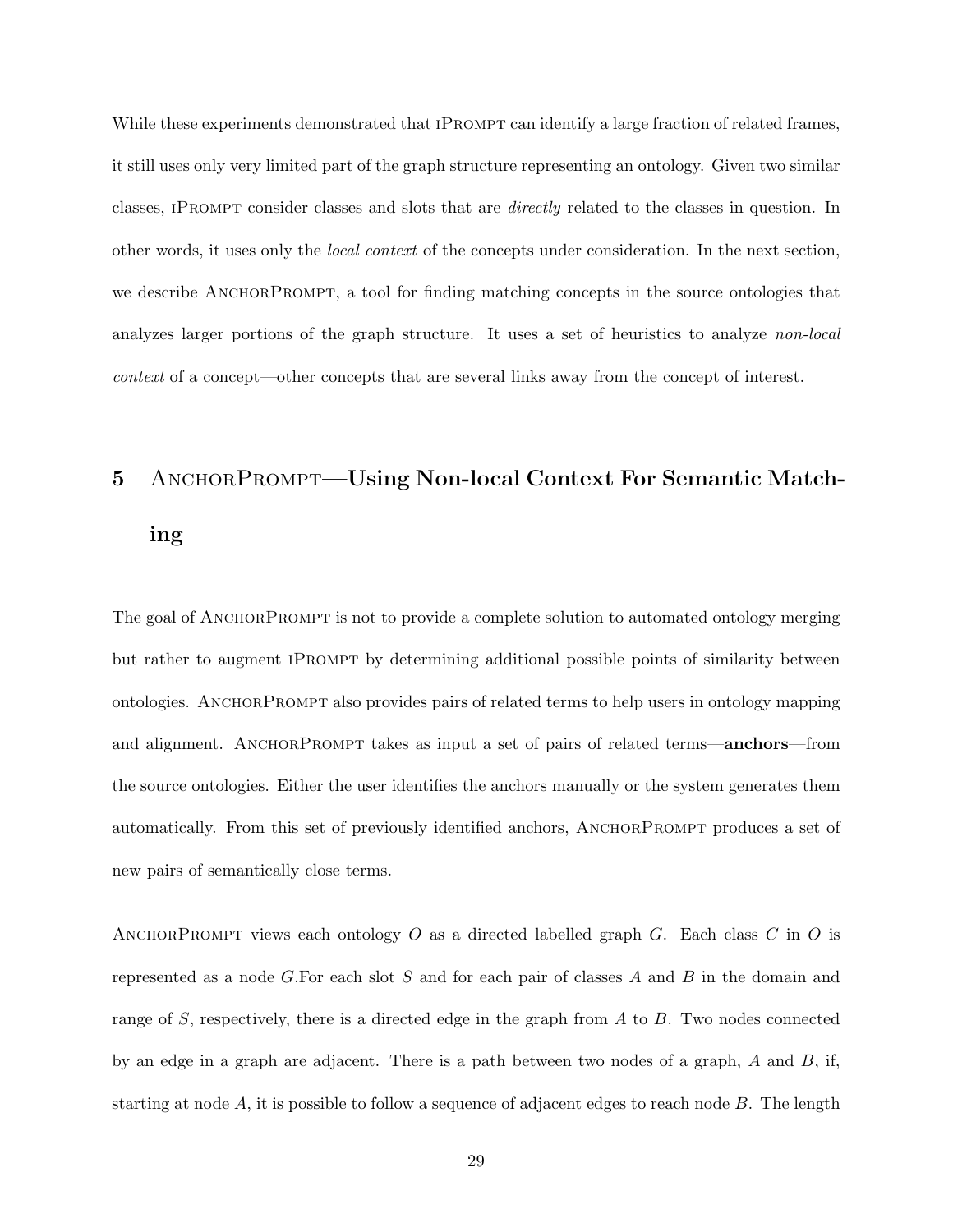of the path is the number of edges in the path. The goal of the AnchorPrompt algorithm is to produce automatically a set of semantically related concepts from the source ontologies using a set of anchor matches identified earlier (manually or automatically) as its input.

To do that, ANCHORPROMPT traverses the paths between the anchors in the corresponding ontologies. A path follows the links between classes defined by the hierarchical relations or by slots and their domains and ranges. ANCHORPROMPT then compares the terms along these paths to find similar terms. For example, suppose we identify two pairs of anchors: classes  $A$  and  $B$  and classes G and H (Figure 7). That is, a class A from one ontology is similar to a class B in the other ontology; and a class G from the first ontology is similar to a class H from the second one. Figure 7 shows one path from A to G in the first ontology and one path from B to H in the second ontology. We traverse the two paths in parallel, incrementing the similarity score between each two classes that we reach in the same step. For example, after traversing the paths in Figure 7, we increment the similarity score between the classes  $C$  and  $D$  and between the classes  $E$  and  $F$ . We repeat the process for all the existing paths that originate and terminate in the anchor points, cumulatively aggregating the similarity score. The central observation behind ANCHORPROMPT is that if two pairs of terms from the source ontologies are similar and there are paths connecting the terms, then the elements in those paths are often similar as well. Therefore, from a small set of previously identified related terms, AnchorPrompt is able to suggest a large number of terms that are likely to be semantically similar as well.

#### 5.1 Example

To illustrate how ANCHORPROMPT works, we will consider two ontologies for representing clinical trials, their protocols, applications, and results. The first ontology, the Design-a-Trial (DaT) ontol-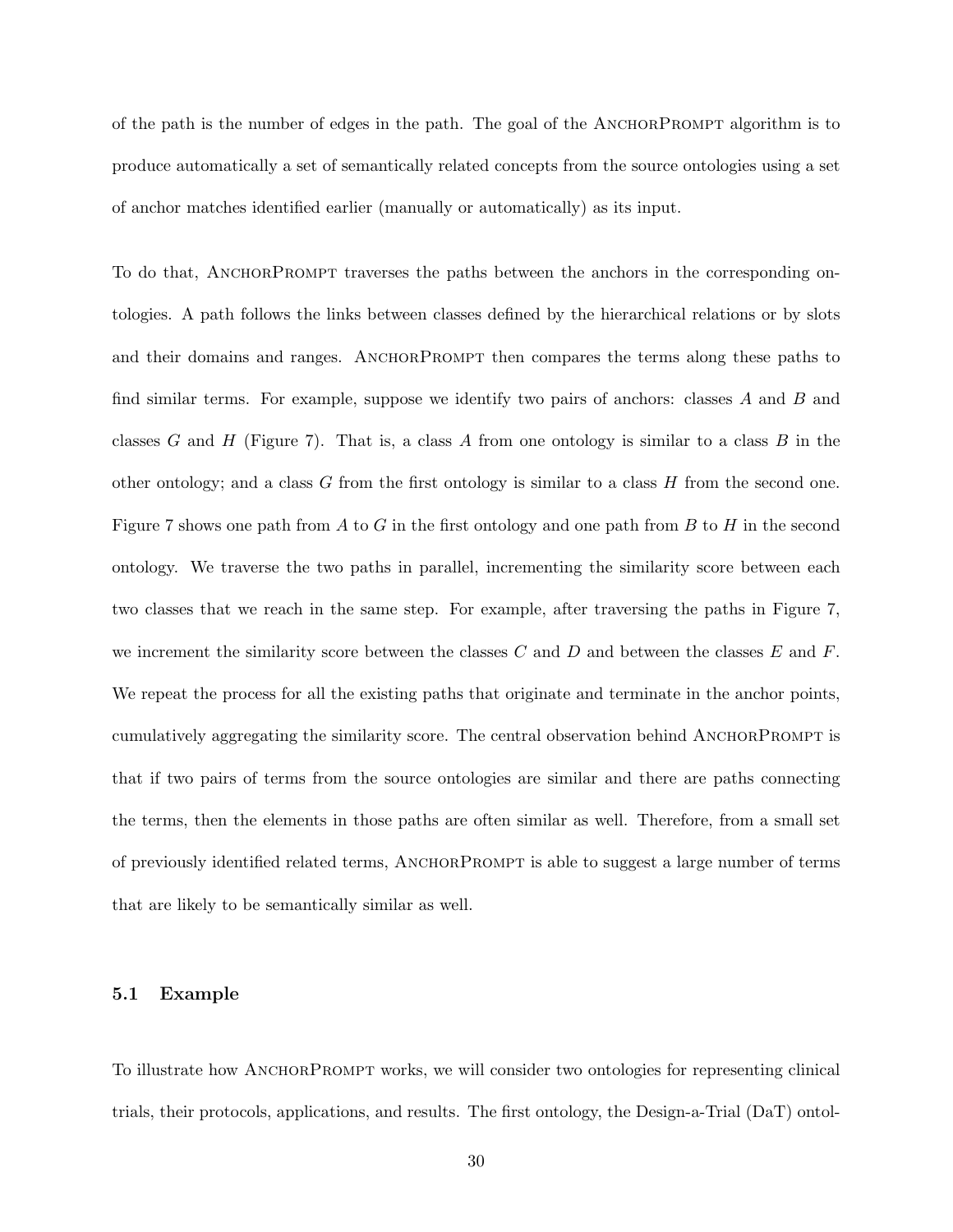

Figure 7: Traversing the paths between anchors. The rectangles represent classes and labeled edges represent slots that relate classes to one another. The left part of the figure represents classes and slots from one ontology; the right part represents classes and slots from the other. Solid arrows connect pairs of anchors; dashed arrows connect pairs of related terms.

ogy (Modgil et al., 2000), underlies a knowledge-based system that helps doctors produce protocols for randomized controlled trials. The second ontology, the randomized clinical-trial (RCT) ontology (Sim, 1997), is used in creating electronic trial banks that store the results of clinical trials and allow researchers to find, appraise, and apply the results. Both ontologies represent clinical trials, but one of them, DaT, concentrates on defining a trial protocol itself, whereas the other, RCT, concentrates on representing the results of the trial. The two ontologies were developed completely independent from each other. Therefore there is no intensional correlation between them. As part of the work on representing clinical guidelines in our laboratory,<sup>8</sup> we needed to merge the two ontologies. Figure 8a shows a part of the graph representing the RCT ontology. For example the edge representing the slot latest-protocol in the RCT ontology links the class TRIAL (its domain) to the class PROTOCOL (its range).

<sup>8</sup>http://smi-web.stanford.edu/projects/eon/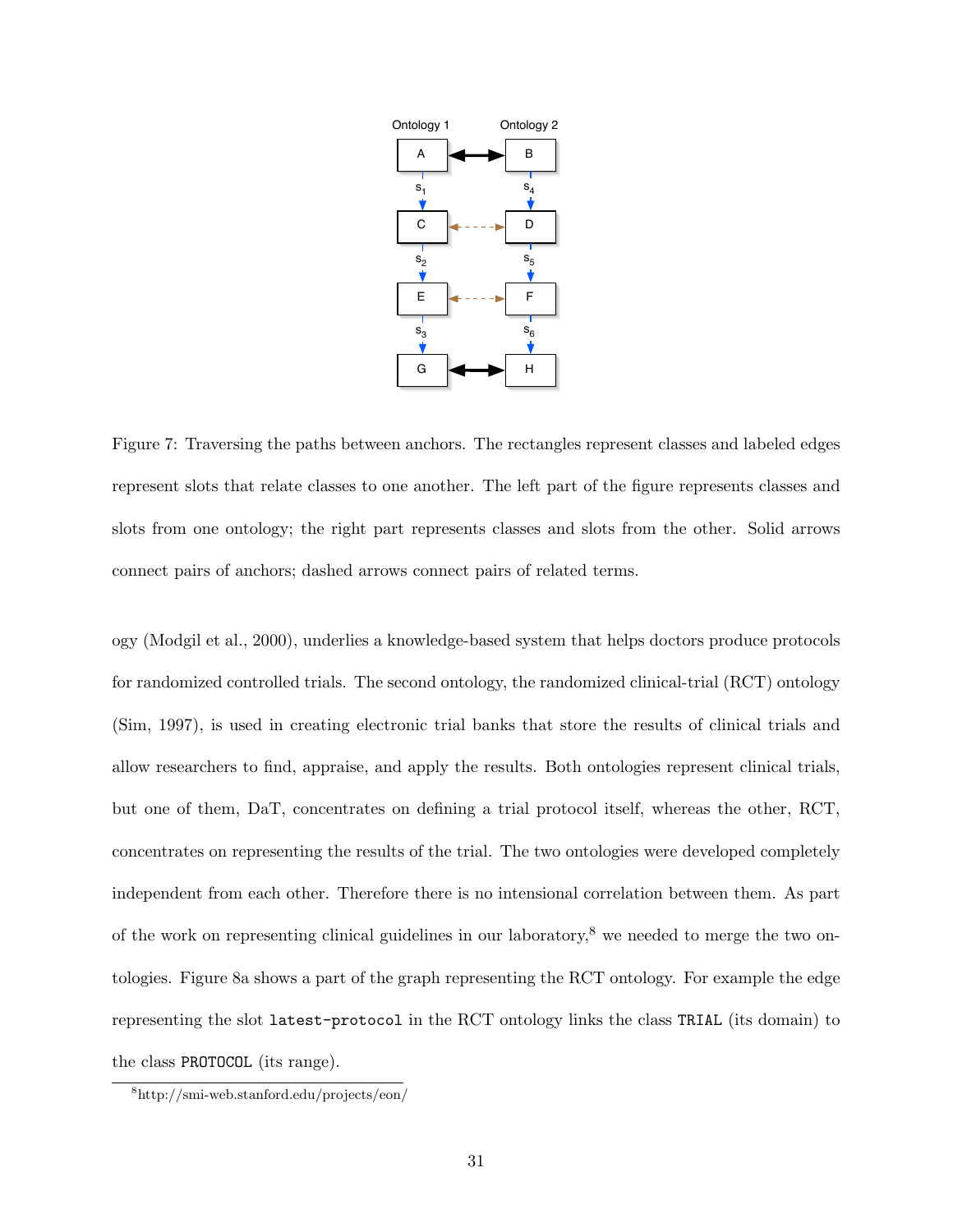#### 5.2 The ANCHORPROMPT Algorithm

ANCHORPROMPT takes as input a set of anchors—pairs of related terms in the two ontologies. We can use any of the existing approaches to term matching to identify the anchors (Section 9). A user can identify the anchors manually. An automated system can identify them by comparing the names of the terms. For example, we can assume that if the source ontologies cover the same domain, the terms with the same names are likely to represent the same concepts. We can also use a combination of system-determined and user-defined anchors. We can use pairs of related terms that ANCHORPROMPT has identified in an earlier iteration after the user has validated them. For the example in this section, we will consider the following two pairs of anchors for the two clinical-trial ontologies (the first class in the pair is in the RCT ontology; the second is in the DaT  $\text{ontology}^9$ :

# TRIAL, Trial PERSON, Person

Using these two pairs as input, the algorithm must determine pairs of other related terms in the RCT and DaT ontologies. It generates a set of all the paths between PERSON and TRIAL in the RCT ontology and between Person and Trial in DaT ontology (Figure 8 shows some of these paths<sup>10</sup>). It considers only the paths that are shorter than a pre-defined parameter length. Now consider a pair of paths in this set that have the same length. For example: Path 1 (in the RCT ontology):

#### TRIAL  $\rightarrow$  PROTOCOL  $\rightarrow$  STUDY-SITE  $\rightarrow$  PERSON

 $9$ The RCT ontology uses all UPPER-CASE letters for class names. The DaT ontology uses Mixed Case the class names. Therefore, it is easy to distinguish which class names come from which ontology, and we will sometimes omit the source information.

<sup>10</sup>We have changed the original RCT ontology slightly to simplify this example.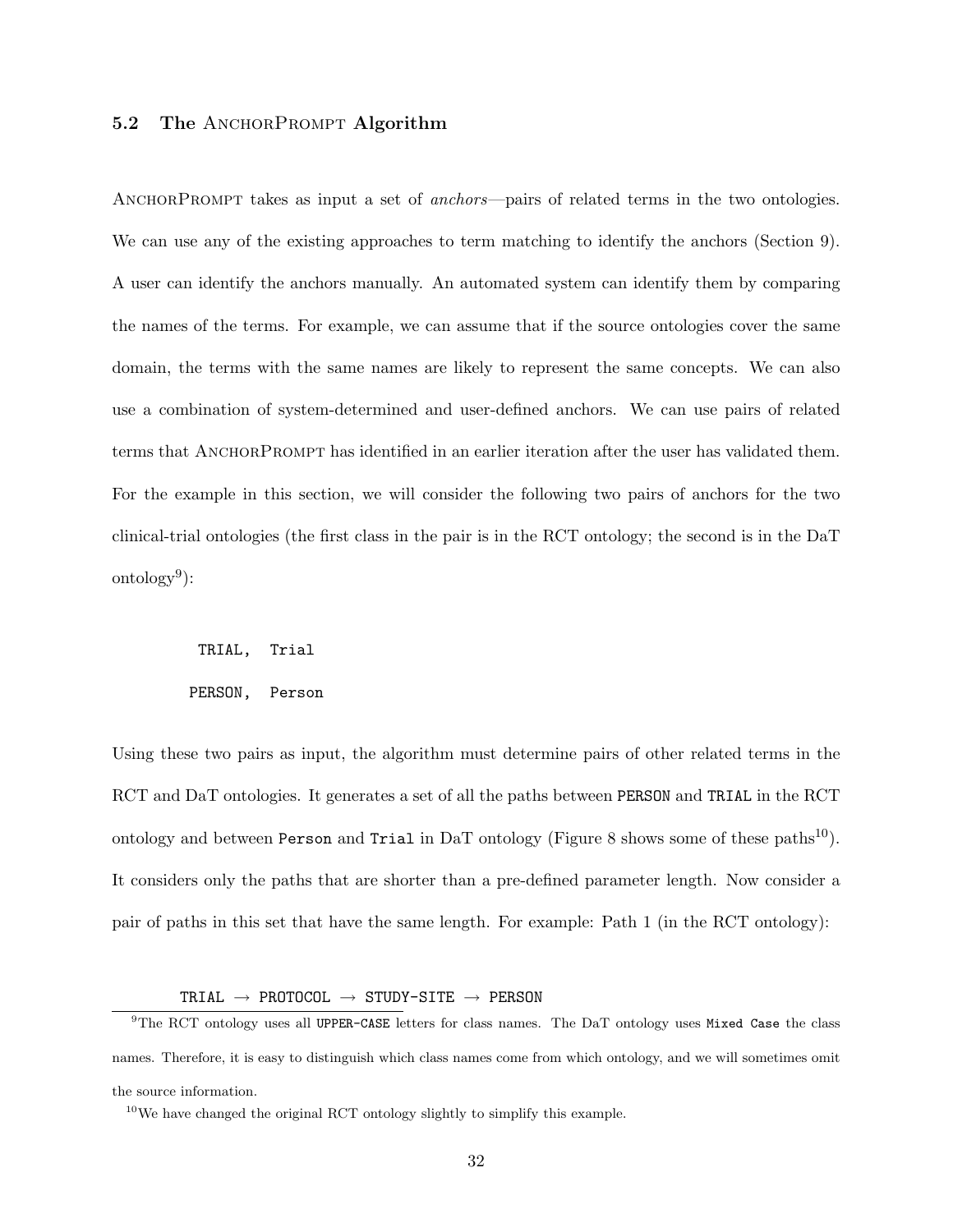

Figure 8: (a) The paths between the classes TRIAL and PERSON in the RCT ontology; (b) the paths between the classes Trial and Person in the DaT ontology

Path 2 (in the DaT ontology):

#### Trial  $\rightarrow$  Design  $\rightarrow$  Blinding  $\rightarrow$  Person

As it traverses the two paths, ANCHORPROMPT increases the **similarity score—a** coefficient that indicates how closely two terms are related—for the pairs of terms in the same positions in the paths. For the two paths in our example, it will increase the similarity score for the following two pairs of terms:

> PROTOCOL, Design STUDY-SITE, Blinding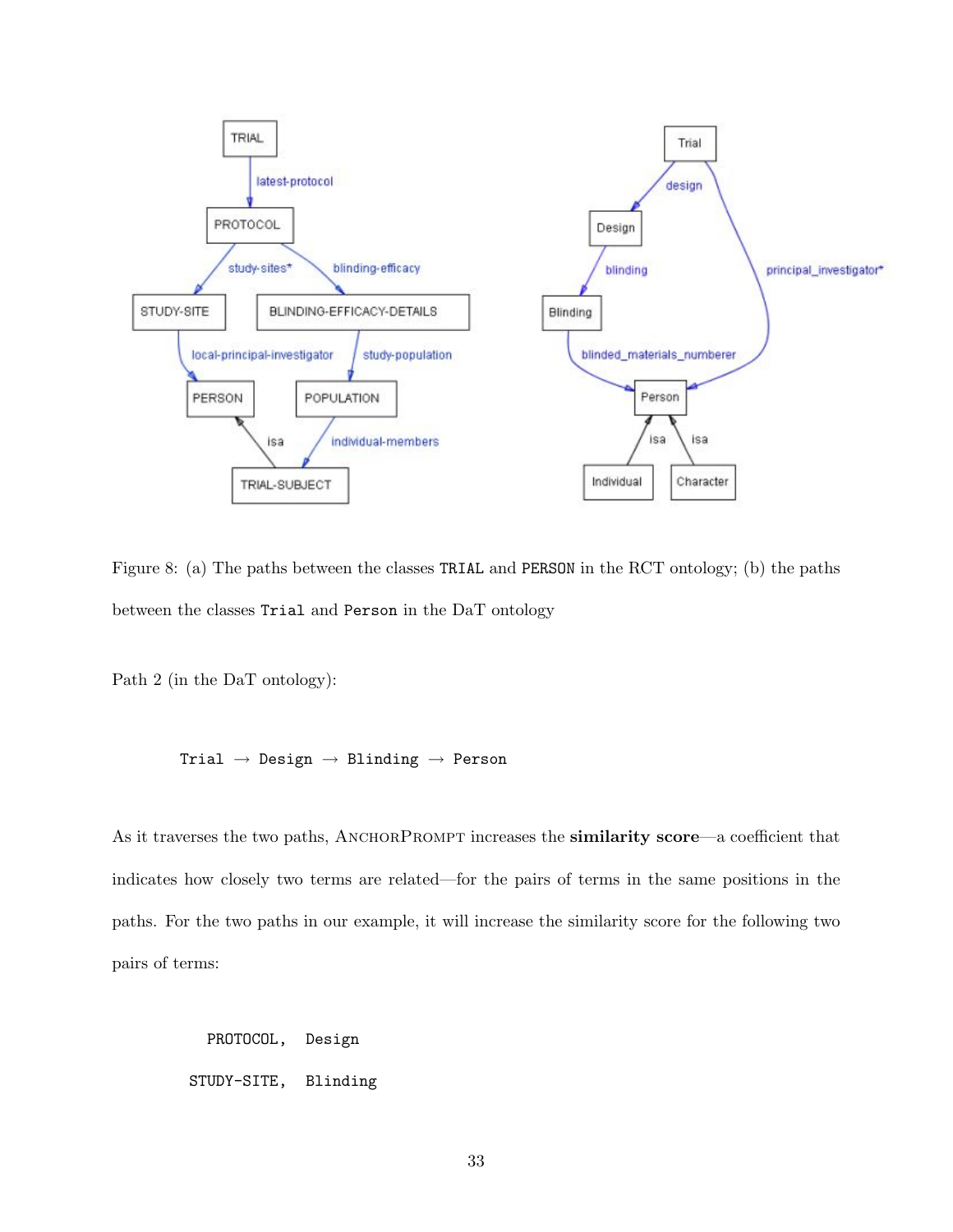

Figure 9: A path from TRIAL to CROSSOVER: The classes EXECUTED-PROTOCOL and PRO-TOCOL form an equivalence group

ANCHORPROMPT repeats the process for each pair of paths of the same lengths that have one pair of anchors as their originating points (e.g., TRIAL and Trial) and another pair of anchors as terminating points (e.g., PERSON and Person). During this process it increases the similarity scores for the pairs of terms that it encounters. It aggregates the similarity score from all the traversals to generate the final similarity score. Consequently, the terms that often appear in the same positions on the paths going from one pair of anchors to another will get the highest score.

#### 5.2.1 Equivalence Groups

In traversing the graph representing the ontology and generating the paths between classes, AnchorPrompt treats the subclasssuperclass links differently from links representing other slots. Consider for example the path from TRIAL to CROSSOVER in Figure 9.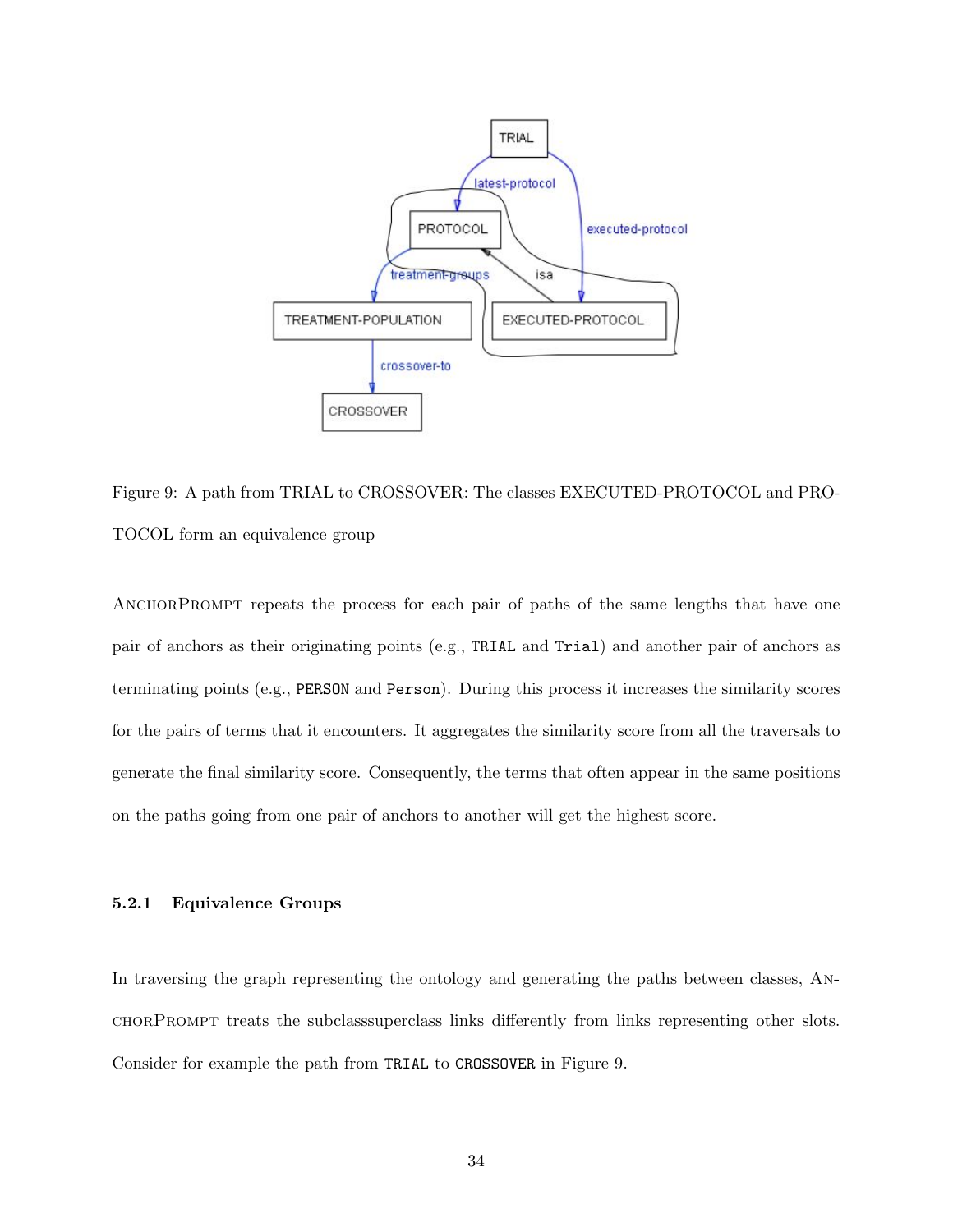We could treat the  $i$ s-a link in exactly the same way we treat other slots. However, this approach would disregard the distinct semantics associated with  $is-a$  links. Instead we can employ the difference in meaning between the is-a link and regular slots to improve the algorithm. An is-a link connects the terms that are already *similar* (e.g., PROTOCOL and EXECUTED-PROTOCOL); in fact one describes a subset of the other. Other slots link terms that are arbitrarily related to each other. ANCHORPROMPT joins the terms linked by the subclasssuperclass relation in equivalence groups. In the example in Figure 9, the classes PROTOCOL and EXECUTED-PROTOCOL constitute an equivalence group. Here is one of the paths from TRIAL to CROSSOVER in Figure 9 that goes through EXECUTED-PROTOCOL. We identify the equivalence group by brackets.

#### TRIAL  $\rightarrow$  [EXECUTED-PROTOCOL, PROTOCOL]  $\rightarrow$  TREATMENT-POPULATION  $\rightarrow$  CROSSOVER.

ANCHORPROMPT treats an equivalence group as a single node in the path. The set of incoming edges for an equivalence-group node is the union of the sets of incoming edges for each of the group elements. Similarly, the set of outgoing edges for an equivalence-group node is the union of the sets of outgoing edges for each of its elements. The [EXECUTED-PROTOCOL, PROTOCOL] equivalence group in Figure 9 has one incoming edge, executed-protocol, and one outgoing edge, treatment-groups.

The size of an equivalence group is the number of class nodes "collapsed" into one. Thus, the equivalence group in the preceding example is of size 2.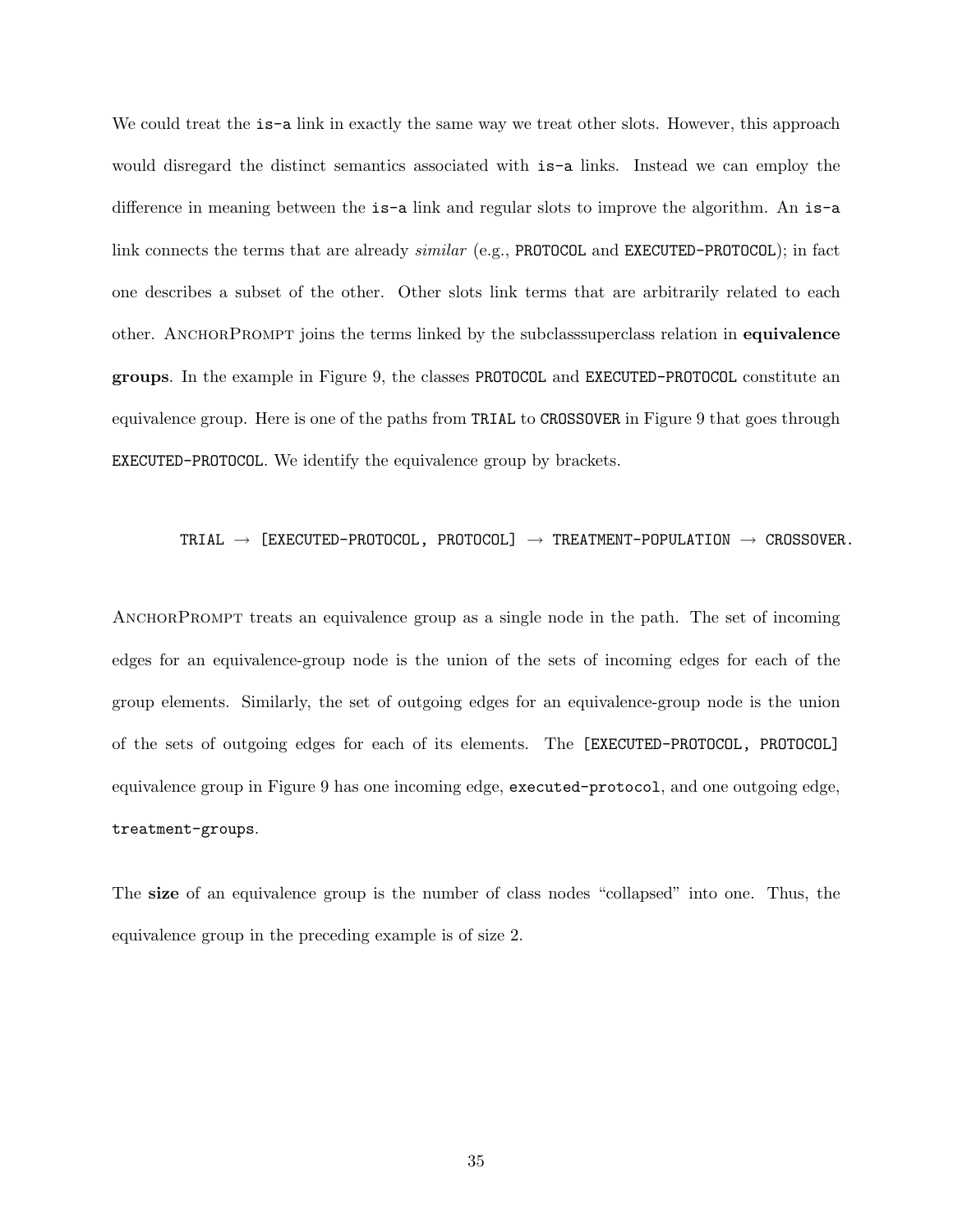#### 5.2.2 Similarity Score

We use the following process to compute the similarity score  $S(C_1, C_2)$  between two terms  $C_1$  and  $C_2$  (where  $C_1$  is a class from the source ontology  $O_1$  and  $C_2$  is a class from the source ontology  $O_2$ ).

- 1. Generate a set of all paths of length less than a parameter  $L$  that connect input anchors in  $O_1$  and  $O_2$ .
- 2. From the set of paths generated in step 1, generate a set of all possible pairs of paths of equal length such that one path in the pair comes from  $O_1$  and the other path comes from  $O_2$ .
- 3. For each pair of paths in the set generated in step 2 and for each pair of nodes  $N_1$  and  $N_2$ located in the identical positions in the paths, increment the similarity score between each pair of classes  $C_1$  and  $C_2$  in  $N_1$  and  $N_2$  respectively by a constant X. (Recall that  $N_1$  and  $N_2$ can be either single classes or equivalence groups that include several classes).

Therefore the similarity score  $S(C_1, C_2)$  is a *cumulative* score reflecting how often  $C_1$  and  $C_2$  appear in identical positions along the paths considering all the possible paths between anchors (of length less than  $L$ ).

We change the constant by which we increment the similarity score when the matching nodes along the paths include not single classes but equivalence groups. Suppose we have the following two nodes at the same position on two paths between anchors:  $A_1$  and  $[B_2, C_2]$ , a single class  $A_1$  on one side, and an equivalence group with two classes  $B_2$  and  $C_2$  on the other side. Do we give the same score to both pairs of classes  $A_1$ ,  $B_2$  and  $A_1$ ,  $C_2$ ? Is this score the same as the one we would have given the pair  $A_1$ ,  $B_2$  had  $B_2$  been the only class at the node? Do we give the pairs  $A_1$ ,  $B_2$  and  $A_1, C_2$  any similarity score at all? We analyze the results for different values of these constants in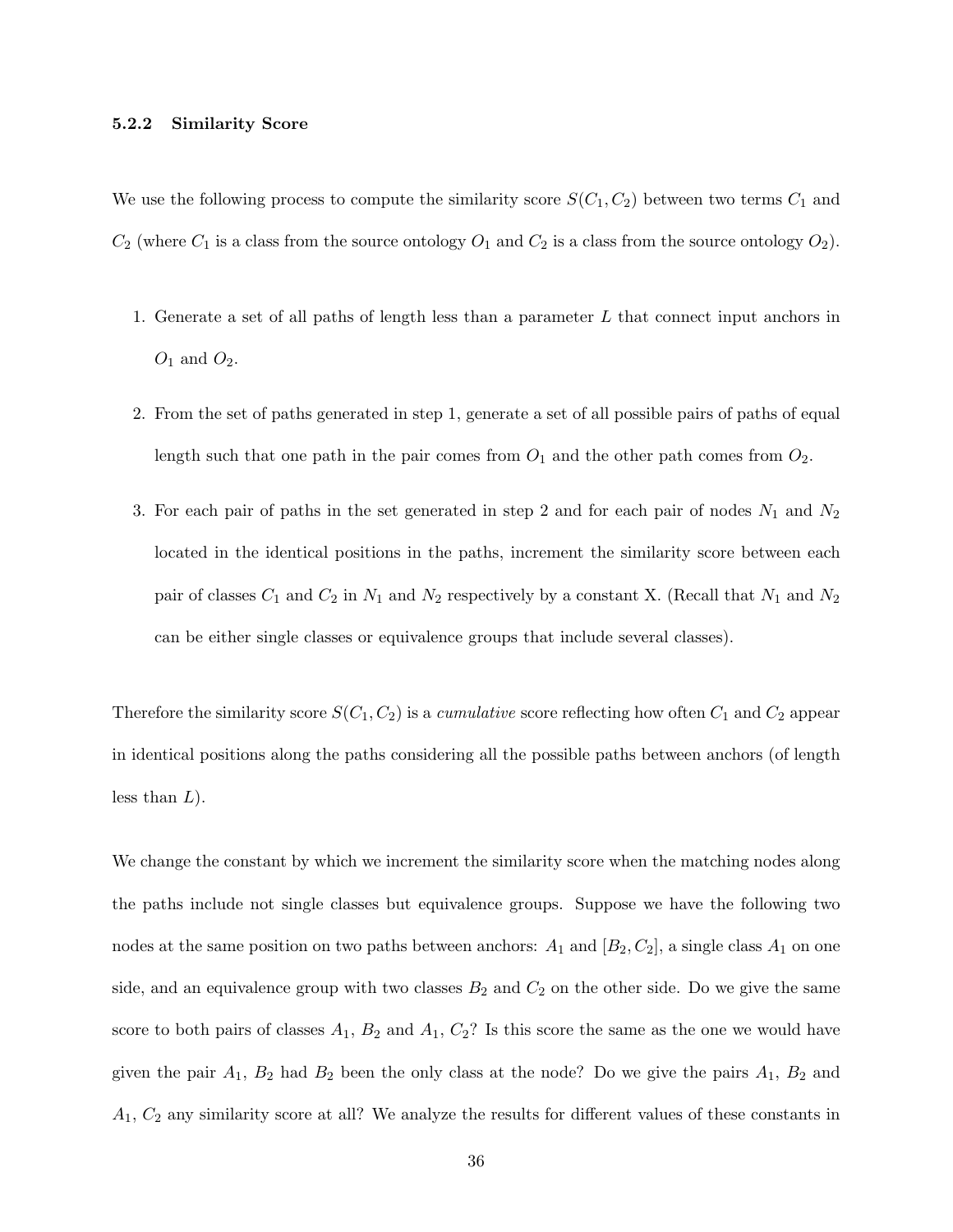Section 5.3.

#### 5.2.3 Revisiting the Example

We provided ANCHORPROMPT with the following set of three pairs of anchors from the RCT and DaT ontologies correspondingly:

TRIAL, Trial PERSON, Person CROSSOVER, Crossover

We allowed the paths of length less than or equal to 5 and limited the equivalence-group size to 2.<sup>11</sup> Here are the output results in the order of the descending similarity score.

| PROTOCOL, Design        |                   |
|-------------------------|-------------------|
| TRIAL-SUBJECT, Person   |                   |
| INVESTIGATORS, Person   |                   |
| POPULATION, Action_Spec |                   |
|                         | PERSON, Character |
| TREATMENT-POPULATION.   | Crossover_arm     |

In fact, all but one of these results represents a pair of concepts that either are similar or one is a specialization (subclass) of the other. The only exception is the pair POPULATION, Action Spec. Note that many of these pairings are specific to the domain of clinical trials (e.g., PROTOCOL, Design and TRIAL-SUBJECT, Person). The pair PERSON, Character indeed identifies the correct sense in which Character is used in the DaT ontology.

 $11$ Not all the paths between these anchors appear in Figure 8.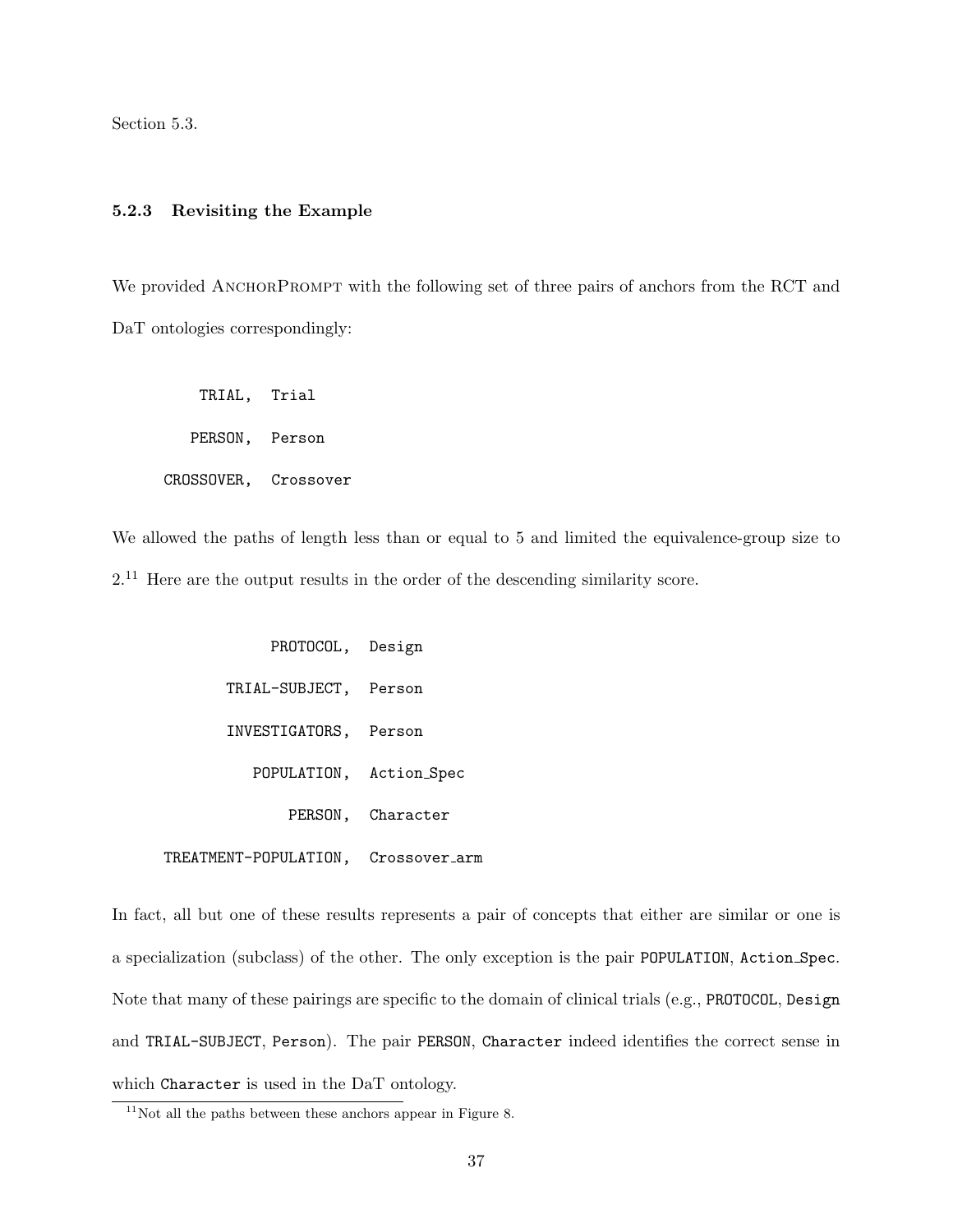#### 5.3 Evaluation of ANCHORPROMPT

We perform a formative evaluation of ANCHORPROMPT by testing it on a pair of ontologies that were also developed independently by different groups of researchers. In our experiments, we varied the set of anchor pairs that was the input to the algorithm and various parameters, such as maximum path length, maximum size of equivalence groups, and constants in the similarity score computation. We then analyzed which fraction of the results produced by ANCHORPROMPT were indeed correct results and which parameter settings produced optimal performance.

We used the same source ontologies as for the evaluation of IPROMPT (Figure 2): the ontologies from the DAML ontology library describing research organizations. Figure 10 shows the setup of the experiment. We analyzed the results determining how many of the results were pairs of concepts that were either equivalent or were in a subclass–superclass relationship.

#### 5.3.1 Equivalence-group size

If the maximum equivalence-group size is 0 (do not consider subclasssuperclass relationships at all) or 1 (allow equivalence groups of size 1), 87% of the experiments produce empty result sets. If the maximum equivalence-group size is 2, only 12% of the result sets are empty. For the rest of the experiments we fix the maximum equivalence-group size at 2.

#### 5.3.2 Similarity score for equivalence-group members

We have conducted two sets of experiments: In the first set all classes in the same position along the path got the same score N and in the second experiment classes that shared their position with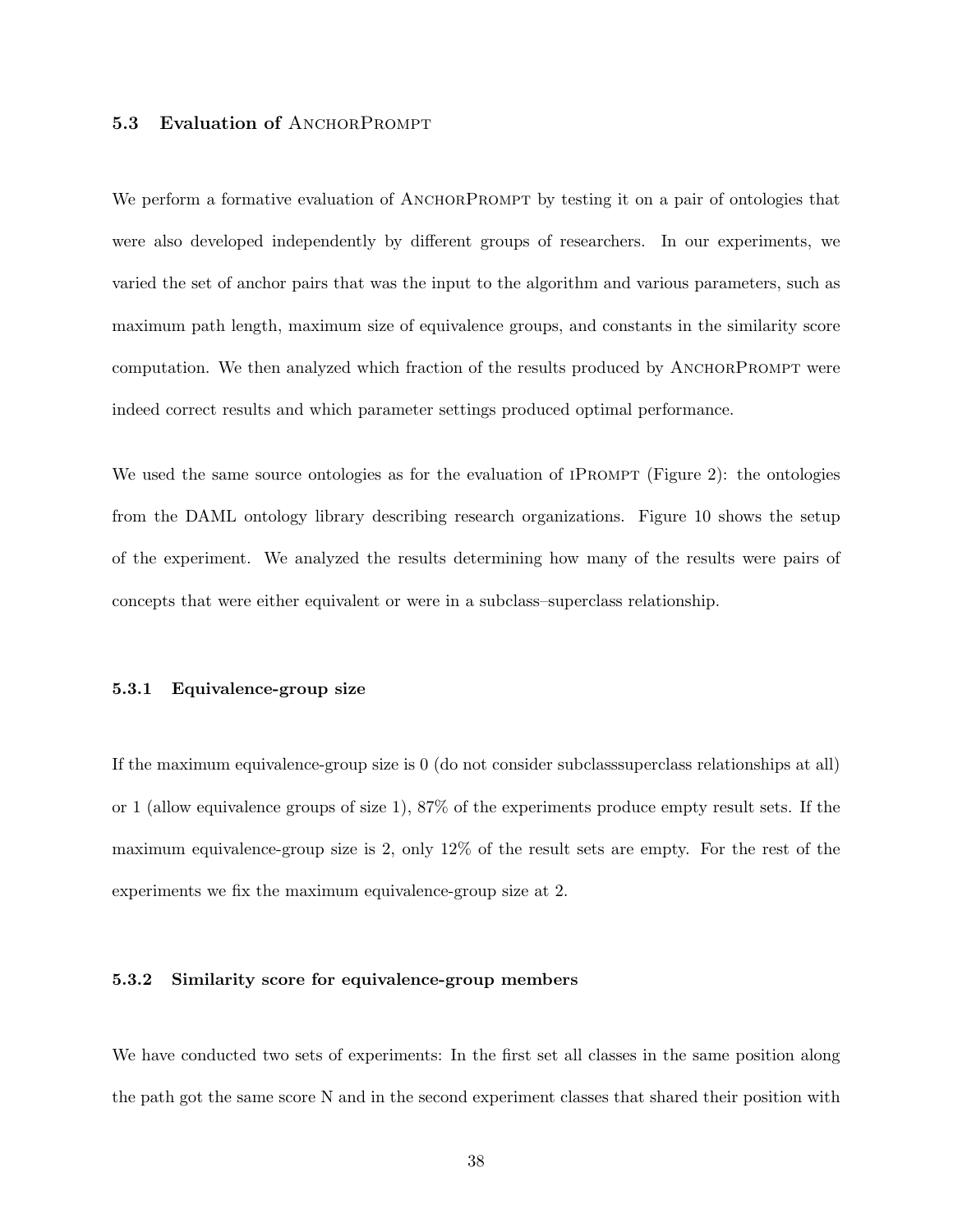

Figure 10: Experimental setup for the evaluation of ANCHORPROMPT. We ran ANCHORPROMPT on the same set on input data with varying parameters.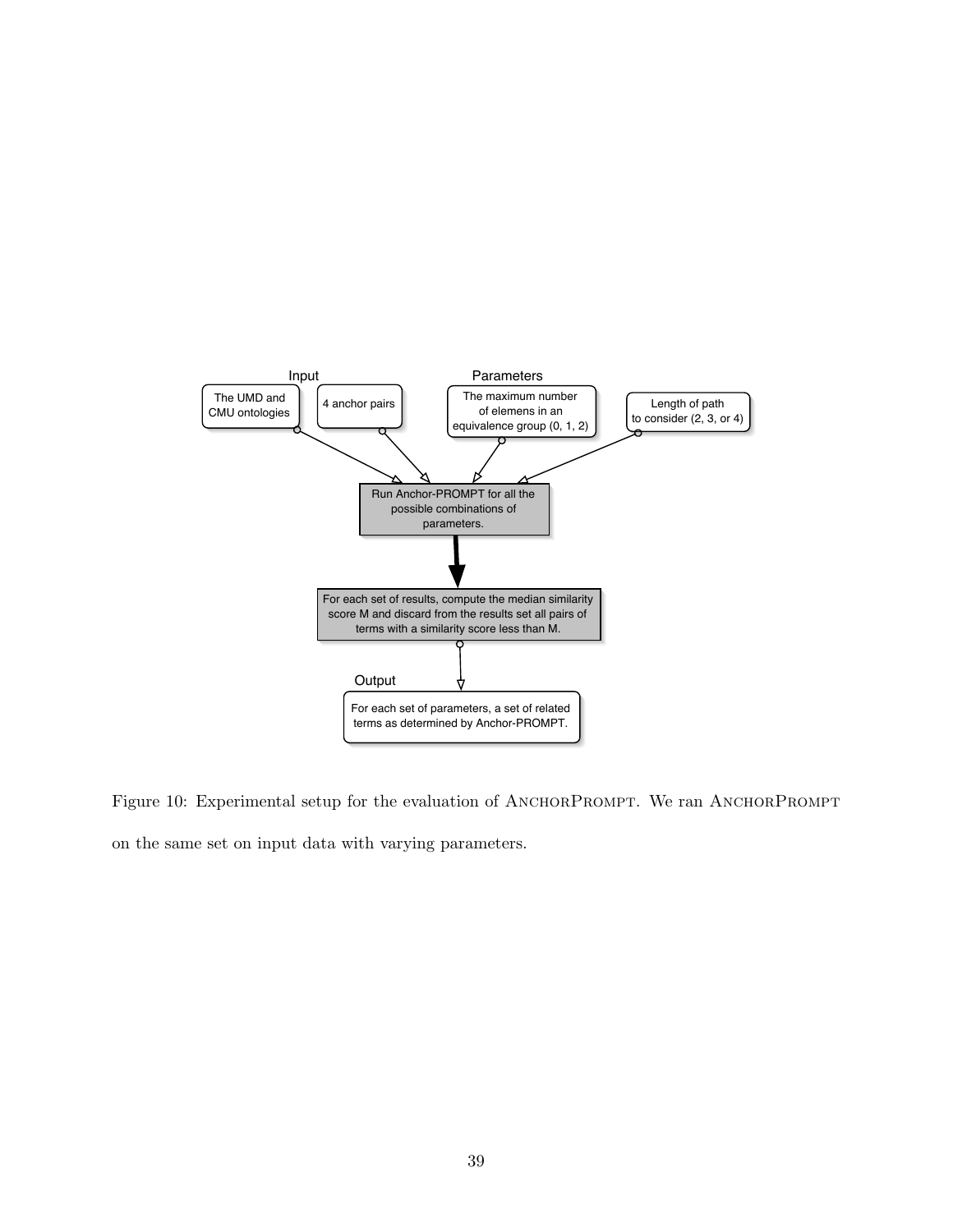other members of an equivalence group received only  $1/3$  of the score.<sup>12</sup> Differentiating the score improved the correctness of results by 14%.

For the rest of the experiments we reduced the scores for members of equivalence groups.

#### 5.3.3 Number of anchor pairs and maximum length of path

Table 1 presents results for various values for the two remaining parameters: the number of anchor pairs that were input to an experiment and the maximum allowed length of the path. For these experiments (as well as for a set of other experiments with different source ontologies), we received the best result precision (the highest ratio of correct results to all the returned results) with the maximum length of path equal to 2. When we limit the maximum path length to 3, we achieve the average precision of 61%. The precision goes up slightly (to 65%) with maximum path length of 4.

#### 5.4 Discussion Of ANCHORPROMPT

To understand the intuition behind ANCHORPROMPT consider paths of length one (Figure 11a). Recall that the length of a path is the number of edges in the path. If class A is similar to class  $A'$ and class  $B$  is similar to class  $B'$ , it is plausible to assume that the slots connecting them,  $s$  and  $s'$ , are similar as well. In Figure 11b, we introduce an additional class, C and C' correspondingly, on the path. We get the paths of length 2. We continue the analogy by assuming that there is an increased likelihood that C and C' are similar. In addition, slots s and s' and p and p' are similar (ANCHORPROMPT does not currently record the similarity among slots; we plan to add this feature

 $12$ In fact, varying the fraction of the score that we assigned to equivalence-group members has not changed the result: The results were identical for equivalence-group scores that were  $1/3$  or  $1/2$  of the score for single classes.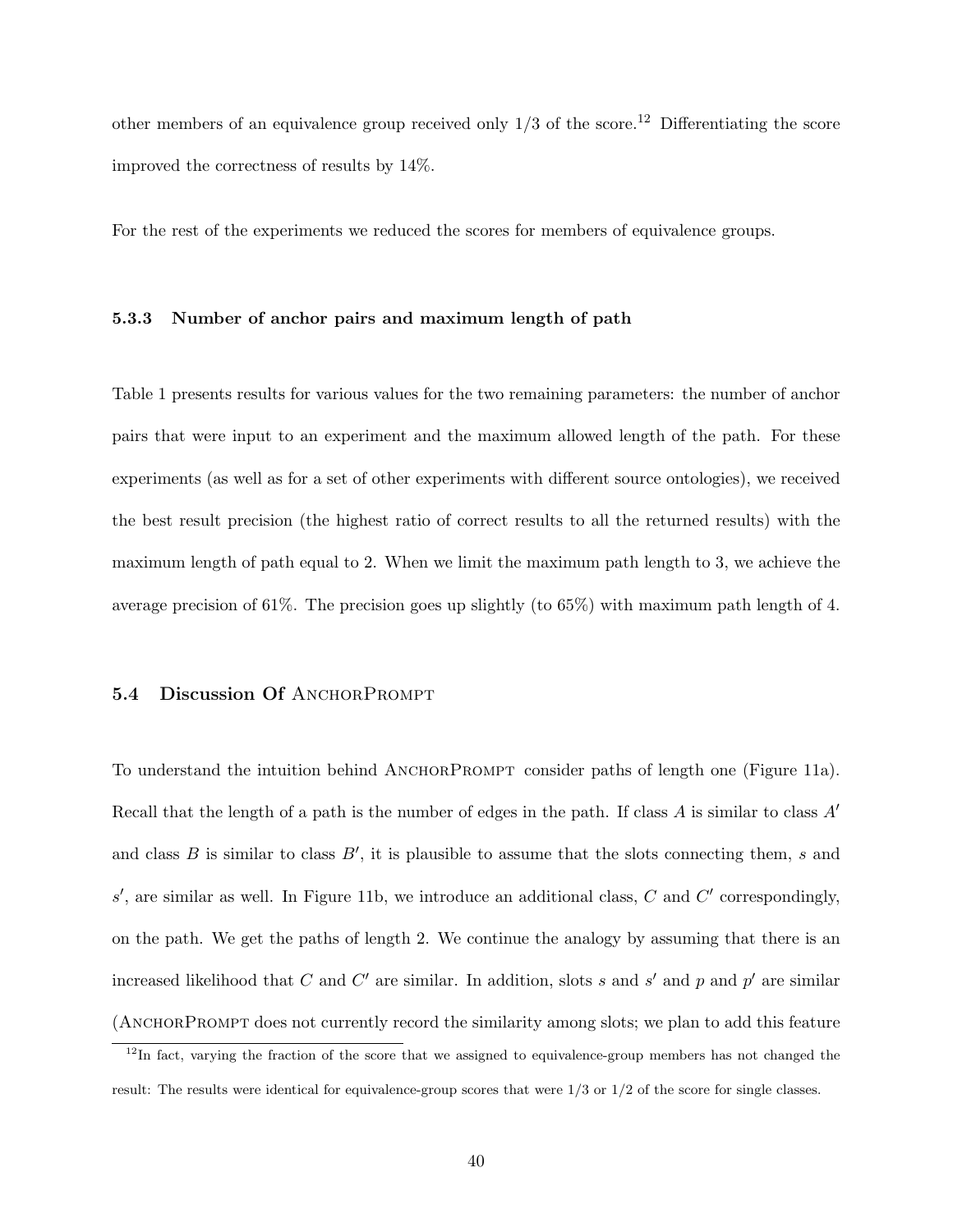|                | Max path length Number of anchors Result precision |         |
|----------------|----------------------------------------------------|---------|
| $\,4\,$        | $\,4\,$                                            | $67\%$  |
| $\overline{4}$ | $\boldsymbol{3}$                                   | $67\%$  |
| $\,4\,$        | $\sqrt{2}$                                         | $61\%$  |
| 3              | $\overline{4}$                                     | $67\%$  |
| $\sqrt{3}$     | $\boldsymbol{3}$                                   | $61\%$  |
| 3              | $\overline{2}$                                     | $56\%$  |
| $\overline{2}$ | $\,4\,$                                            | $100\%$ |
| $\overline{2}$ | 3                                                  | $100\%$ |
| $\overline{2}$ | $\overline{2}$                                     | 100%    |

Table 1: Result precision with respect to maximum path length and the number of anchors.

in future versions). The algorithm is based on the assumption that developers link the terms in the ontology in a similar manner even if they do not call the terms with the same names. Therefore, very long paths are unlikely to produce accurate results. As the path that we traverse becomes longer, it becomes less likely that they represent the same series of terms and relations. Very short paths, however, consistently produced extremely small (but also extremely precise results sets). For the maximum path length of 2, ANCHORPROMPT produced result sets that contained only one pair of terms (with a similarity score above the median for that set) but this pair was always a correct one.

Limiting the path length by 1 will produce the results that are equivalent to IPROMPT's results (Section 4).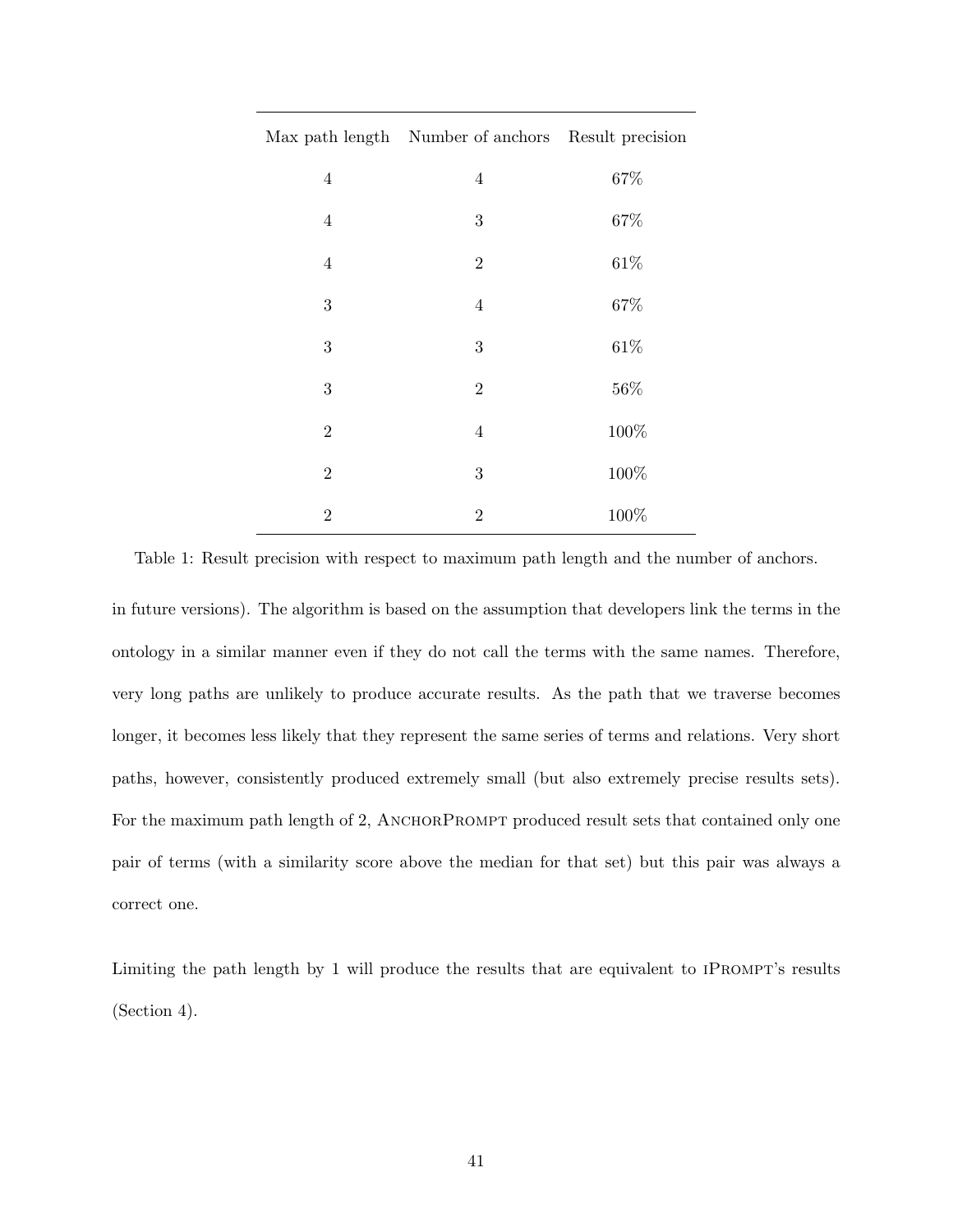

Figure 11: The simple case: the paths of length 1 and 2.

#### 5.4.1 Reducing the effect of negative results

The similarity score between concepts is a cumulative similarity score: ANCHORPROMPT combines the score along all the paths. As a result, we reduce the effect of false matches: Two unrelated terms could certainly appear in identical positions in one pair of paths (and usually do). However, the same two unrelated terms are less likely to appear in identical positions on a different pair of paths. To remove these incidental matches, we determine the median similarity score in each experiment and discard the pairs of terms with a similarity score less than the median. Therefore, ANCHORPROMPT will discard most of the incidental pairs of terms because they would have appeared only once in the identical positions and would have a low similarity score.

#### 5.4.2 Performing ontology mapping

Throughout our discussion we have referred to the process of ontology merging, the process in which we start with two source ontologies and generate a new ontology that includes and reconciles all the information from the two source ontologies. However, the approach that we have presented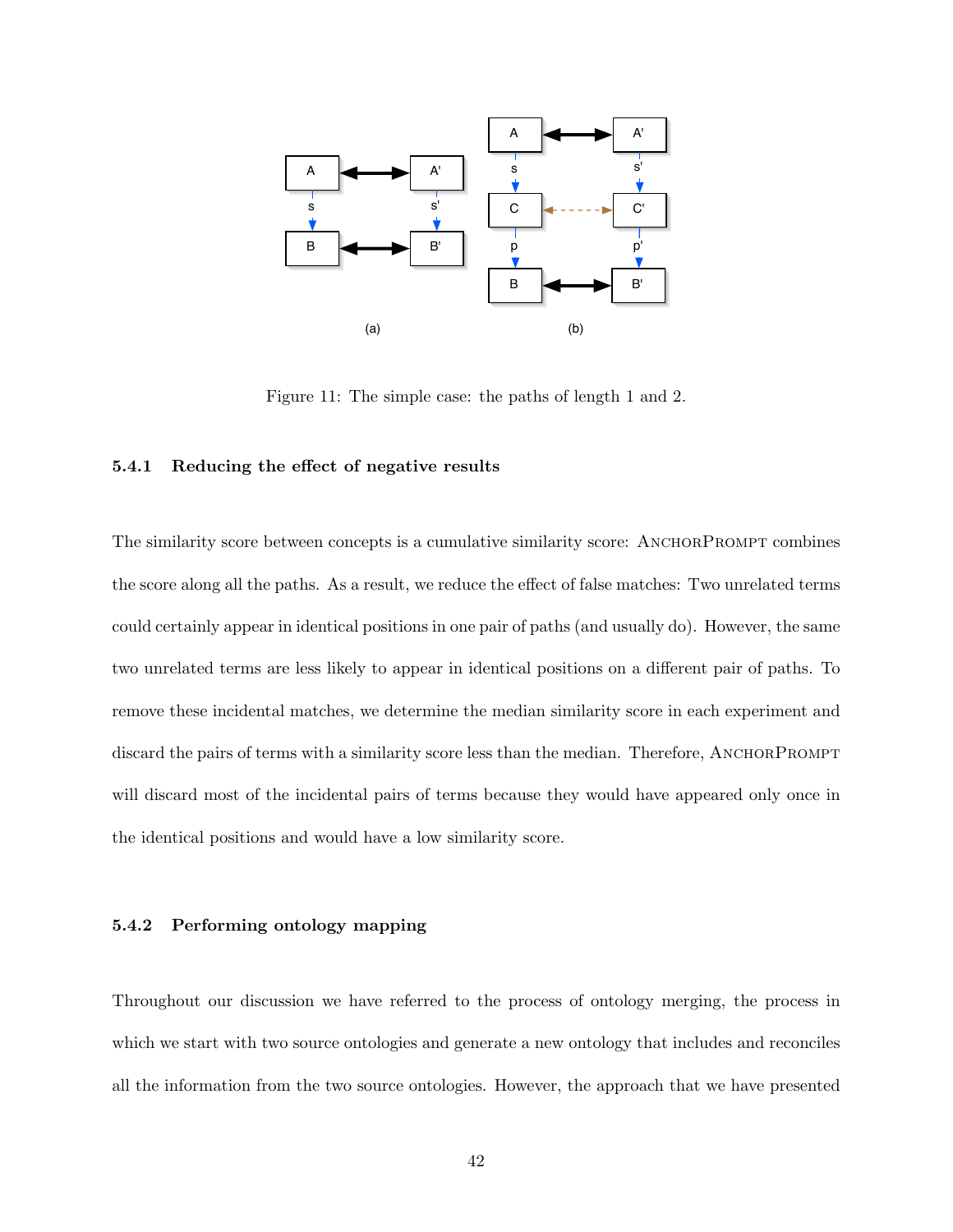can be used directly for creating a mapping between terms in ontologies, as well as in matching database schemas. The result of the ANCHORPROMPT algorithm is a set of pairs of similar terms ranked by how close to each other the terms are. This result can be used either to trigger merging of the closely related terms or to establish a mapping between the terms.

#### 5.4.3 Limitations

ANCHORPROMPT produced highly promising results with two sets of ontologies that were developed entirely independently from each other. Our approach does not work equally well for all ontologies however. The approach does not work well when the source ontologies are constructed differently. For example, we used ANCHORPROMPT to find related terms in two ontologies of problem-solving methods: (1) the ontology for the unified problem-solving method (UPML) development language (Fensel et al., 1999) and (2) the ontology for the method-description language (MDL) (Gennari et al., 1998). Both ontologies describe reusable problem-solving methods, however, their designers used different approaches to knowledge modeling. The UPML ontology has a large number of classes with slots attached to and referring to classes at many different levels of hierarchy. The MDL ontology has a lot fewer classes with the hierarchy which is only two levels deep. If we think of the ontologies in terms of a graph, many of the nodes from the UPML ontology were collapsed in a single node in the MDL ontology. As a result, no two pairs of anchors had paths with the same length between them and the output of ANCHORPROMPT was empty. In general, ANCHORPROMPT does not work well when one of the source ontologies is a deep one with many inter-linked classes and the other ontology is a shallow one where the hierarchy has only a few levels and most of the slots are associated with the concepts at the top of the hierarchy, and very few notions are reified. If this is the case, the results produced by the algorithm are no different from the results produced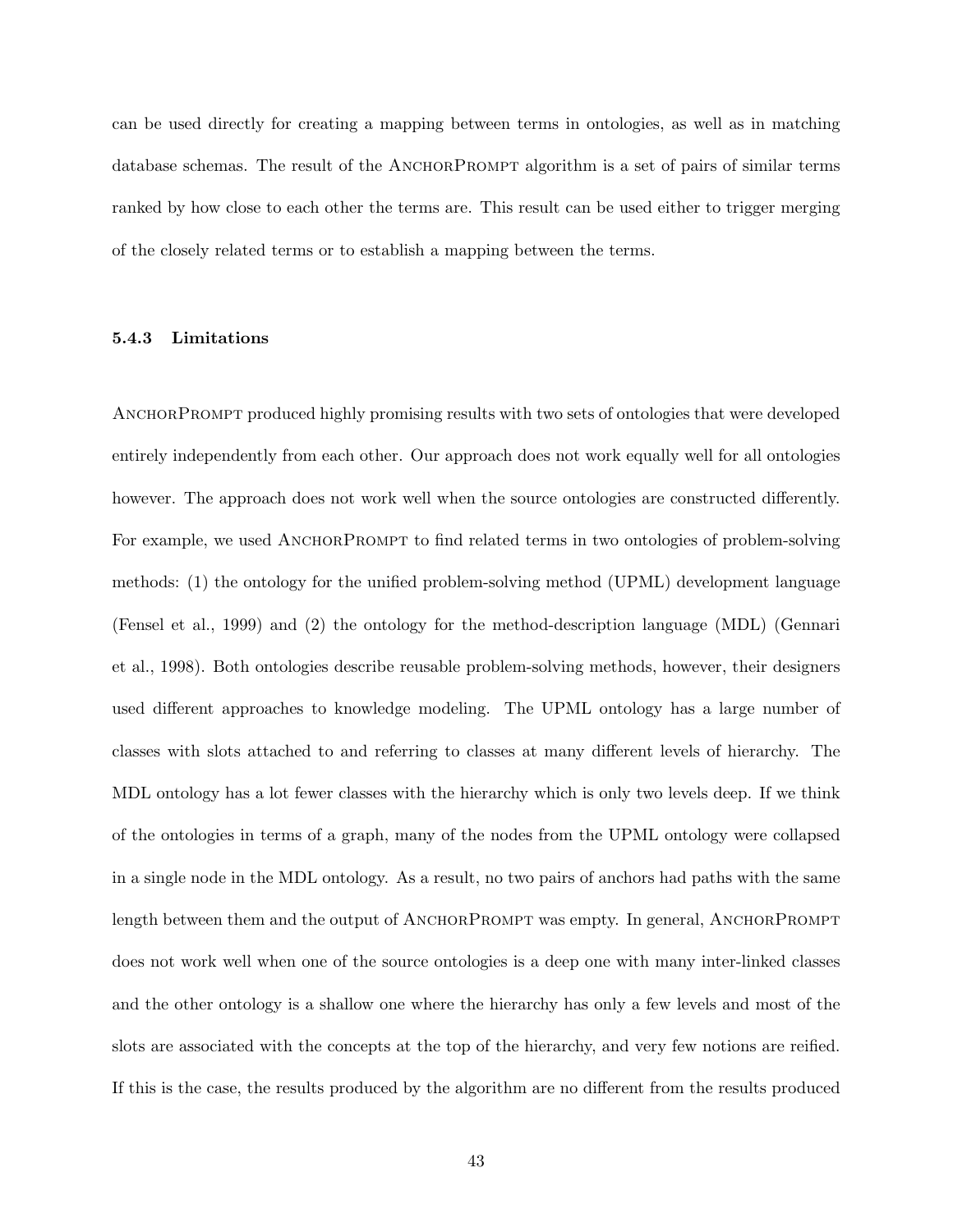by the approaches that consider only very local context.

# 6 Other Tools In The PROMPT Suite

In this paper, we concentrate on describing our tools for finding correlation between ontologies that come from different sources but cover the same or similar domains. We will describe some other tools in the Prompt suite for managing multiple ontologies only briefly.

#### 6.1 Ontology Versioning With PROMPTDIFF

As ontology development becomes a more ubiquitous and collaborative process, the developers face the problem of maintaining versions of ontologies akin to maintaining versions of software code in large software projects. Version comparison to identify the changes between versions (finding a diff) is a common operation in such projects. However, version comparison in software code is based on comparing text files—an approach that does not work for comparing ontologies. Two ontologies can be identical but have different text representation. PROMPTDIFF is a heuristics algorithm that produces a structural diff between two versions. PROMPTDIFF compares the structure of the two ontology versions and identifies which frames did not change at all, which frames changed only their properties, and which frames changed their names, properties, and other parts of the definition. We describe the PROMPTDIFF algorithm in detail elsewhere (Noy and Musen, 2002). We present only a brief overview of the algorithm here.

Suppose that we are developing an ontology of wines. In the first version (Figure 12a), there is a class Wine with three subclasses, Red wine, White wine, and Blush wine. The class Wine has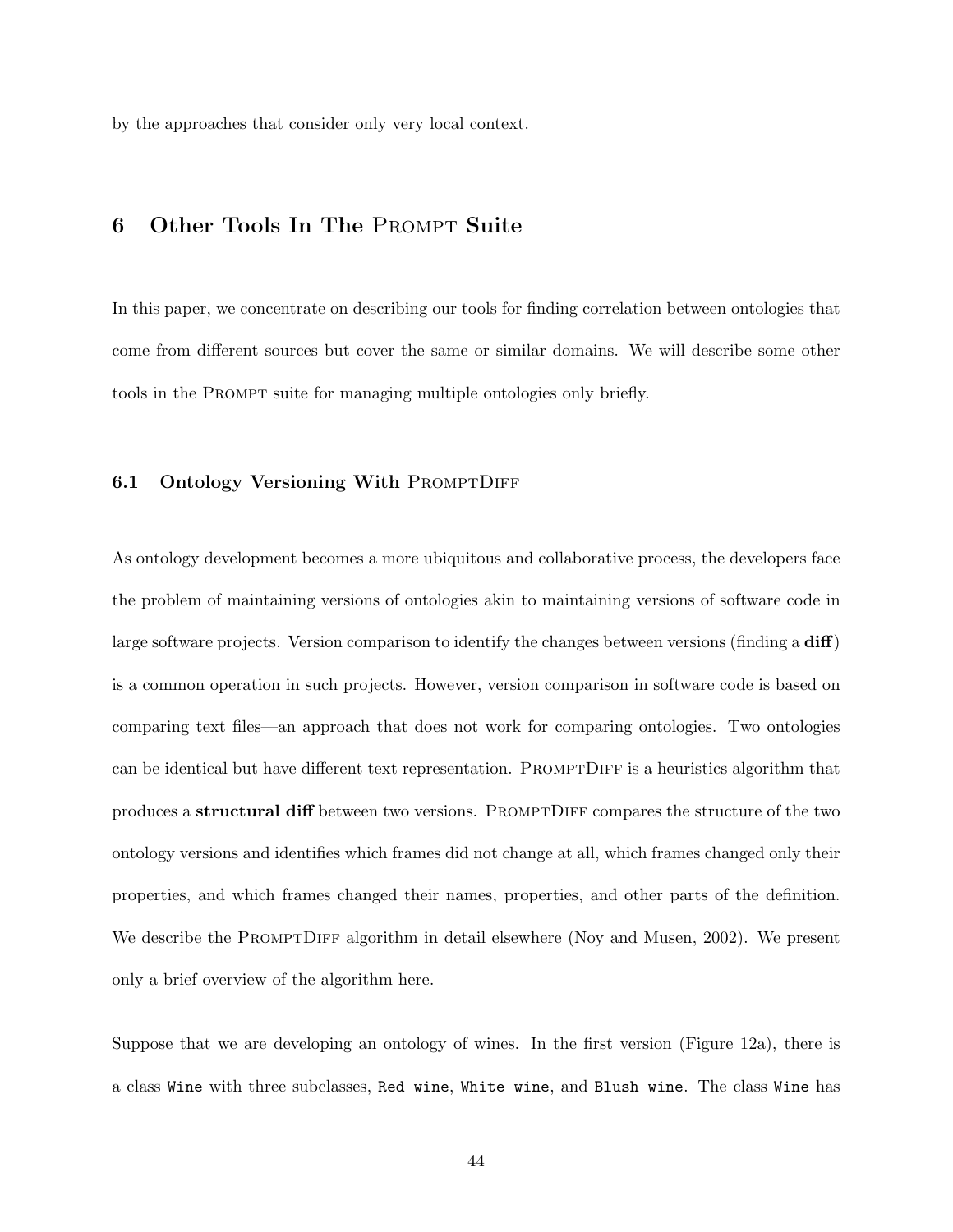a slot maker whose values are instances of class Winery. The class Red wine has two subclasses, Chianti and Merlot. Figure 12b shows a later version of the same ontology fragment. Note the changes: we changed the name of the maker slot to produced by and the name of the Blush wine class to Rosé wine; we added a tannin level slot to the Red wine class; and we discovered that Merlot can be white and added another superclass to the *Merlot* class. Figure 12c shows the differences between the two versions in a table produced automatically by PromptDiff. The first two columns are pairs of matching frames from the two ontologies. Informally, given two versions of an ontology O,  $V_1$  and  $V_2$ , two frames  $F_1$  from  $V_1$  and  $F_2$  from  $V_2$  match if  $F_1$  became  $F_2$ . Other columns in the table provide more information about the match. The third column identifies whether or not the frame has been renamed. The last two columns specify how much the frame has changed, if at all.



Figure 12: Two versions of a wine ontology (a and b) and the PROMPTDIFF table showing the difference between the versions

The PromptDiff algorithm consists of two parts: (1) an extensible set of heuristic matchers and (2) a fixed-point algorithm to combine the results of the matchers to produce a structural diff between two versions. Each matcher employs a small number of structural properties of the ontologies to produce matches. The fixed-point step invokes the matchers repeatedly, feeding the results of one matcher into the others, until they produce no more changes in the diff.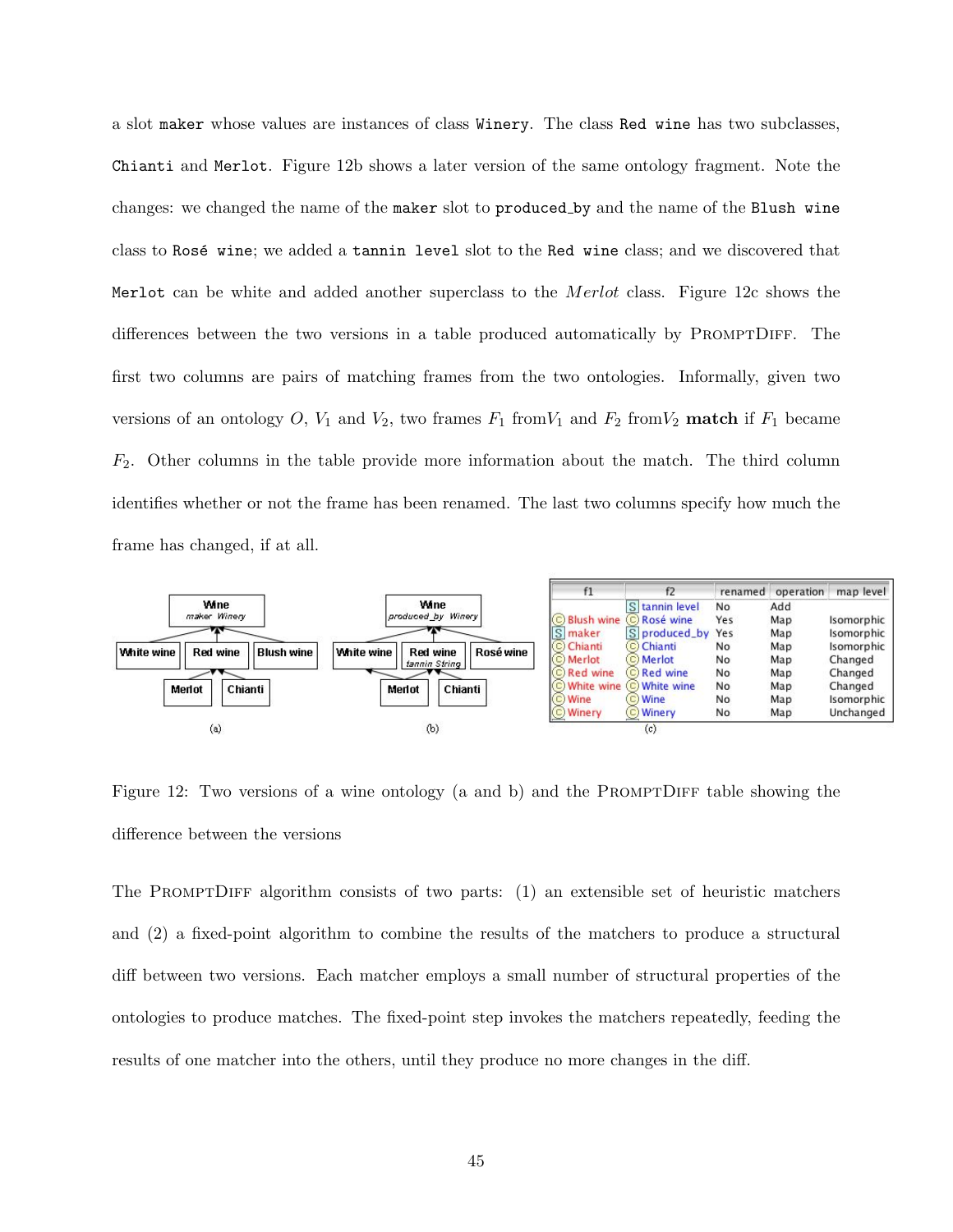Our evaluation has showed that 93% of the matches that PromptDiff produces are correct and that it finds 96% of correct matches.

#### 6.2 PROMPTFACTOR—Factoring out Sub-ontologies

PROMPTFACTOR is an example of the PROMPT tool that uses the infrastructure of the framework to provide a useful service to ontology designers. PROMPTFACTOR does not employ any fancy algorithms or provide additional automation. However, it simplifies a lot some of the tasks that an ontology engineer performs.

Suppose we have a large ontology of some domain. For example, we participated in the development of an ontology of human anatomy which included more than 80,000 concepts in one of our projects (Rosse et al., 1998; Noy et al., 2002). One of the design choices was not to break up the ontology into smaller parts and so it was one very large model. Later some of the users wanted to reuse only a part of this ontology, for example, a part describing a human breast (for applications related to breast cancer). They wanted to explore only that relatively small part without having to import the huge ontology of all the human anatomy. Therefore, what they needed was a sub-ontology that included only the concepts relevant to describing a breast. However, this sub-ontology must contain all the necessary definitions, so that it can be used in a stand-alone fashion, without referencing the complete ontology. We call the task of separating such semantically independent sub-ontology from a larger ontology factoring of sub-ontologies.

With PROMPTFACTOR, users can identify the term from the larger ontology that they are interested in (Breast in our example), and simply press a button to have the tool copy all the terms that are necessary to define the selected term into a separate ontology. PROMPTFACTOR traverses the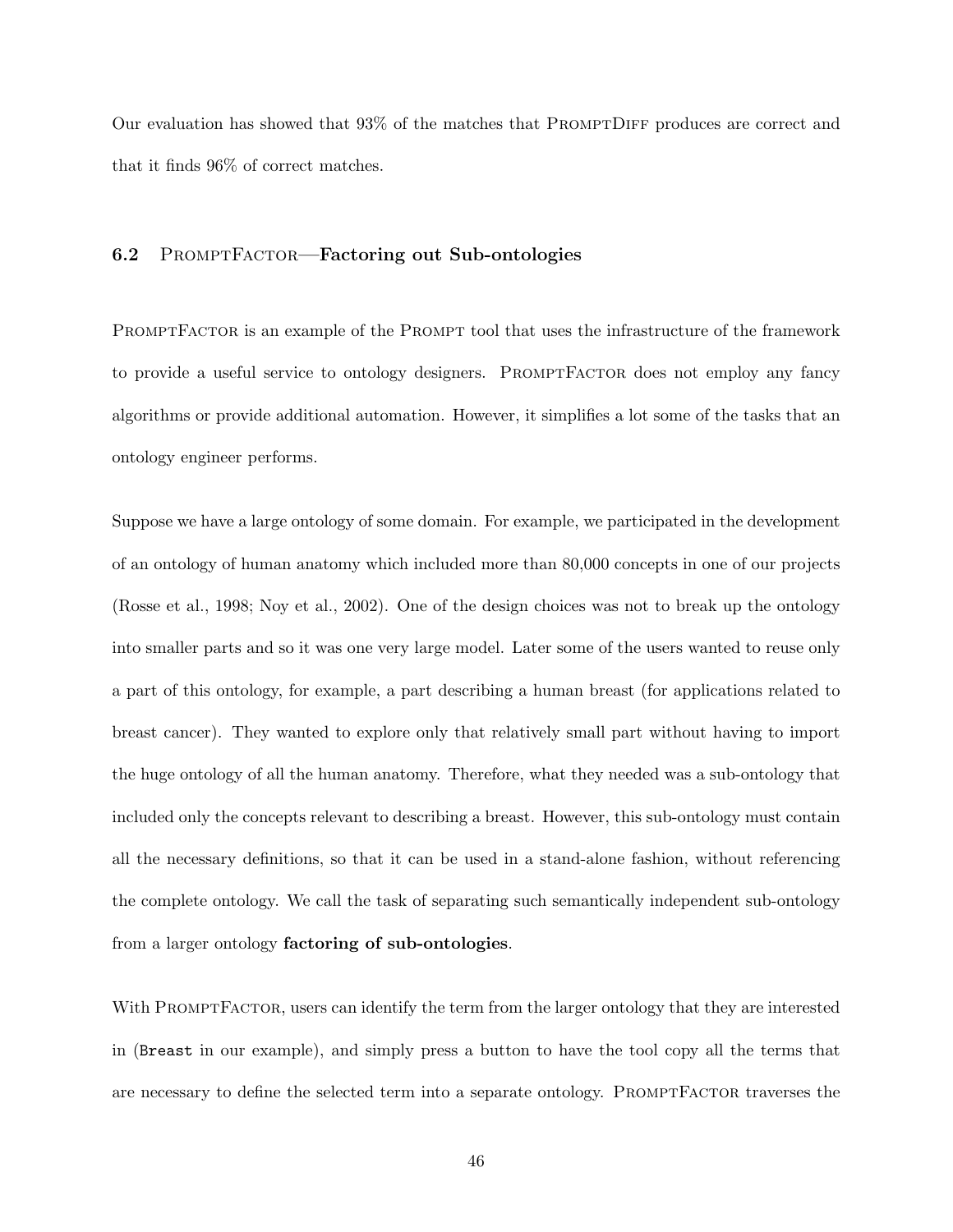ontology starting with the selected term and determines transitive closure of all relations, including subclass-of relation. The latter brings in all the parents of the selected term in the hierarchy. The only relation that PROMPTFACTOR treats differently from others is the *superclass-of* relation: it brings in all the subclasses of the selected term, but does not traverse superclass-of relation for any other term. It is easy to see that if it did that, it would always bring in the whole ontology: the transitive closure of the subclass-of relationship includes the root of the hierarchy. The transitive closure of the superclass-of relation of the root includes all the classes.

PROMPTFACTOR also enables users to be more selective in what they want included in the subontology. Instead of asking PromptFactor to bring in all the related term, they can proceed in selecting themselves the terms that they want to see in the sub-ontology. PROMPTFACTOR then uses the same mechanism for finding inconsistencies as iPrompt does and presents the list of all the dangling references to the user (Once again, we see the close relationship between different tools in the PROMPT framework).

# 7 Interactions Between The Prompt Tools

Figure 1 shows some of the interactions among the tools in the PROMPT suite. Each of the tools benefits from some of the elements that we developed for other tools. iPrompt, as the first tool that we developed, provides overall look-and-feel of the tool, user-interface components, and data structures to other tools. The user-interface elements include presentation of relations between concepts in different sources, the ability to examine concepts from different ontologies and everything related to them directly from the tool, the ability to see and browse the source ontologies side-by-side, the ability to see arguments to any of the relations in their respective places in the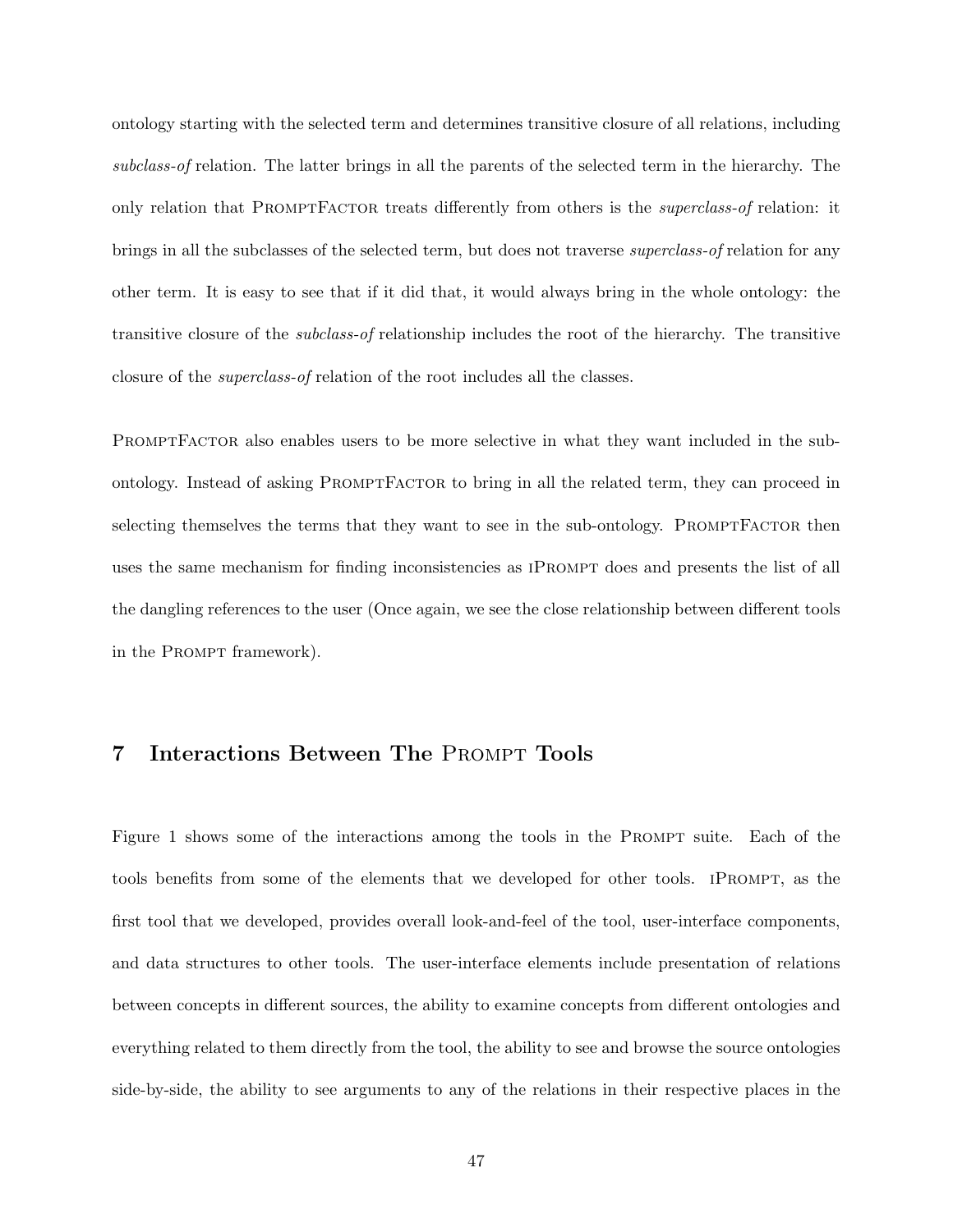original hierarchies (Figure 4).

Furthermore, IPROMPT can provide anchors for ANCHORPROMPT. Recall that ANCHORPROMPT needs pairs of related terms from the source ontologies to get started. IPROMPT can provide these pairs of terms to AnchorPrompt, either by using the information that users supply or by using the results of its own analysis. After ANCHORPROMPT analyzes the graph structure and produces its own set of pairs of related terms, iPrompt can then present these pairs to the users as additional suggestions.

On the iPrompt–PromptDiff axis, the two tools exchange heuristics. Most of the heuristics in the initial PROMPTDIFF implementation were the same heuristics we used in IPROMPT: PROMPTDIFF simply lowered the threshold for being certain that two terms are related. For example, if the tools know that two classes are matched, then PROMPTDIFF will assert that their superclasses should be matched as well (assuming they haven't been matched yet). At the same time, iPrompt will simply suggest to the user that it looks like these superclasses are similar and maybe the user wants to merge them. Later, as we examined more ontology versions in the PROMPTDIFF work, we implemented new heuristics for determining whether two concepts should be matched, and incorporated those heuristics in the IPROMPT analysis as well.

Even though the tools in the Prompt suite are designed for different tasks in multiple-ontology management, having them in the same framework not only relieves some of the burden on the user since the user-interface paradigm and the interactions are similar in all the tools, but also, improves each of the tools by enabling reuse of both heuristics and code from one tool to another.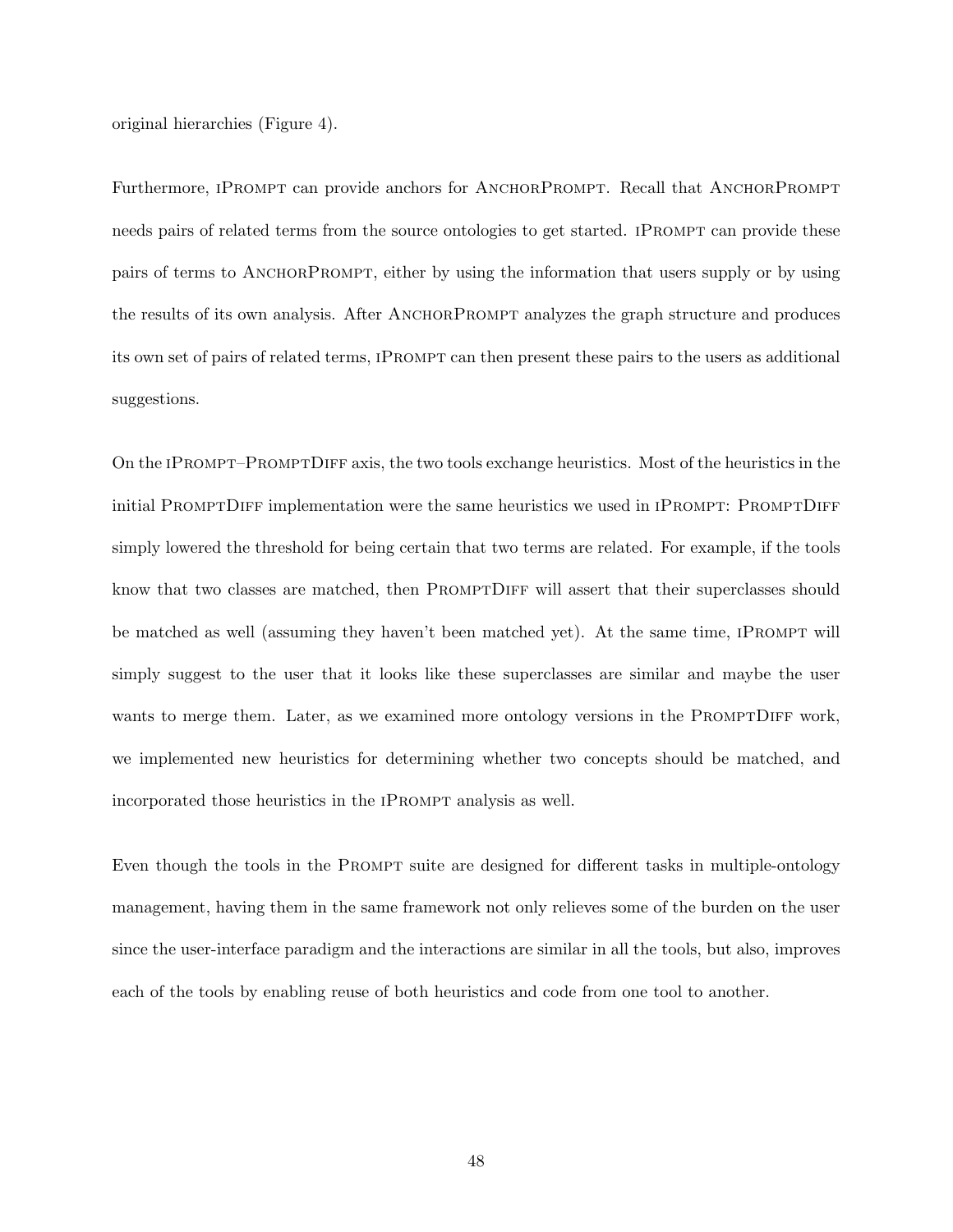# 8 Using The Prompt Tools For Other Knowledge Models

As we have mentioned in Section 2, we designed the Prompt tools based on a knowledge-model definition that contained only a small number of primitives and restrictions. Our goal was to make the approach as widely applicable as possible. In fact, the approach's simplicity and its reliance on a simple knowledge model is one of its strength. We believe that the techniques and heuristics we described here can be carried over to managing ontologies defined in many formalisms.

One requirement that we make is that the model describing the domain must be structured. Therefore, Prompt is directly applicable to frame-based formalisms. The knowledge model of OKBC is representative of frame-based knowledge model and encompasses the features that many framebased formalisms have. There are several features of the OKBC knowledge model (that are also present in Protégé) that we have not discussed in this paper, mainly for simplicity. However, Prompt does handle these features within its framework. Metaclasses is one such feature. A metaclass is a class whose instances are themselves classes. In fact, every class is an instance of some metaclass. A class :CLASS is a class of all classes. Other metaclasses are subclasses of :CLASS. Therefore, each class in OKBC has dual identity: it is a class, but it is also an instance. There are also two types of slots: template slots and own slots. Own slots associated with a frame describe direct properties of the frame. For example, slots describing properties of individual instances of a class are own slots (e.g., title of an instance of Publication). Template slots, which can be associated only with a class, describe properties of instances of the class. Thus, because of its dual identity, each class has two sets of slots: own slots describing properties of the class itself (in its identity as an instance) and template slots describing properties of its instances. When we referred to slots attached to classes in the paper, we were referring to template slots. In the context of merging *instances*, we use own slots. For many operations however, the PROMPT tools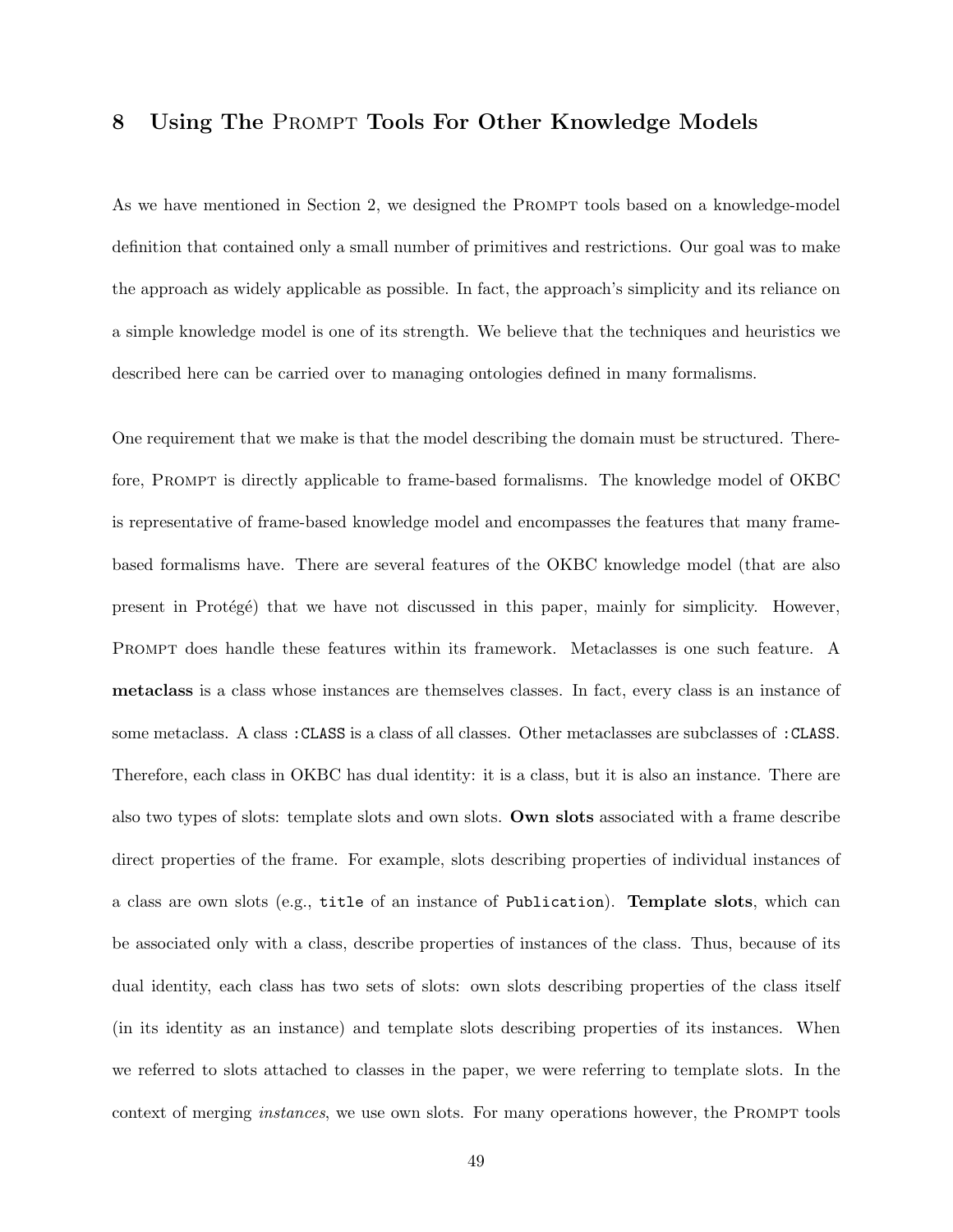consider both the own slots and template slots in uniform manner. For example, when IPROMPT determines which other frames a class frame refers to (to update its list of suggestions), it analyzes both domain, range, and other facets of the class's template slots as well as values for its own slots. Similarly, PROMPTDIFF compares values of own slots as well as domain, range, and other facets of template slots to determine the degree of similarity between frames. PromptFactor looks for domain, range, and other facets of template slots and for values of own slots. Likewise, the tools do not need to distinguish between metaclasses and "regular" classes and can treat them in the same manner. Just as types of individual instances are merged before instances themselves can be merged, if iPrompt is merging two classes with different metaclasses, it will merge the metaclasses first. Furthermore, as we have mentioned, the PROMPT tools treat all the facets uniformly.<sup>13</sup> Therefore, if users define new facets, the tools will use those facets in the analysis as well.

Frame-based formalisms are not the only formalisms that can be used in the PROMPT framework. Because of the simplicity of the underlying knowledge model, we can also use our approach with ontologies developed in formalisms that are not frame-based. Prompt can be easily adapted to formalisms based on description logics (DL), where it can use the domain structure that automated DL reasoners infer. Consider, for example, such DL-based languages as the Web Ontology Language (OWL) (Dean et al., 2002) and its predecessors, OIL (Fensel et al., 2000), and DAML+OIL (Hendler and McGuinness, 2000). While OWL is not a frame language itself, many of its primitives translate into a frame formalism quite naturally (Bechhofer et al., 2001). We can treat classes in OWL in the same way as we treat classes in our model. Properties in OWL are similar to slots: they are binary relations between instances of classes or an instance of a class and XML datatype. The notion of domain, range, and a cardinality of a property is similar to the one we use in PROMPT.<sup>14</sup>

 $13$ ANCHORPROMPT is one exception as it uses only the domain and range of slots in constructing the graph

 $14$ Note that the semantics of multiple domains and ranges in OWL is different however: OWL (and its predecessors)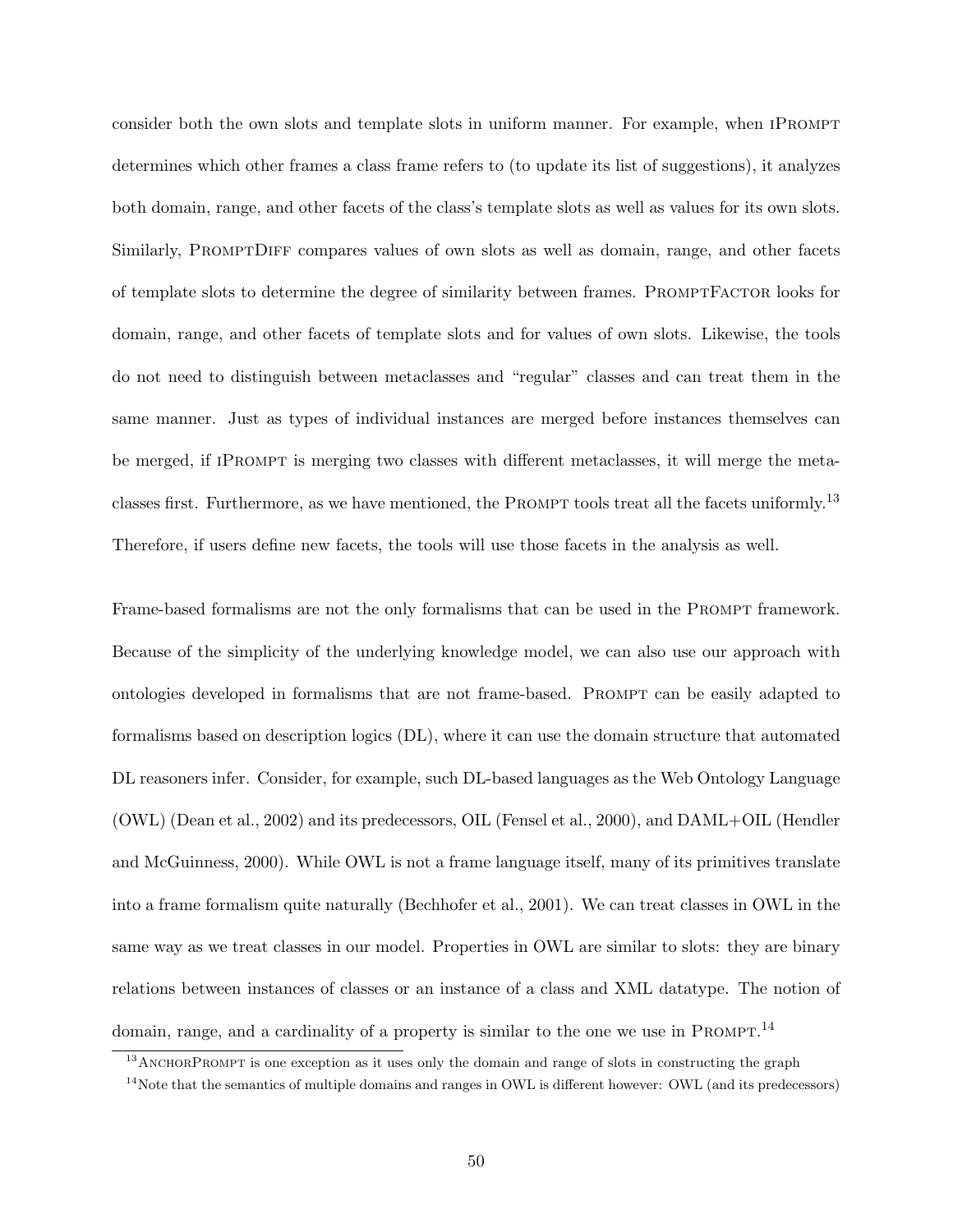It is important to note that in OWL (and other languages based on description logic) a class can have more than one definition. We need to rely on automated reasoners to "bring together" different parts of a class definition. Furthermore, since classes in description logics are often defined by their necessary and sufficient conditions, we also need to rely on a subsumption reasoner to establish a complete class hierarchy. Then, if we have ontologies (or two versions of the same ontology) defined in OWL and an inference engine has produced a class hierarchy and class definitions, we can use this hierarchy and definitions in the Prompt tools to find similarities and differences between the ontologies. The main feature that the Prompt heuristics are looking for is whether or not classes are related and whether, for example, values of a particular property (role) are limited to instances of a particular class. Thus, suggestions that the Prompt tools produce will be relevant for analyzing description-logics ontologies as well. Similarly, we can use PROMPTFACTOR to carve out a part of an OWL ontology and to identify and sever links with the original ontology. In the future, we plan to consider if we can use the inference mechanisms for description logics to assist in the analysis of similarities and differences and in the evaluation of the results of merging and factoring.

The requirement that the model describing a domain must be structured is hard to avoid though. Thus, for example, the tools will not be applicable to a set of axioms in first-order logic. It is worth noting however, that if we consider representation systems that impose some structure on a domain modelled as a set of first-order logic axioms (e.g., CycL (Lenat, 1995), OOFOL (Amir, 1999)), the assume intersection semantics for domains and ranges of properties. However, many of the same approaches and heuristics that we describe for PROMPT, can apply. Both in IPROMPT and ANCHORPROMPT we base our heuristics on the fact that two classes are related through a range restriction or a subclass definition and (in AnchorPrompt) whether or not such a relationship is transitive. The same heuristics will apply whether multiple relationships using the same slot have union or intersection semantics.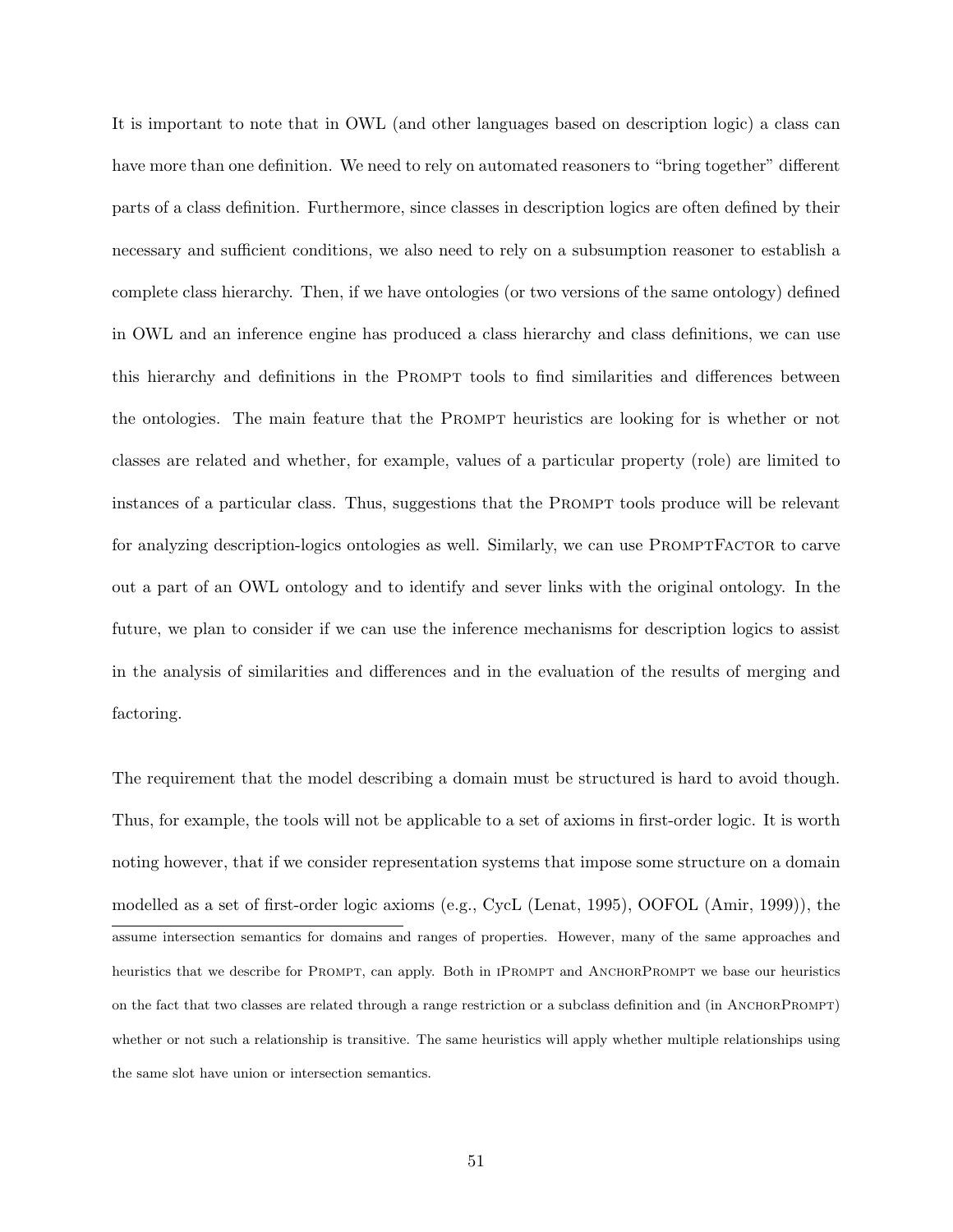PROMPT tools can use this limited structure in the analysis.

### 9 Related Work

In recent years, researchers developed a number of tools to support management of multiple ontologies. These tools include tools for merging ontologies, for defining declarative alignment rules, for finding correspondences between terms automatically. There has also been some theoretical work on defining a general framework for expressing mappings between ontologies. So far, however, these two types of research—tool-oriented and theoretical—come from different research groups. We hope that the two directions will converge in the future. We start our overview of the related work by discussing the theoretical direction. We then describe several tools that were developed as well as related work in the area of database-schema integration.

#### 9.1 Theory

Theoretical work in defining correlations between multiple ontologies has centered around developing a formal model for expressing mappings and expressing queries. Bernstein and colleagues (Bernstein et al., 2000) suggest a general way of expressing mappings between models. In their work, a model is any complex structure, such as an XML DTD, UML model, relational schema, semantic network, or an ontology. The authors posit that once we define a mapping between two models, we can easily perform any operation requiring a correlation of the models: merge them, transform instances from one to another, pose queries to one model using another, find a diff between models, and so on. Since a definition of mapping is independent of the way the models themselves are expressed, this structure can be used to map, for example, between a relational schema and an XML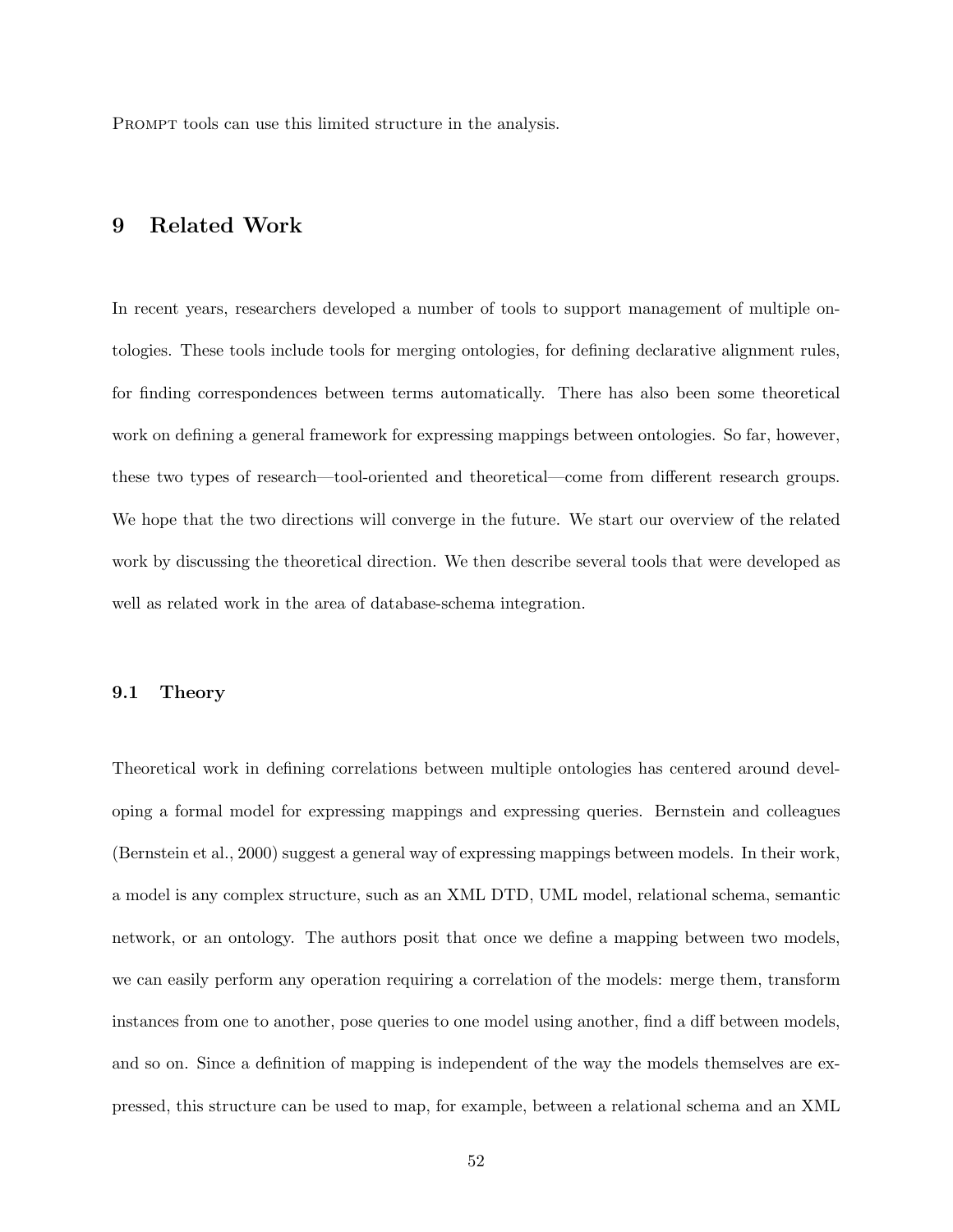DTD. Mappings are first-class objects that themselves can be manipulated. A complete mapping between two models is a complex structure including expressions that map between elements of the models. A map may be a simple equivalence expression or can include a complex expression or a complex structure on either side. The model is very general and allows for both directional and non-directional mappings. A mapping declaring an equivalence of a result of an SQL query over one model to a result of an SQL query over another model, is non-directional. A mapping which includes an expression for converting instances from one model to instances in another is of course directional. The model also allows one-to-one as well as many-to-one and many-to-many mappings. The authors concentrate on using one-to-one mapping though. The main challenge in this work will be to translate a general model of mappings to practical expressions of mappings for different models that would be useful for tasks of merging, differencing, data transformation and so on.

Madhavan and colleagues (Madhavan et al., 2002) take a similar approach by defining a general approach to mappings, which can then be applied to models of different kinds. They present a welldefined semantics for mappings and define various properties of mappings. These properties include: query answerability (using a mapping to answer queries over one model in terms of another); mapping inference (determining whether two mappings are equivalent), and mapping composition (obtaining a mapping that is a composition of two other mappings). Even though authors present their mapping semantics for a general case that includes ontologies as the models being mapped, they prove that these properties are decidable only in the case of a mapping between two relationaldatabase schemas (it is unclear however if these properties are intractable). The next step will be to apply these properties to more complex models, such as ontologies. It is yet unclear whether such an extension could have a practical implementation.

Calvanese and colleagues (Calvanese et al., 2001) address the problem of integrating local ontologies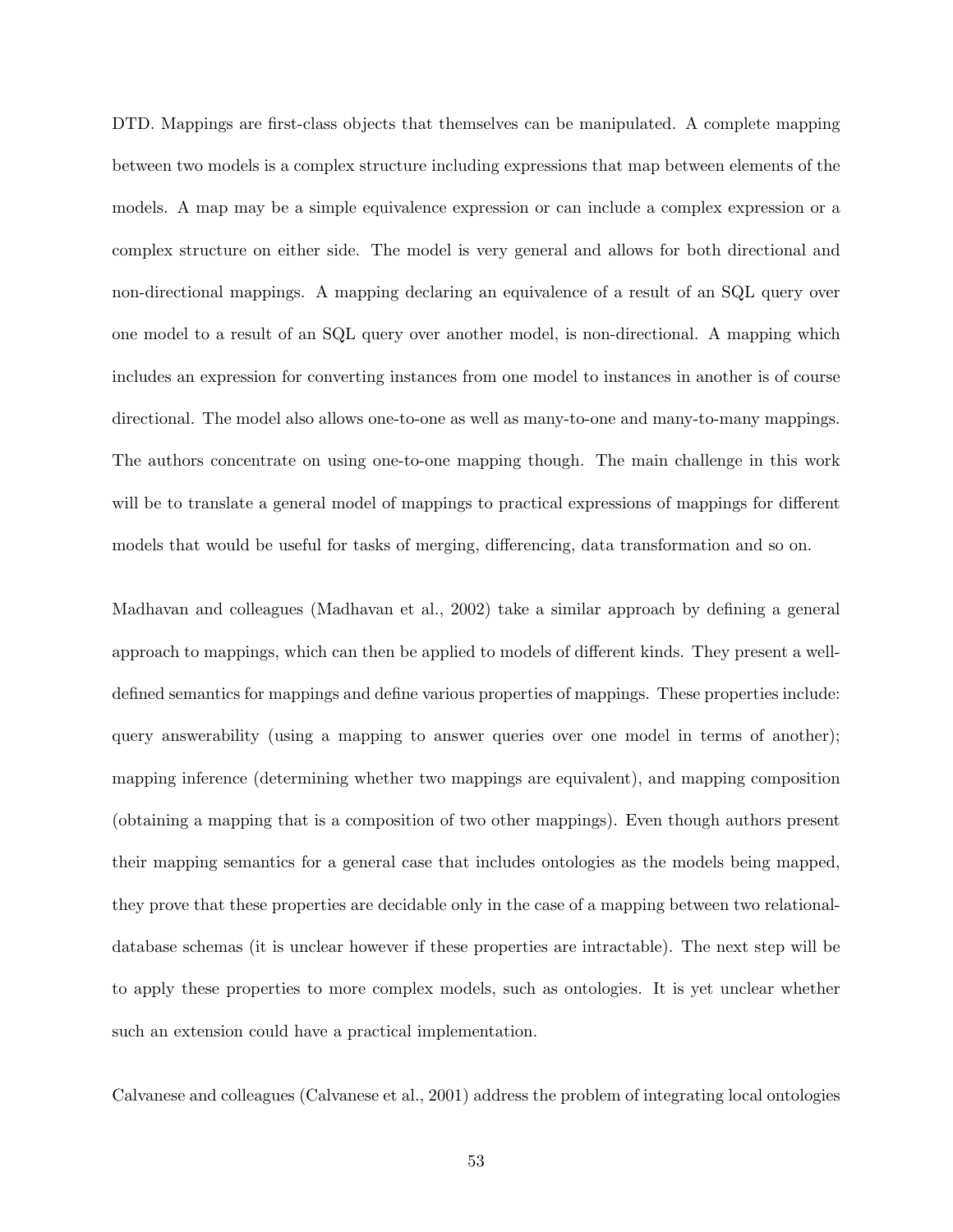into a global ontology. The authors propose using description logics (DLs) to express the ontologies themselves. They argue however, that even the most expressive DLs are not sufficient to express mappings between concepts and propose to use queries (or views) to define mappings. The authors explore two approaches: global-centric and local-centric. In a global-centric approach concepts in the global ontology are expressed as queries over concepts in the local ontologies. In the localcentric approach, concepts in the local ontologies are mapped to queries over the global ontology. The framework that the authors develop, leaves open the question of how to answer queries in such system efficiently. We discuss one of the implemented systems, ICOM, which uses this framework in a specific setting, in Section 9.3.

Whereas the formal models of mappings described above deal with mappings between particular elements of the source models, ontology algebra (Mitra et al., 2001) defines operators for ontologies themselves. Given a set of mapping rules ("articulation rules" in ontology-algebra terms), Mitra and colleagues define intersection, union, and difference between two ontologies. Articulation rules are logical rules that express correspondences between some of the terms in the source ontologies. These rules usually include only the terms relevant to particular application—no effort to map ontologies completely is made. The assumption here is that often we do not need to know the mapping between all the terms in the source ontologies: Only a small portion of both ontologies is relevant to an application that uses them both. Given the articulation rules between two ontologies, their intersection is then all the terms and relations that participate in the articulation rules. A union of two ontologies is the union of all the concepts and relations from the two sources. A difference between two ontologies is the first ontology without the concepts and relations that comprise the intersection. The ONION tool, which we describe in the next section, enables domain experts to define articulation rules, which are used in the algebra definitions.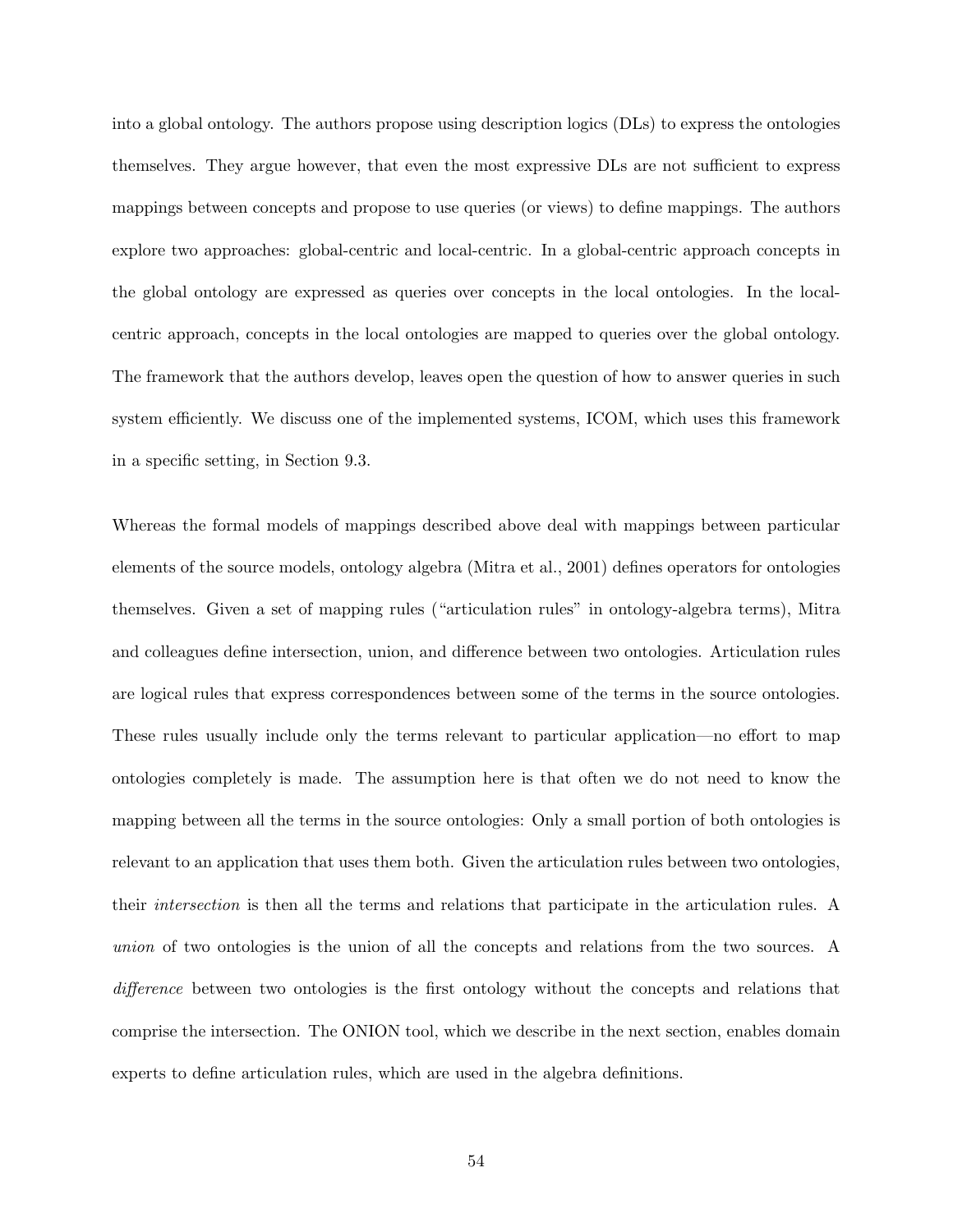A natural extension of the Prompt suite would be to integrate these theoretical models with the implementation. For example, as the users perform interactive ontology merging with IPROMPT, the system can define an explicit mapping between the tools in the background. Other agents could then use this mapping to transfer data from one ontology to another or to query one ontology in terms of the other.

#### 9.2 Ontology-Merging And Mapping Tools

We can classify tools that deal with finding correspondences between ontologies into four groups (Figure 13):

- Tools for merging two ontologies to create a new one (e.g., IPROMPT, Chimaera (McGuinness) et al., 2000), OntoMerge (Dou et al., 2002))
- Tools for defining a transformation function that transforms one ontology into another (e.g., OntoMorph (Chalupsky, 2000))
- Tools for defining a mapping between concepts in two ontologies by finding pairs of related concepts (e.g., AnchorPrompt, GLUE (Doan et al., 2002), OBSERVER (Mena et al., 2000), FCA-Merge (Stumme and Mädche, 2001))
- Tools for defining mapping rules to relate only relevant parts of the source ontologies (e.g., (Mitra et al., 2001))

Another way to categorize the tools is by the type of input on which the tool relies in its analysis and which it requires: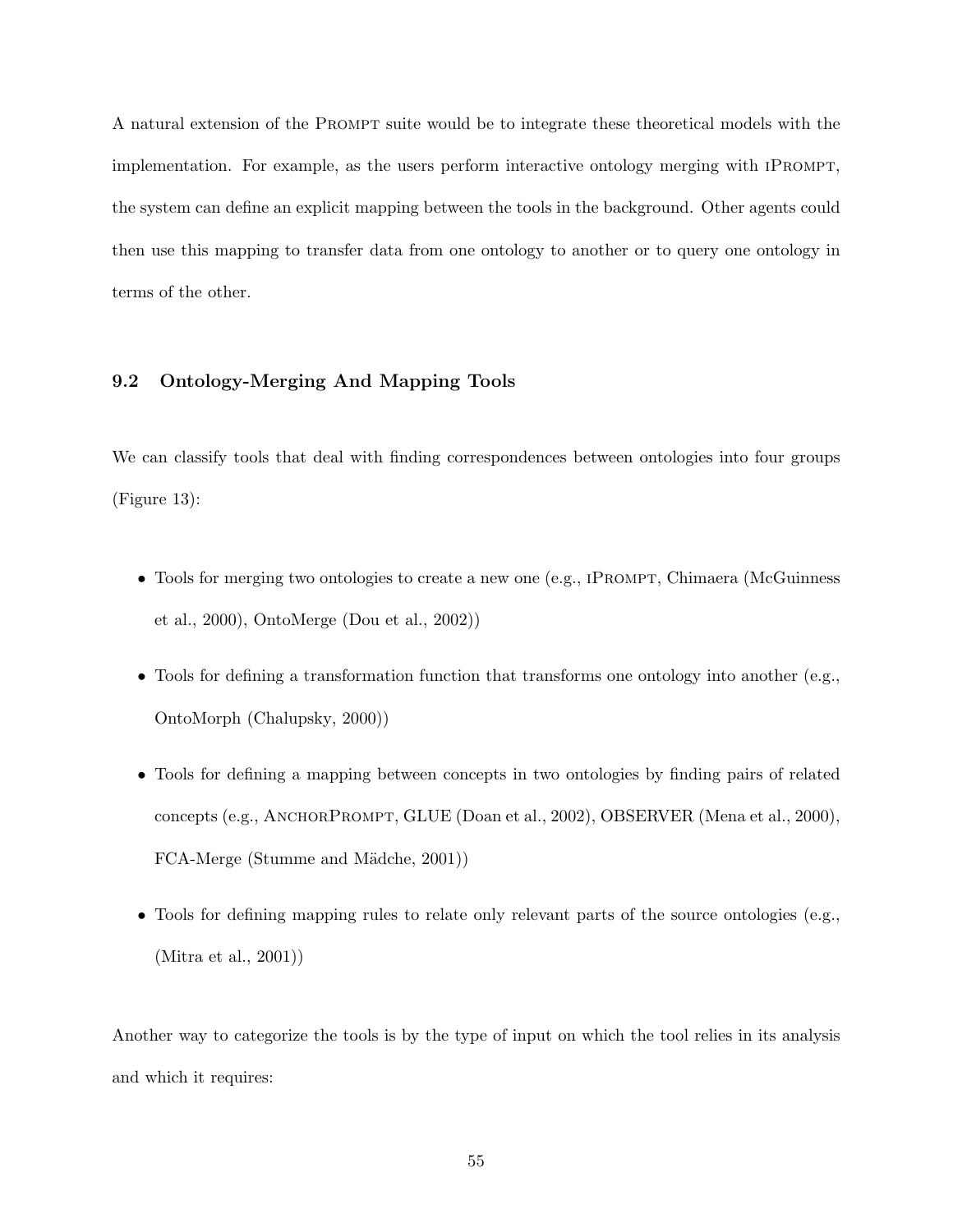

Figure 13: Different types of tools for integrating ontologies.

- class names and natural-language definitions (e.g., tools developed at ISI/UCS for semiautomatic alignment of domain ontologies to a large central ontology (Hovy, 1998))
- class hierarchy (e.g., Chimaera)
- class hierarchy, slots, and facets (e.g., IPROMPT, ANCHORPROMPT, ONION)
- instances of classes (e.g., GLUE and FCA-Merge)
- descriptions of classes (e.g., tools based on description logic, such as OBSERVER)

We will now describe various tools that we mentioned in more detail.

Chimaera (McGuinness et al., 2000) is an interactive merging tool based on the Ontolingua ontology editor (Farquhar et al., 1996). Chimaera allows a user to bring together ontologies developed in different formalisms. The user can request an analysis or guidance from Chimaera at any point during the merging process. The tool will then point him to the places in the ontology where his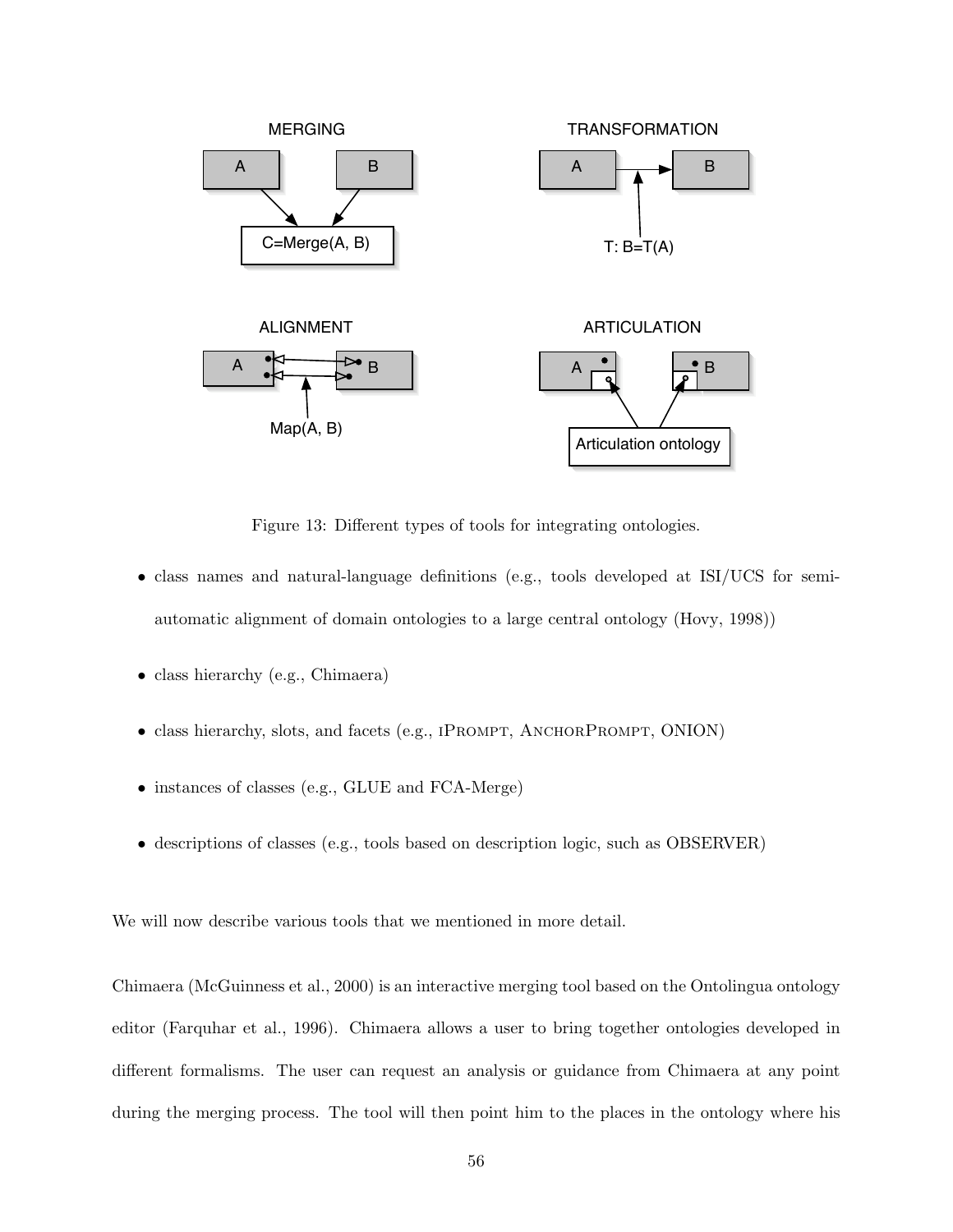attention is required. In its suggestions, Chimaera mostly relies on which ontology the concepts came from and, for classes, on their names. For example, Chimaera will point a user to a class in the merged ontology that has two slots derived from different source ontologies, or that has two subclasses that originated in different ontologies. Chimaera leaves the decision of what to do entirely to the user and does not make any suggestions itself. The only taxonomic relation that Chimaera considers is the subclass–superclass relation. Chimaera is the tool closest to iPrompt. However, since it uses only a class hierarchy in its analysis, it misses many of the correspondences that iPrompt finds. These correspondences include suggestions to merge slots with similar names that are attached to merged classes, to merge domains of slots that were merged, and so on. In addition, since Chimaera relies on ontolingua user interface for class editing, the interface is quite cumbersome and hard to use for many developers.

In OntoMerge (Dou et al., 2002), a merged ontology is a union of two source ontologies and a set of bridging axioms. The first step in the OntoMerge merging process is to translate both ontologies to a common syntactic representation in a language developed by the authors. Then an ontology engineer defines bridging axioms, which are axioms containing terms from both ontologies. Then instance-translation process looks as following: all instances in the source ontologies are considered to be in the merged ontology. Then an inference engine draws conclusions based on the statements in source ontologies and bridging axioms, thus creating new data in the merged ontology. OntoMerge provides tools for instance-data translation to the merged ontology. It can probably be used in conjunction with tools such as IPROMPT or ANCHORPROMPT to help ontology engineers write bridging axioms.

Ontomorph (Chalupsky, 2000) defines a set of transformation operators that can be applied to an ontology. A human expert then uses the initial list of matches and the source ontologies to define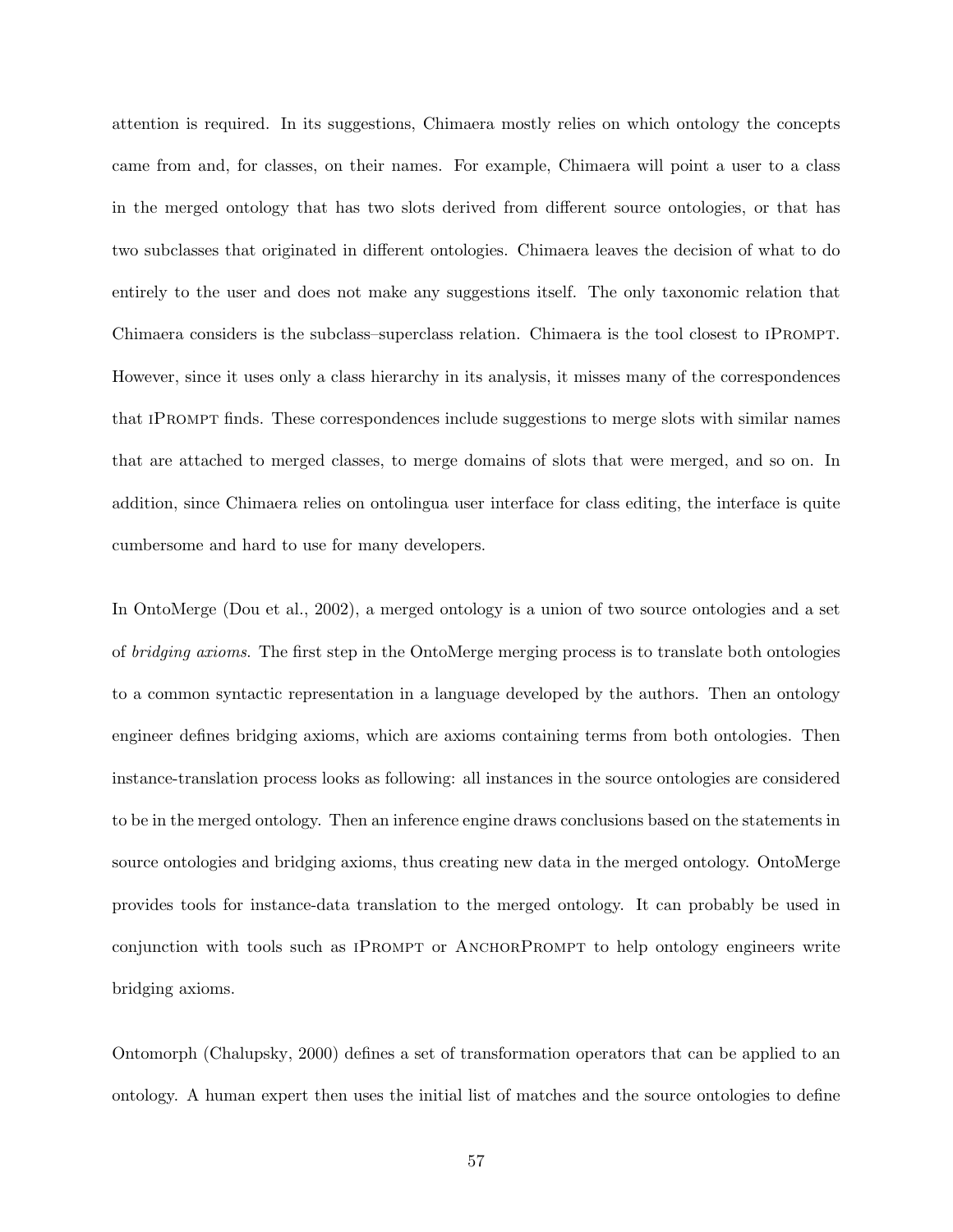a set of operators that need to be applied to the source ontologies in order to resolve differences between them, and Ontomorph applies the operators. Therefore, aggregate operations can be performed in a single step. However, a human expert receives no guidance except for the initial list of matches.

GLUE (Doan et al., 2002) is a system that employs machine-learning techniques to find mappings. GLUE uses multiple learners exploiting information in concept instances and taxonomic structure of ontologies. GLUE uses a probabilistic model to combine results of different learners. The learners that GLUE uses currently relies on ontologies having instances and they work much better if many slot values have text in them rather than references to other instances.

The OBSERVER (Mena et al., 2000) system uses description logic to answer queries using multiple ontologies and information on mappings between them. First, users define a set of inter-ontology relations. The system helps the users with this task by looking for synonyms in the source ontologies. Having defined the mappings, users can pose queries in description-logic terms using their own ontology. OBSERVER then employs the mapping information to pose queries to source ontologies. OBSERVER relies heavily on the fact that descriptions in the ontologies and the queries are intensional and therefore works best in a DL setting.

FCA-Merge (Stumme and Mädche, 2001) is a method for comparing ontologies that have a set of shared instances or a shared set of documents annotated with concepts from source ontologies. Based on this information, FCA-Merge uses mathematical techniques from Formal Concept Analysis (Ganter and Wille, 1999) to produce a lattice of concepts which relates concepts from the source ontologies. The algorithm suggest equivalence and subclass–superclass relations. An ontology engineer can then analyze the result and use it as a guidance for creating a merged ontology.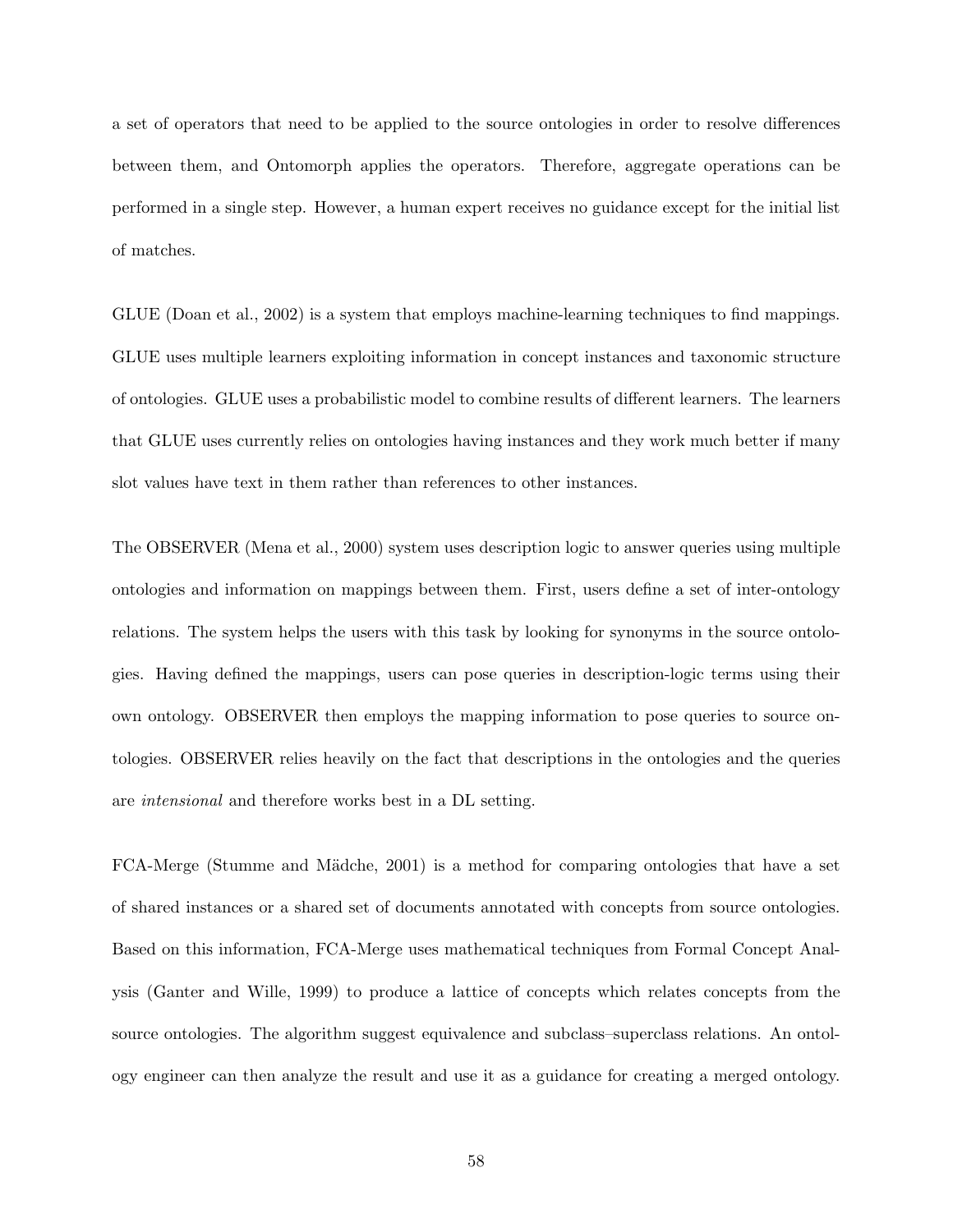However, the assumption that two ontologies to be merged share a set of instances or have a set of documents where each document is annotated with terms from both sources is a very strong one and in practice such a situation may occur only rarely. As an alternative, authors suggest the use of natural-language–processing techniques to annotate a set of documents with concepts from the two ontologies.

The ONION system (Mitra et al., 2001) is based on the ontology algebra that we described in Section 9.1. Therefore, it provides tools for defining articulation rules between ontologies. The articulation rules usually take into consideration only small relevant parts of the source ontologies. ONION uses both lexical and graph-based techniques to suggest articulations. The method to find lexical similarity between concept names uses dictionaries and semantic-indexing techniques based on co-occurrence of words in a text corpus. For graph-based matching, some of the techniques that ONION uses are similar to the ones we described for iPrompt: look for nodes that have many attributes in common, look for classes with common parents, and so on.

Hovy (Hovy, 1998) describes a set of heuristics that researchers at ISI/USC used for semi-automatic alignment of domain ontologies to a large central ontology. Their techniques are based mainly on linguistic analysis of concept names and natural-language definitions of concepts. (There is a very limited use of taxonomic relationships as well). First, the matcher uses natural-language– processing techniques to split composite-word names (a common occurrence in concept names). It then compares substrings of different lengths to find concept names that are similar to each other. The second consideration are the words used in the natural-language definitions of concepts. The matcher stems the words in the definitions, removes stop words, but keeps the duplicates. It then compares the number and the ratio of shared words in the definitions to find definitions that are similar. An experimentally determined formula for combining these measures of similarity yields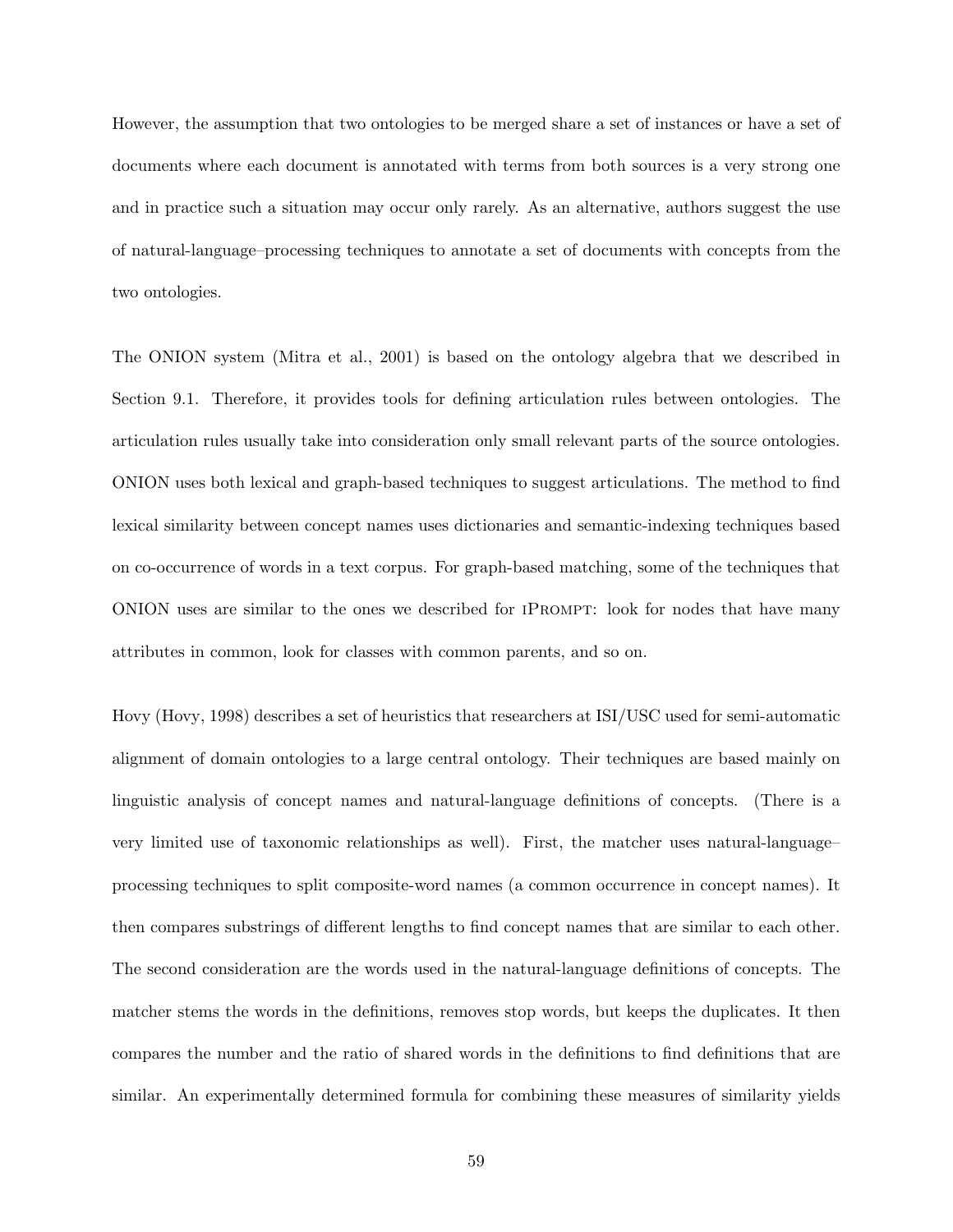potential matchers that the user needs to examine and approve.

This diversity in the types of tools makes it difficult to compare them directly. In fact, when a developer needs to choose a tool to use in management of multiple ontologies, which tool is the most appropriate will depend on the task at hand (among the tasks in Figure 13) and what type of input the user has. For example, if the ontologies to be merged share a set of instances, then FCA-Merge may work best. If ontologies have instances but don't share them and many slot values contain text, GLUE may be the best choice. If only parts of ontologies need to be mapped, ONION could be the tool of choice. If ontologies have very limited structure but concepts have detailed naturallanguage definitions (in the same language), the ISI/USC tools may provide the best answers. If no instances are available and ontologies contain many relations between concepts, iPrompt or ANCHORPROMPT may work best.

#### 9.3 Related Work In Schema Integration

This discussion of related work would be incomplete without a brief overview of the work in schema integration. Database schemas are similar to ontologies: Both are structural representations of knowledge. The difference often lies in scale rather than substance: Database schemas in practice use much fewer modeling primitives than ontologies and are often smaller than ontologies. Just as with ontologies, researchers are often faced with the problem of finding correlation between different schemas. However, the more common approach in the database-schema research is to develop *mediators* rather than find point-to-point correlations. Users pose their queries in terms of the hand-made mediator schema; queries are then translated into the terms of each of the schemas.

However, in recent years there has been a significant body of work on matching database schemas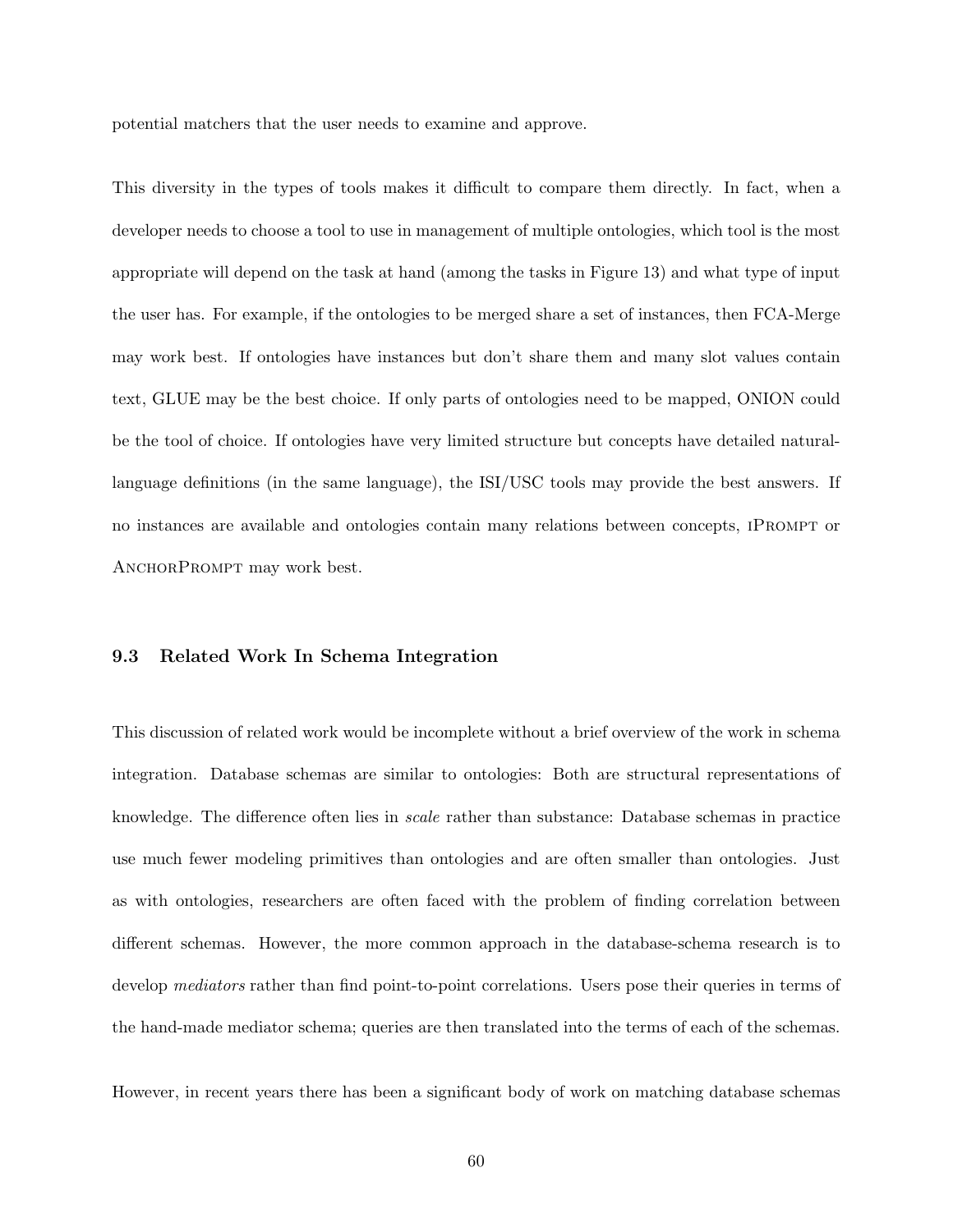directly and on doing this matching automatically. Schema matching for schema integration is similar to ontology mapping: In both cases, we need to find related concepts in two knowledge structures. At the same time, most of the schema-integration techniques consider either relationaldatabase schemas or schemas containing trees of concepts, and perhaps, concept attributes. Rahm and Bernstein (Rahm and Bernstein, 2001) survey schema-integration approaches. They define a taxonomy of these approaches and we can see many similarities to the classification of ontologymerging approaches that we discussed in Section 9.2. Some schema-matching techniques rely on instance data (e.g., LSD (Doan et al., 2001)) and some use only the schema itself (e.g., ARTEMIS (Castano et al., 2001), Cupid (Madhavan et al., 2001)). There are matchers that use linguistic information, such as synonyms, hypernyms, and homonyms (e.g., ARTEMIS, DIKE (Palopoli et al., 1999)), others use machine-learning techniques (e.g., LSD). Most schema machers produce one-toone matchers, just as most ontology matchers do. A lot of power comes from hybrid approaches that integrate different techniques. There are also interactive tools for schema matching that allow users themselves to specify matching rules (e.g., Clio (Miller et al., 2000)). So, the two fields clearly can benefit from each other. The main difference between schema-matching and ontology-matching approaches (Prompt in particular) remains the number of knowledge-modeling primitives on which the analysis relies. Schema-matching approaches do not usually consider domains and ranges of slots and complex properties. They also usually look only for matches between concepts, whereas in ontology matching finding correspondences between properties is just as important.

ICOM (Franconi and Ng, 2000) is one example of a project that spans both the schema-integration and ontology-integration domains. It provides a conceptual model and a reasoning mechanism for schema integration, although it does not actually help designers in finding the mappings themselves. ICOM is a tool that allows users to define extended Entity-Relationship diagrams and to specify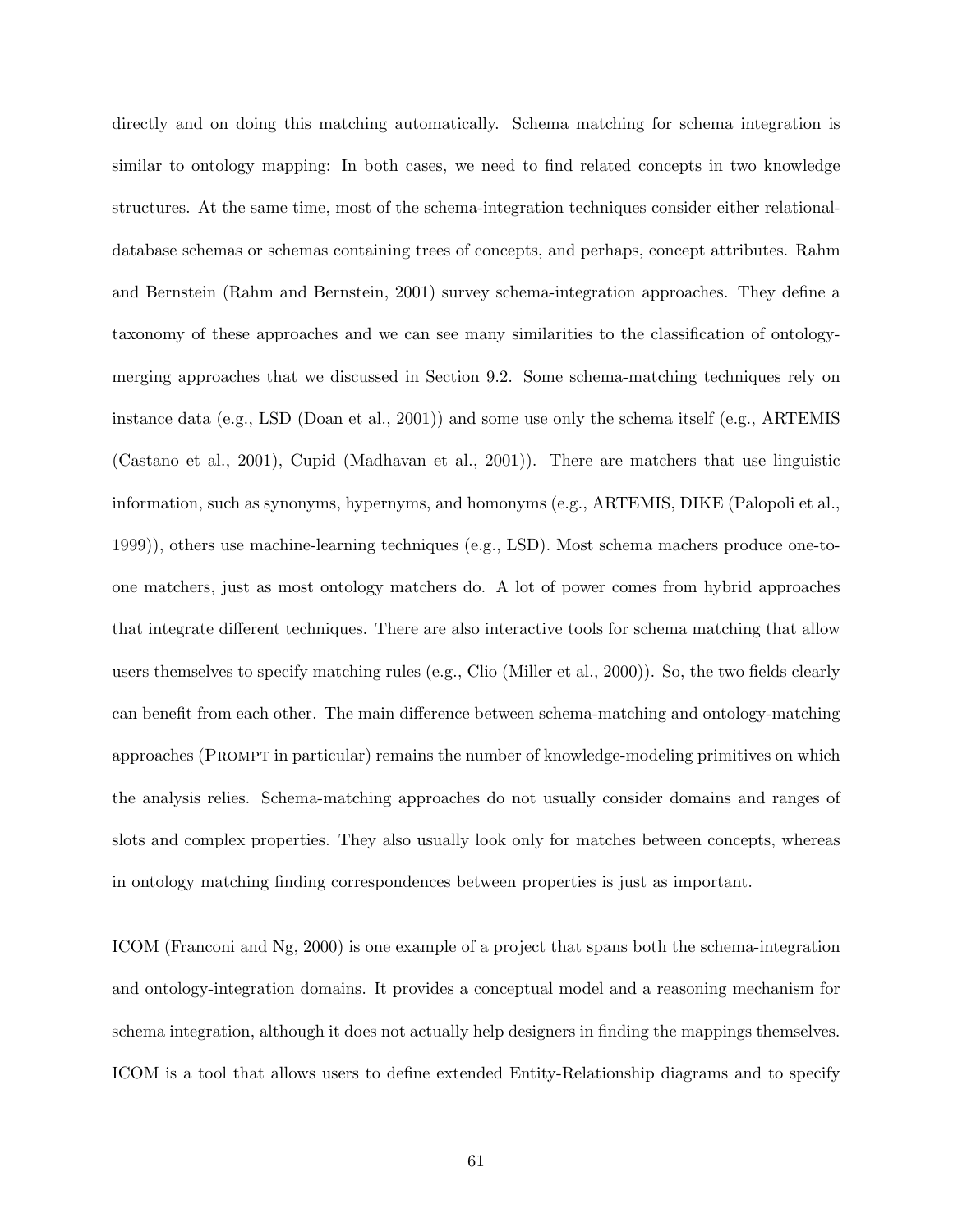declaratively inter-schema constraints, effectively defining mappings between schema (Calvanese et al., 1998a). In ICOM, users can define entities and relationships as views over other entities and relationships using  $D\mathcal{L}\mathcal{R}$  as a view language, which is a description-logics language over unary and n-ary relationships (Calvanese et al., 1998b). The same formalism is used to define both intraschema and interschema relationships. ICOM then treats the resulting system, including the different schema and the interschema relationships, as a single DL knowledge base to perform inference.

## 10 Concluding Remarks

In this paper, we described the PROMPT framework for managing multiple ontologies. The framework includes tools for interactive ontology merging, ontology alignment, versioning, and other tasks. We showed that our approaches and algorithms are effective through formative evaluation of the tools. We also showed that we benefit from integrating the tools for carrying out different tasks in multiple-ontology together.

We intentionally defined the knowledge model underlying PROMPT to have as few elements and as few restrictions as possible. Since many existing knowledge-representation systems are compatible with this knowledge model, the solutions we developed in PROMPTCan be applied to a variety of knowledge-representation systems.

For future work, we plan to leverage further the advantages of the uniform view at different ontologymanagement processes by introducing explicit declarative specifications of correlations between source ontologies, such as the ones described in Section 9.1. So far, the theoretical work and implementation of practical tools in this area have come from different research groups. However,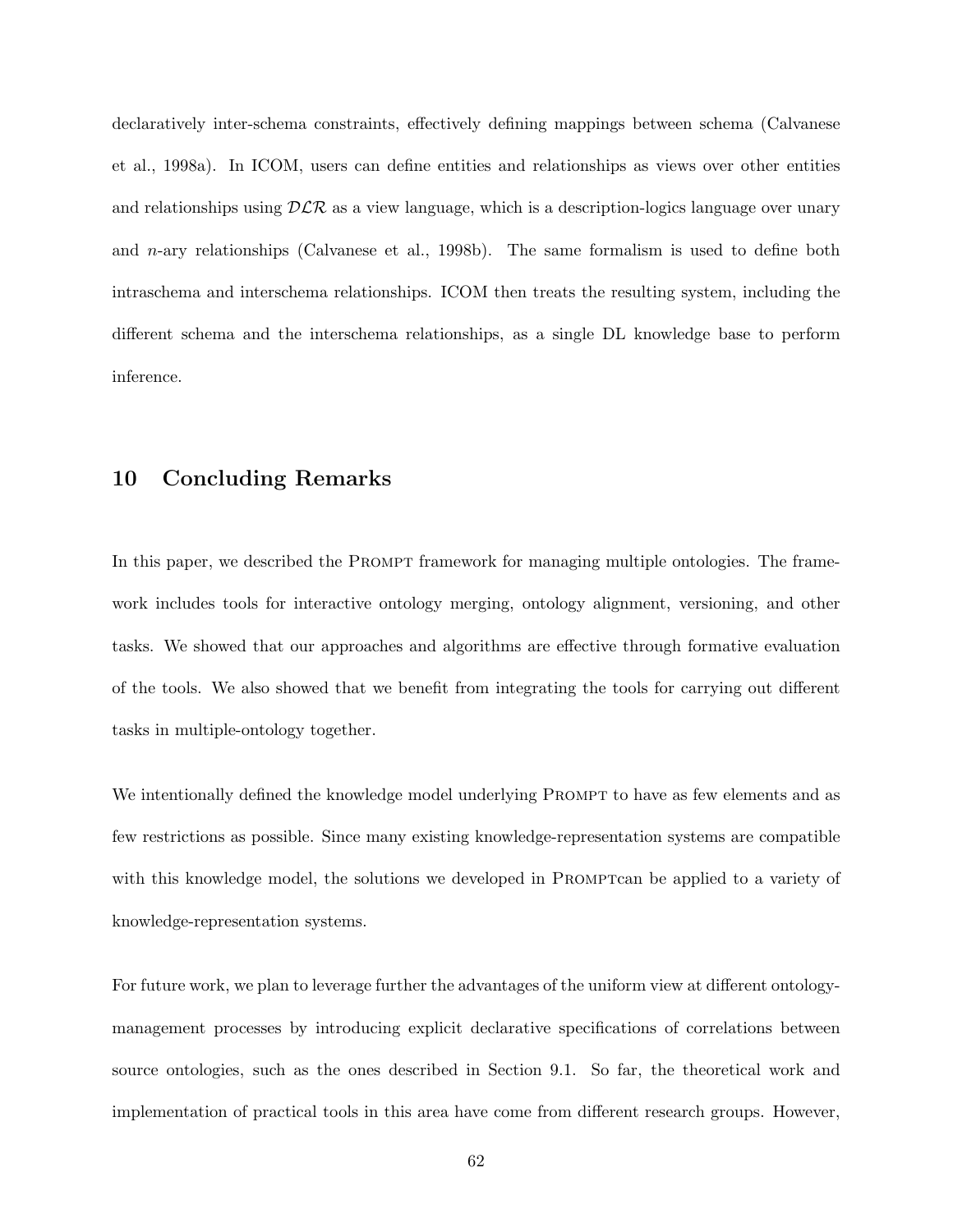just as we benefited from bringing together different types of tools, of them dealing with tasks in multiple-ontology management, we believe we can benefit by including elements of the work that has been theoretical so far as foundation for our tools. As users use our interactive tools, we can be instantiating explicit specification of mappings between ontologies in the background. We can then use these explicit mappings to go from merging to alignment, or to avoid having to repeat the manual part of the process if source ontologies change.

Our vision is that ultimately users will be able to develop new ontologies, reuse existing ones, find mappings between them, merge ontologies, maintain different versions, separate ontologies and then bring them back together, all in one integrated framework, seamlessly switching between the tasks. We believe that this paper has described significant strides toward implementing that vision.

# Acknowledgments

We are very grateful to Monica Crubézy, Ray Fergerson, and Samson Tu for their many suggestions, their help with the tool, and for their comments on earlier versions of the paper. We are also grateful to anonymous reviewers for their insightful feedback. We would also like to thank everyone who participated in the evaluation experiments. Parts of this paper where published at the Seventeenth National Conference on Artificial Intelligence (AAAI-2000) and at the Workshop on Ontologies and Information Sharing at the Seventeenth International Joint Conference on Artificial Intelligence (IJCAI-2001). This work was supported in part by the grants 5T16 LM0733 and 892154 from the National Library of Medicine, by a grant from Spawar, by a grant from FastTrack Systems, Inc. and by a contract from the U.S. National Cancer Institute.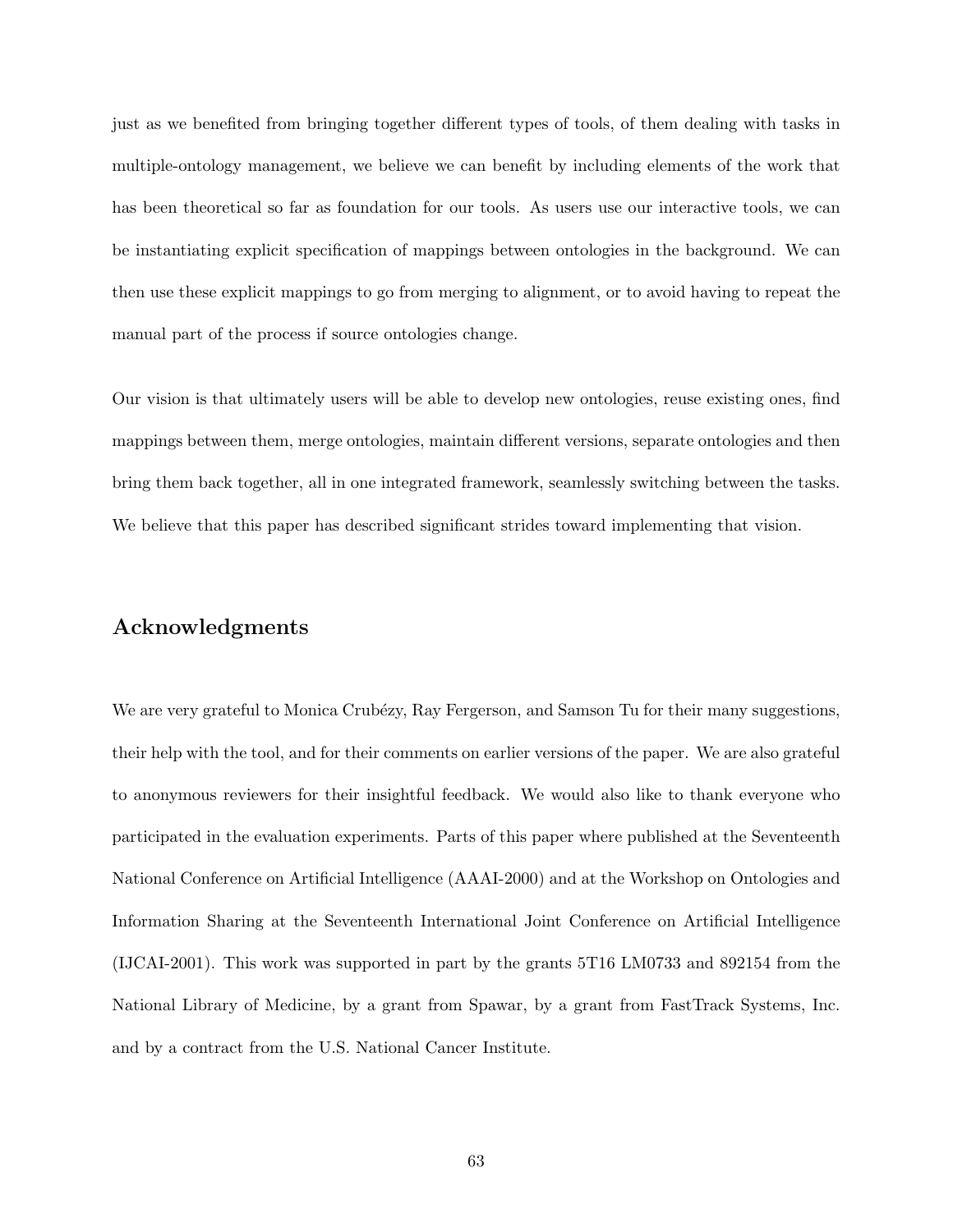# References

- Amir, E., 1999. Object-oriented first-order logic. Electronic Transactions on Artificial Intelligence 3, 63–84.
- Bechhofer, S., Goble, C., Horrocks, I., 2001. DAML+OIL is not enough. In: The First Semantic Web Working Symposium. Stanford, CA.
- Bernstein, P. A., Halevy, A. Y., Pottinger, R. A., 2000. Model management: Managing complex information structures. SIGMOD Record 29 (4), 55–63.
- Calvanese, D., Giacomo, G., Lenzerini, M., 2001. Ontology of integration and integration of ontologies. In: Description Logic Workshop (DL 2001). pp. 10–19.
- Calvanese, D., Giacomo, G., Lenzerini, M., Nardi, D., Rosati, R., 1998a. Information integration: Conceptual modeling and reasoning support. In: 6th International Conference on Cooperative Information Systems (CoopIS'98). pp. 280–291.
- Calvanese, D., Lenzerini, M., Nardi, D., 1998b. Description logics for conceptual data modeling. In: Chomicki, J., Saake, G. (Eds.), Logics for Databases and Information Systems. Kluwer Academic Publisher, pp. 229–263.
- Castano, S., De Antonellis, V., De Capitani di Vemercati, S., 2001. Global viewing of heterogeneous data sources. IEEE Transactions on Data and Knowledge Engineering 13 (2), 277–297.
- Chalupsky, H., 2000. OntoMorph: A translation system for symbolic knowledge. In: Cohn, A. G., Giunchiglia, F., Selman, B. (Eds.), Principles of Knowledge Representation and Reasoning: Proceedings of the Seventh International Conference (KR2000). Morgan Kaufmann Publishers, San Francisco, CA.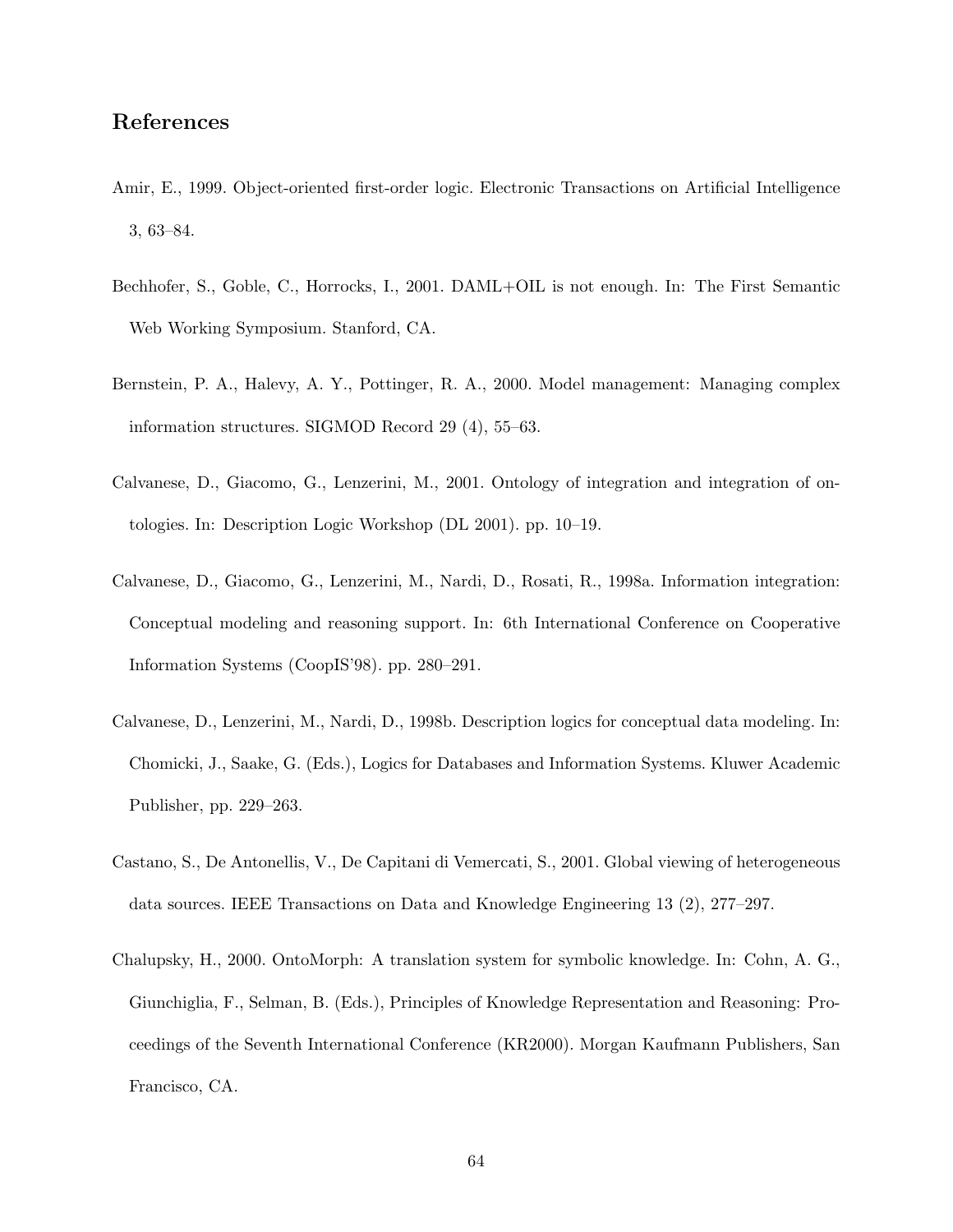- Chaudhri, V., Farquhar, A., Fikes, R., Karp, P., Rice, J., 1998. OKBC: A programmatic foundation for knowledge base interoperability. In: Fifteenth National Conference on Artificial Intelligence (AAAI-98). AAAI Press/The MIT Press, Madison, Wisconsin, pp. 600–607.
- DAML, ???? DAML ontology library, http://www.daml.org/library.
- Dean, M., Connolly, D., Harmelen, F. v., Hendler, J., Horrocks, I., McGuinness, D. L., Patel-Schneider, P. F., Stein, L. A., 2002. Web ontology language (OWL) reference version 1.0, http://www.w3.org/tr/owl-guide/.
- Doan, A., Domingos, P., Halevy, A., 2001. Reconciling schemas of disparate data sources: A machine learning approach. In: ACM SIGMOD Conf. on Management of Data (SIGMOD-2001).
- Doan, A., Madhavan, J., Domingos, P., Halevy, A., 2002. Learning to map between ontologies on the semantic web. In: The Eleventh International WWW Conference. Hawaii, US.
- Dou, D., McDermott, D., Qi, P., 2002. Ontology translation by ontology merging and automated reasoning. In: EKAW'02 workshop on Ontologies for Multi-Agent Systems. Sigüenza, Spain.
- Farquhar, A., Fikes, R., Rice, J., 1996. The Ontolingua server: a tool for collaborative ontology construction. In: Tenth Knowledge Acquisition for Knowledge-Based Systems Workshop. Banff, Canada.
- Fellbaum, C. (Ed.), 1998. WordNet: An Electronic Lexical Database. MIT Press, Cambridge.
- Fensel, D., Benjamins, V. R., Motta, E., Wielinga, R., 1999. UPML: A framework for knowledge system reuse. In: International Joint Conference on Artificial Intelligence (IJCAI-99). Stockholm, Sweden.
- Fensel, D., Horrocks, I., Harmelen, F. V., Decker, S., Erdmann, M., Klein, M., 2000. OIL in a nut-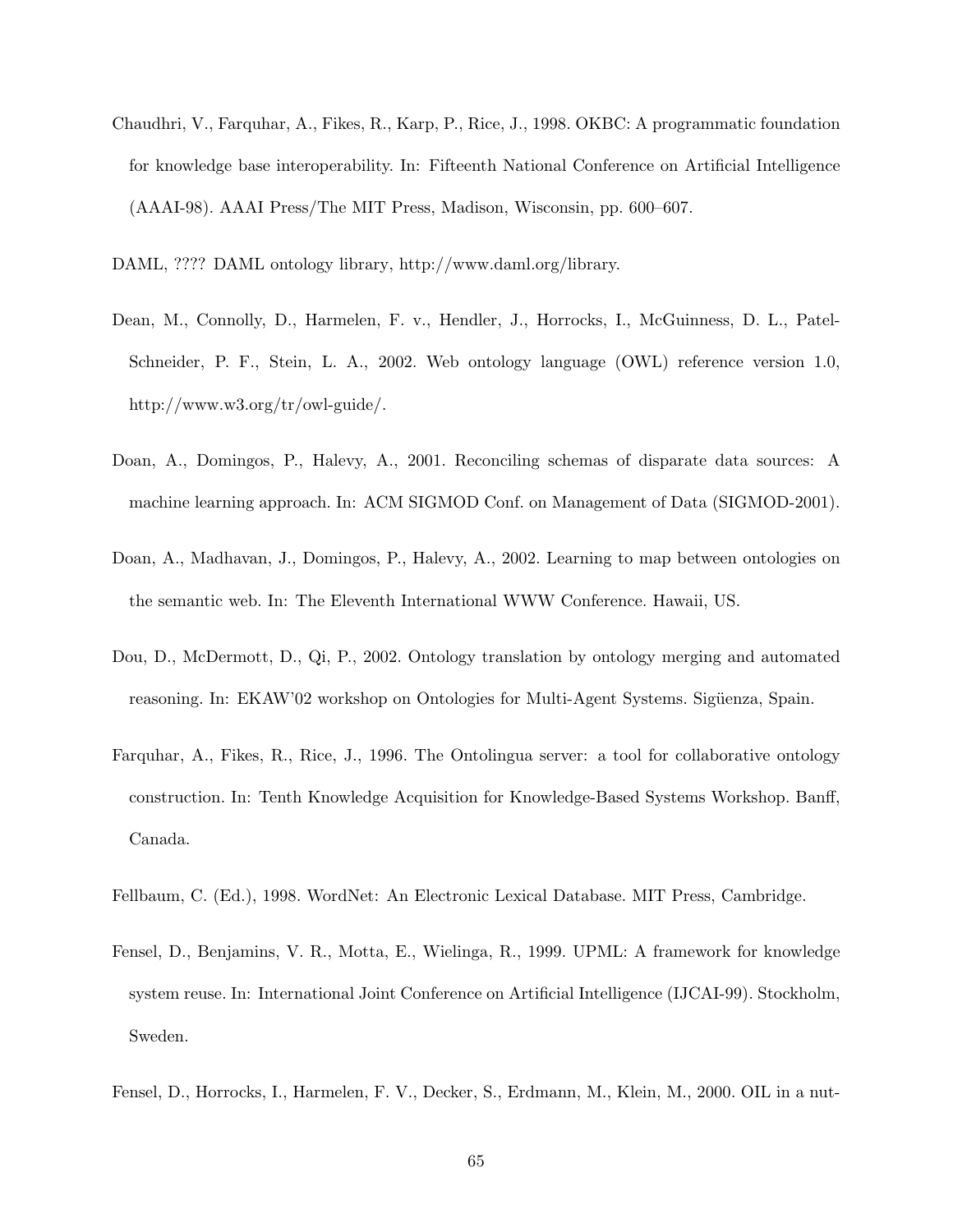shell. In: 12th International Conference on Knowledge Engineering and Knowledge Management (EKAW-2000). Springer, Juan-les-Pins, France.

- Franconi, E., Ng, G., 2000. The i.com tool for intelligent conceptual modelling. In: 7th Intl. Workshop on Knowledge Representation meets Databases (KRDB'00). Berlin, Germany.
- Ganter, B., Wille, R., 1999. Formal Concept Analysis: Mathematical foundations. Springer, Berlin-Heidelberg.
- Gennari, J., Grosso, W., Musen, M., 1998. A method-description language: An initial ontology with examples. In: Eleventh Banff Knowledge Acquisition for Knowledge-Bases Systems Workshop. Banff, Canada.
- Gruber, T. R., 1993. Toward principles for the design of ontologies used for knowledge sharing. Tech. Rep. KSL 93-04, Knowledge Systems Laboratory, Stanford University.
- Hendler, J., McGuinness, D. L., 2000. The DARPA agent markup language. IEEE Intelligent Systems 16 (6), 67–73.
- Hovy, E., 1998. Combining and standardizing largescale, practical ontologies for machine translation and other uses. In: First International Conference on Language Resources and Evaluation (LREC). Granada, Spain, pp. 535–542.
- Lenat, D. B., 1995. Cyc: A large-scale investment in knowledge infrastructure. Communications of ACM 38 (11), 33–38.
- Lindberg, D., Humphreys, B., McCray, A., 1993. The unified medical language system. Methods of Information in Medicine 32 (4), 281.
- Madhavan, J., Bernstein, P., Rahm, E., 2001. Generic schema matching using Cupid. In: 27th International Conf. on Very Large Data Bases (VLDB '01). Rome, Italy.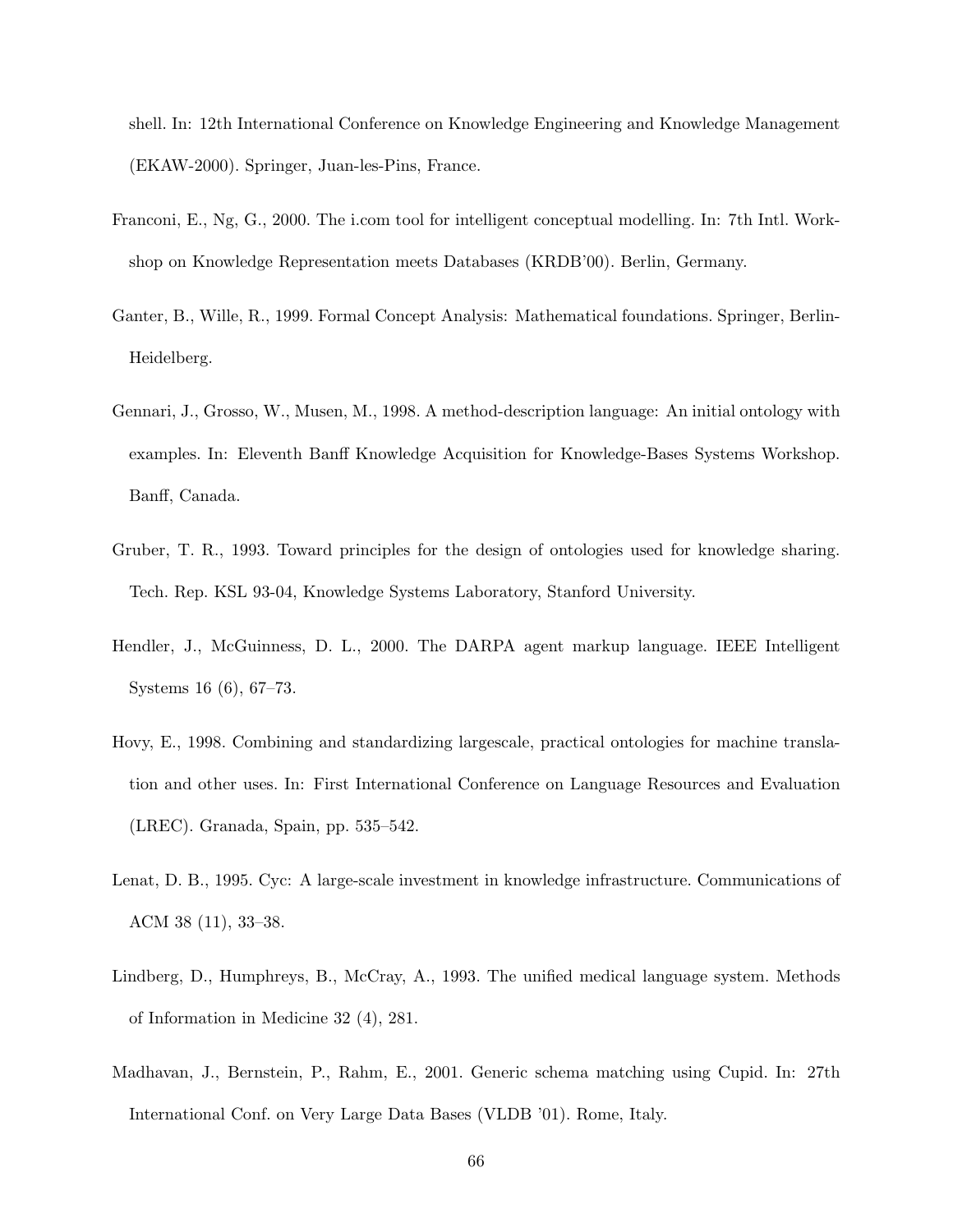- Madhavan, J., Bernstein, P. A., Domingos, P., Halevy, A., 2002. Representing and reasoning about mappings between domain models. In: Eighteenth National Conference on Artificial Intelligence (AAAI'2002). Edmonton, Canada.
- McGuinness, D. L., Fikes, R., Rice, J., Wilder, S., 2000. An environment for merging and testing large ontologies. In: Cohn, A. G., Giunchiglia, F., Selman, B. (Eds.), Principles of Knowledge Representation and Reasoning: Proceedings of the Seventh International Conference (KR2000). Morgan Kaufmann Publishers, San Francisco, CA.
- Mena, E., Illarramendi, A., Kashyap, V., Sheth, A., 2000. OBSERVER: An approach for query processing in global information systems based on interoperation across pre-existing ontologies. Distributed and Parallel Databases—An International Journal 8 (2).
- Miller, R., Haas, L., Hernandez, M., 2000. Schema mapping as query discovery. In: 26th International Conference On Very Large Databases (VLDB'2000).
- Mitra, P., Wiederhold, G., Decker, S., 2001. A scalable framework for interoperation of information sources. In: The 1st International Semantic Web Working Symposium (SWWS'01). Stanford University, Stanford, CA.
- Modgil, S., Hammond, P., Wyatt, J., Potts, H., 2000. The design-a-trial project: Developing a knowledge-based tool for authoring clinical trial protocols. In: First European Workshop on Computer-based Support for Clinical Guidelines and Protocols (EWGLP 2000). IOS Press, Amsterdam, Leipzig, Germany.
- Musen, M. A., 1992. Dimensions of knowledge sharing and reuse. Computers and Biomedical Research 25, 435–467.
- Noy, N., Musen, M., 2000. PROMPT: Algorithm and tool for automated ontology merging and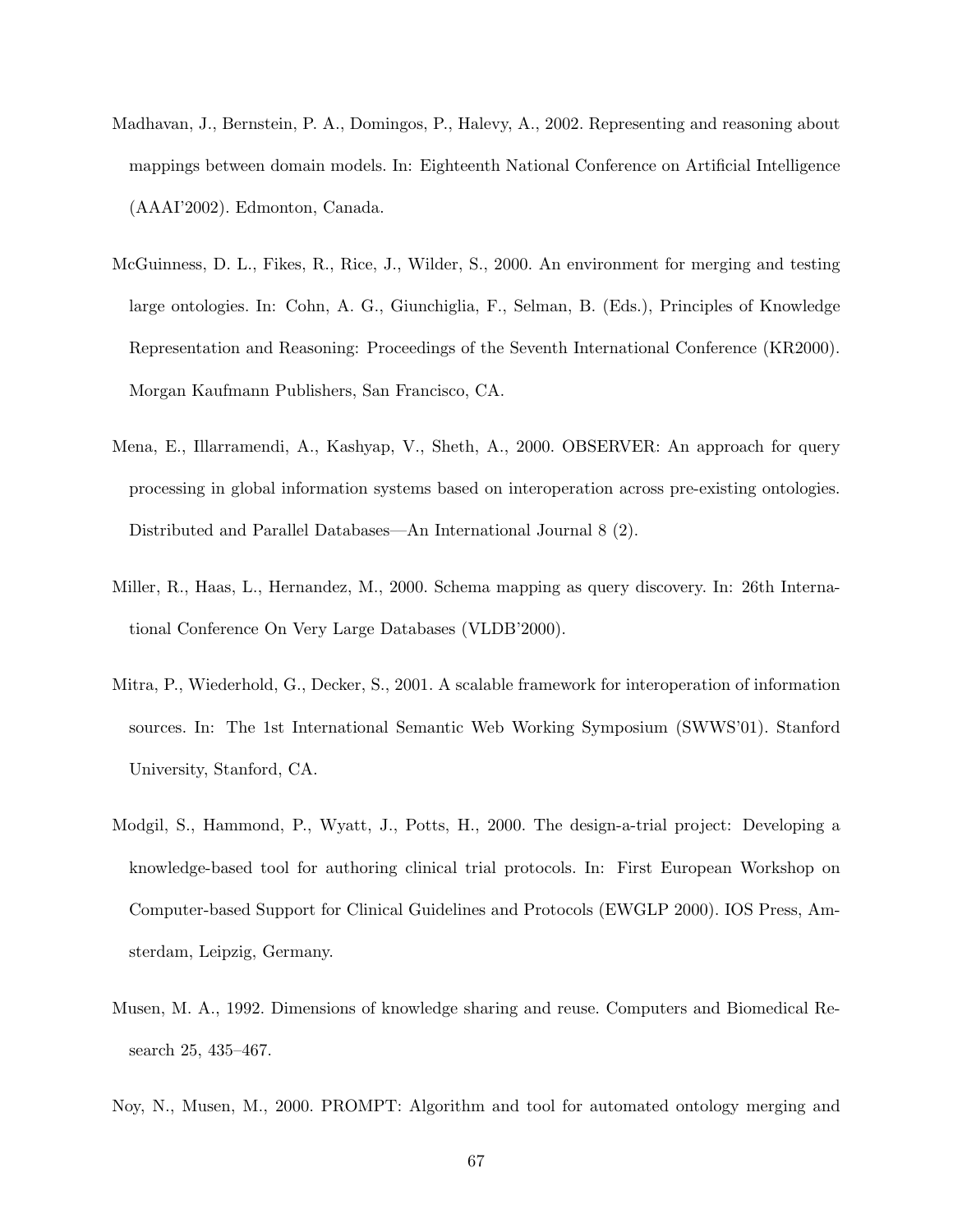alignment. In: Seventeenth National Conference on Artificial Intelligence (AAAI-2000). Austin, TX.

- Noy, N. F., Musen, M. A., 2001. Anchor-PROMPT: Using non-local context for semantic matching. In: Workshop on Ontologies and Information Sharing at the Seventeenth International Joint Conference on Artificial Intelligence (IJCAI-2001). Seattle, WA.
- Noy, N. F., Musen, M. A., 2002. PromptDiff: A fixed-point algorithm for comparing ontology versions. In: Eighteenth National Conference on Artificial Intelligence (AAAI-2002). Edmonton, Alberta.
- Noy, N. F., Musen, M. A., J. L.V. Mejino, J., Rosse., C., 2002. Pushing the envelope: Challenges in a frame-based representation of human anatomy. Tech. Rep. SMI-2002-0925, Stanford Medical Informatics.
- Palopoli, L., Sacca, D., Terracina, G., Ursino, D., 1999. A unified graph-based framework for deriving nominal interscheme properties, type conflicts and object cluster similarities. In: 4th IFCIS International Conference On Cooperative Information Systems (CoopIS). IEEE Computer, pp. 34–45.
- Rahm, E., Bernstein, P. A., 2001. A survey of approaches to automatic schema matching. VLDB Journal 10 (4).
- Rosse, C., Shapiro, L., Brinkley, J., 1998. The digital anatomist foundational model: Principles for defining and structuring its concept domain. Journal of American Medical Informatics Association, AMIA'98 Symposium Supplement , 820–824.
- Sim, I., 1997. Trial banks: An informatics foundation for evidence-based medicine. Phd dissertation, Stanford University.